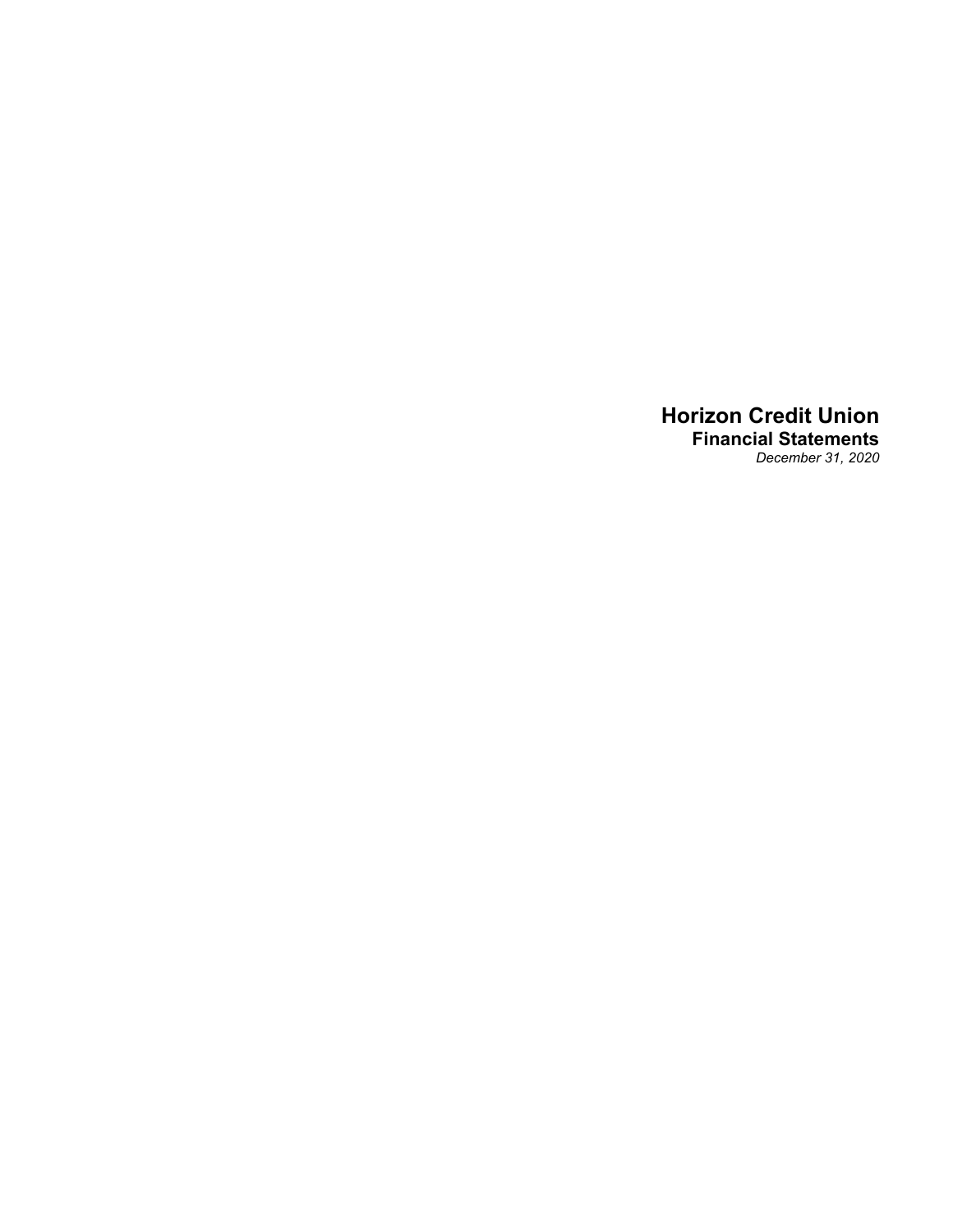## Page

# **Management's Responsibility Independent Auditors' Report Financial Statements**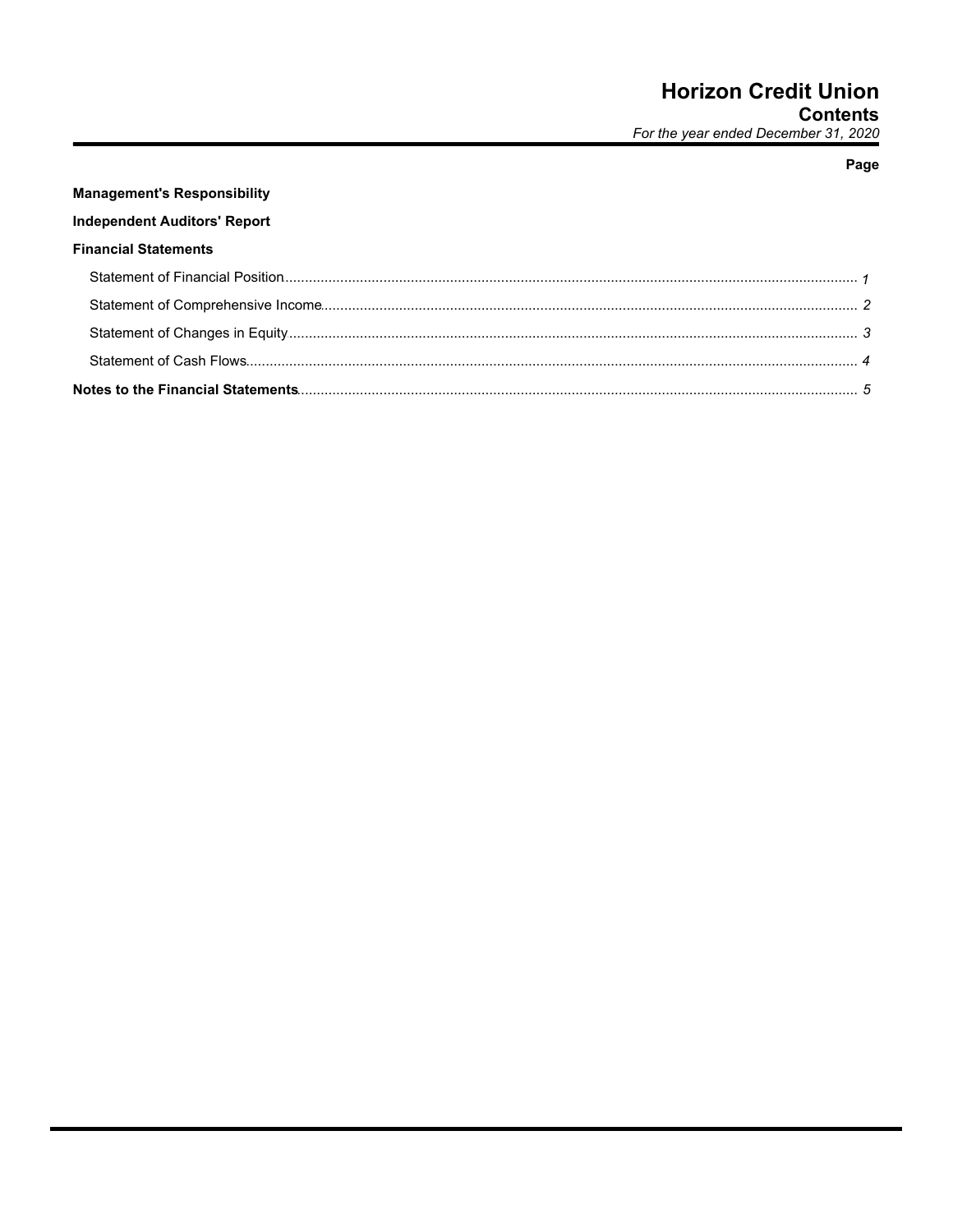To the Members of Horizon Credit Union:

Management is responsible for the preparation and presentation of the accompanying financial statements, including responsibility for significant accounting judgments and estimates in accordance with International Financial Reporting Standards and ensuring that all information in the annual report is consistent with the statements. This responsibility includes selecting appropriate accounting principles and methods, and making decisions affecting the measurement of transactions in which objective judgment is required.

In discharging its responsibilities for the integrity and fairness of the financial statements, management designs and maintains the necessary accounting systems and related internal controls to provide reasonable assurance that transactions are authorized, assets are safeguarded and financial records are properly maintained to provide reliable information for the preparation of financial statements.

The Board of Directors and Audit and Risk Committee are composed entirely of Directors who are neither management nor employees of the Credit Union. The Board is responsible for overseeing management in the performance of its financial reporting responsibilities, and for approving the financial information included in the annual report. The Audit and Risk Committee has the responsibility of meeting with management, internal auditors, and external auditors to discuss the internal controls over the financial reporting process, auditing matters and financial reporting issues. The Committee is also responsible for recommending the appointment of the Credit Union's external auditors.

MNP LLP is appointed by the members to audit the financial statements and report directly to them; their report follows. The external auditors have full and free access to, and meet periodically and separately with, both the Committee and management to discuss their audit findings.

February 23, 2021

CEO CEO CHE ANNO 1999 - CEO CHE ANNO 1999 - CEO CHE ANNO 1999 - CEO CHE ANNO 1999 - CEO

 $\kappa_{\gamma}$  from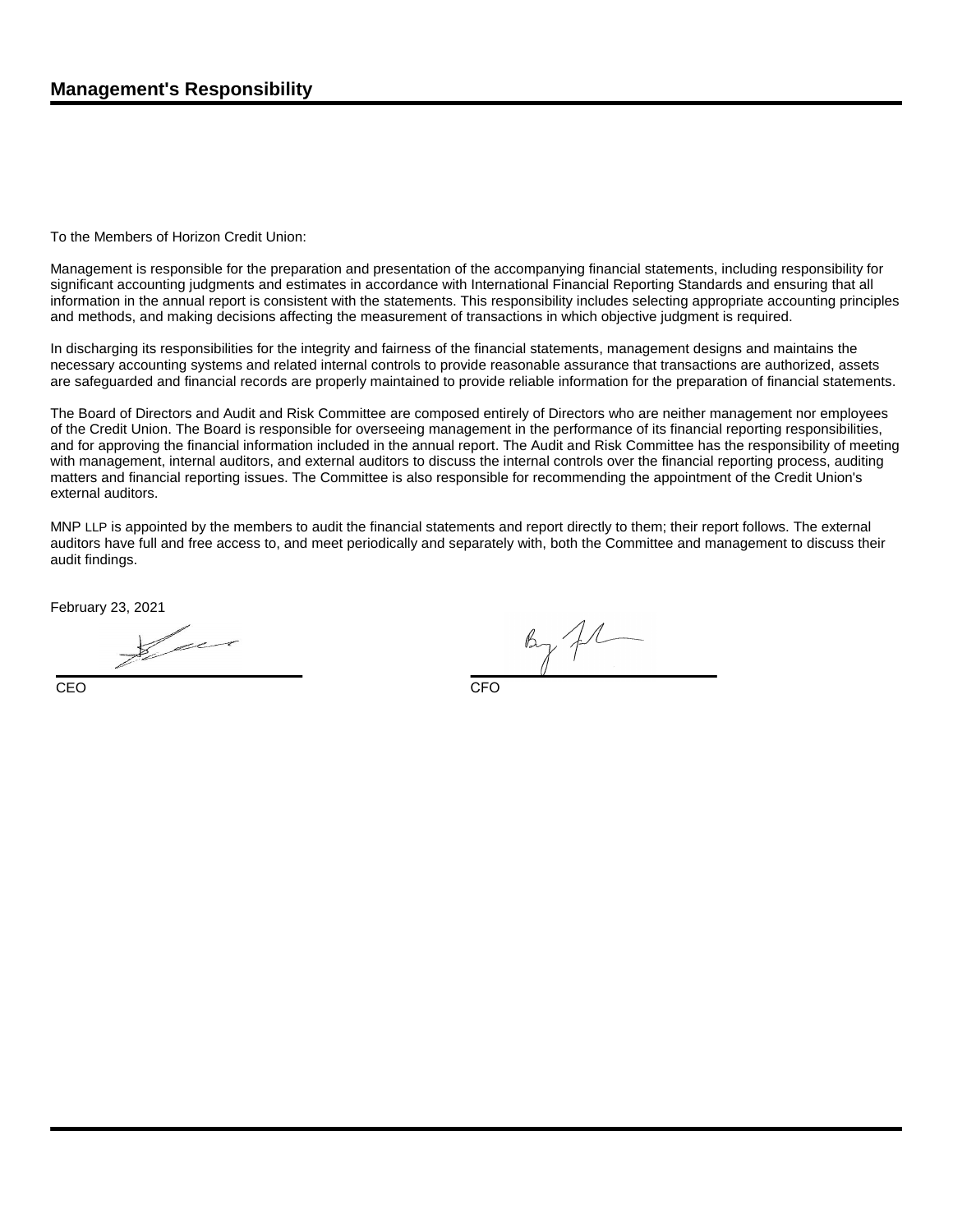

To the Members of Horizon Credit Union:

## **Opinion**

We have audited the financial statements of Horizon Credit Union (the "Credit Union"), which comprise the statement of financial position as at December 31, 2020, and the statements of comprehensive income, changes in equity and cash flows for the year then ended, and notes to the financial statements, including a summary of significant accounting policies.

In our opinion, the accompanying financial statements present fairly, in all material respects, the financial position of the Credit Union as at December 31, 2020, and its financial performance and its cash flows for the year then ended in accordance with International Financial Reporting Standards.

## **Basis for Opinion**

We conducted our audit in accordance with Canadian generally accepted auditing standards. Our responsibilities under those standards are further described in the Auditor's Responsibilities for the Audit of the Financial Statements section of our report. We are independent of the Credit Union in accordance with the ethical requirements that are relevant to our audit of the financial statements in Canada, and we have fulfilled our other ethical responsibilities in accordance with these requirements. We believe that the audit evidence we have obtained is sufficient and appropriate to provide a basis for our opinion.

## **Responsibilities of Management and Those Charged with Governance for the Financial Statements**

Management is responsible for the preparation and fair presentation of the financial statements in accordance with International Financial Reporting Standards, and for such internal control as management determines is necessary to enable the preparation of financial statements that are free from material misstatement, whether due to fraud or error.

In preparing the financial statements, management is responsible for assessing the Credit Union's ability to continue as a going concern, disclosing, as applicable, matters related to going concern and using the going concern basis of accounting unless management either intends to liquidate the Credit Union or to cease operations, or has no realistic alternative but to do so.

Those charged with governance are responsible for overseeing the Credit Union's financial reporting process.

## **Auditor's Responsibilities for the Audit of the Financial Statements**

Our objectives are to obtain reasonable assurance about whether the financial statements as a whole are free from material misstatement, whether due to fraud or error, and to issue an auditor's report that includes our opinion. Reasonable assurance is a high level of assurance, but is not a guarantee that an audit conducted in accordance with Canadian generally accepted auditing standards will always detect a material misstatement when it exists. Misstatements can arise from fraud or error and are considered material if, individually or in the aggregate, they could reasonably be expected to influence the economic decisions of users taken on the basis of these financial statements.

As part of an audit in accordance with Canadian generally accepted auditing standards, we exercise professional judgment and maintain professional skepticism throughout the audit. We also:

- Identify and assess the risks of material misstatement of the financial statements, whether due to fraud or error, design and perform audit procedures responsive to those risks, and obtain audit evidence that is sufficient and appropriate to provide a basis for our opinion. The risk of not detecting a material misstatement resulting from fraud is higher than for one resulting from error, as fraud may involve collusion, forgery, intentional omissions, misrepresentations, or the override of internal control.
- Obtain an understanding of internal control relevant to the audit in order to design audit procedures that are appropriate in the circumstances, but not for the purpose of expressing an opinion on the effectiveness of the Credit Union's internal control.
- Evaluate the appropriateness of accounting policies used and the reasonableness of accounting estimates and related disclosures made by management.



**KINCENTRIC> Best** Employer CANADA 2019

ACCOUNTING > CONSULTING > TAX SUITE 900, ROYAL BANK BUILDING, 2010 - 11TH AVENUE, REGINA SK, S4P 0J3 1.877.500.0780 T: 306.790.7900 F: 306.790.7990 **MNP.ca**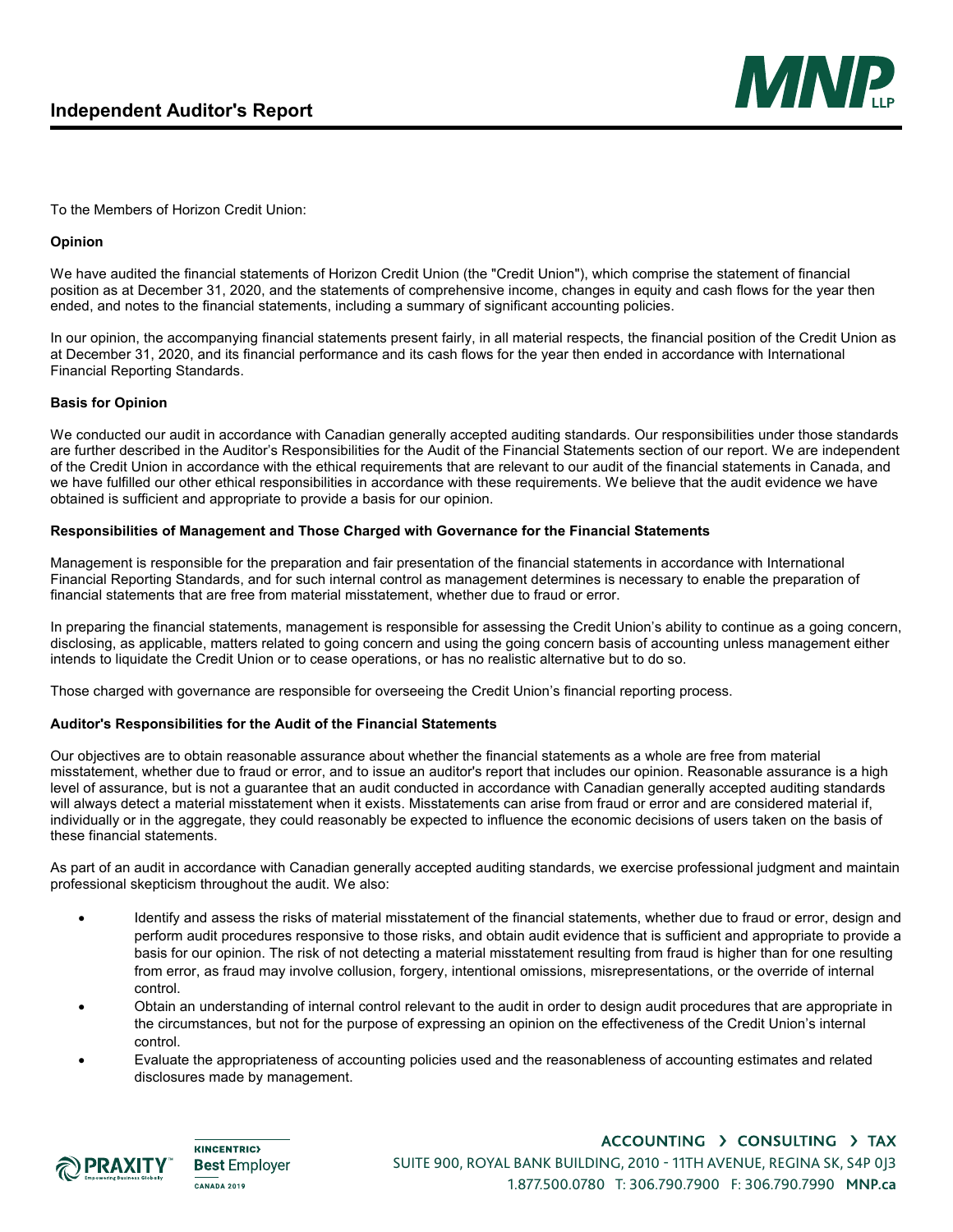## **Independent Auditor's Report** *Continued*

- Conclude on the appropriateness of management's use of the going concern basis of accounting and, based on the audit evidence obtained, whether a material uncertainty exists related to events or conditions that may cast significant doubt on the Credit Union's ability to continue as a going concern. If we conclude that a material uncertainty exists, we are required to draw attention in our auditor's report to the related disclosures in the financial statements or, if such disclosures are inadequate, to modify our opinion. Our conclusions are based on the audit evidence obtained up to the date of our auditor's report. However, future events or conditions may cause the Credit Union to cease to continue as a going concern.
- Evaluate the overall presentation, structure and content of the financial statements, including the disclosures, and whether the financial statements represent the underlying transactions and events in a manner that achieves fair presentation.

We communicate with those charged with governance regarding, among other matters, the planned scope and timing of the audit and significant audit findings, including any significant deficiencies in internal control that we identify during our audit.

Regina, Saskatchewan

February 23, 2021

 $1$ N $\mathcal{P}$ LLP

Chartered Professional Accountants

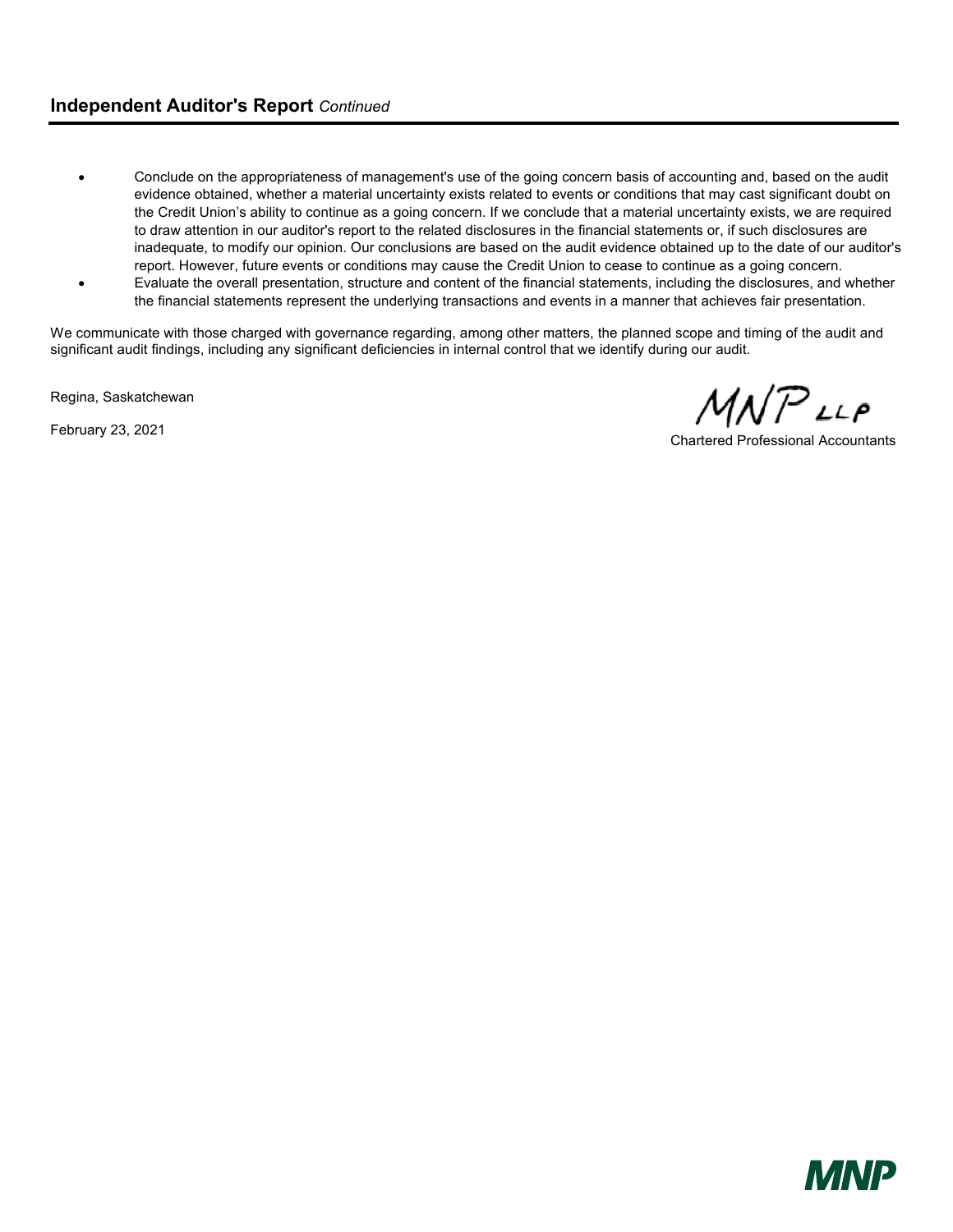## **Horizon Credit Union Statement of Financial Position**

*As at December 31, 2020*

|                                             | 2020          | 2019        |
|---------------------------------------------|---------------|-------------|
| <b>Assets</b>                               |               |             |
| Cash and cash equivalents (Note 5)          | 28,791,632    | 17,687,366  |
| Investments (Note 6)                        | 58,301,392    | 28,139,676  |
| Member Ioans receivable (Note 7)            | 163,494,963   | 184,085,072 |
| Other assets (Note 8)                       | 522,557       | 602,288     |
| Property and equipment (Note 9)             | 635,504       | 735,217     |
|                                             | 251,746,048   | 231,249,619 |
| <b>Liabilities</b>                          |               |             |
| Member deposits (Note 11)                   | 231,877,412   | 212,472,094 |
| Other liabilities (Note 13)                 | 1,080,717     | 494,562     |
| Membership shares (Note 14)                 | 25,520        | 25,385      |
| Equity accounts (Note 14)                   | 202,117       | 208,478     |
|                                             | 233, 185, 766 | 213,200,519 |
| <b>Commitments</b> (Note 20)                |               |             |
| Events after the reporting period (Note 24) |               |             |

## **Members' equity**

| .<br>Retained earnings | 18.560.282  | 18.049.100  |
|------------------------|-------------|-------------|
|                        | 251,746,048 | 231,249,619 |

**Approved on behalf of the Board**

hofer

Rary W. Malle

**Director Director**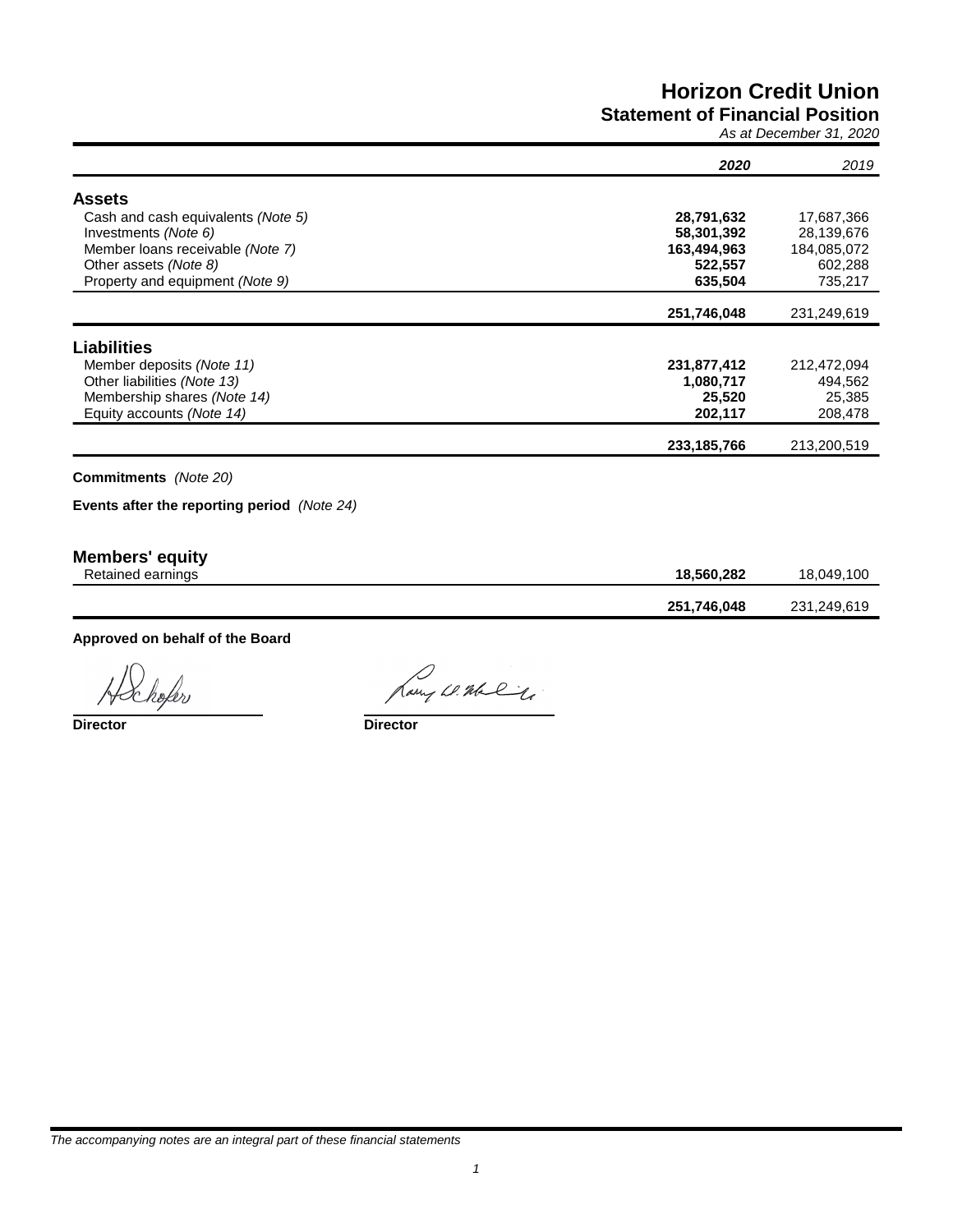# **Horizon Credit Union**

**Statement of Comprehensive Income**

|  | For the year ended December 31, 2020 |  |
|--|--------------------------------------|--|
|  |                                      |  |

|                                                                            | 2020               | 2019               |
|----------------------------------------------------------------------------|--------------------|--------------------|
| Interest income                                                            |                    |                    |
| Member loans                                                               | 6,805,169          | 7,041,028          |
| Investments                                                                | 792,856            | 984,035            |
|                                                                            | 7,598,025          | 8,025,063          |
| Interest expense                                                           |                    |                    |
| Member deposits                                                            | 1,923,792          | 2,283,356          |
| Borrowed money                                                             | 26                 | 59                 |
|                                                                            | 1,923,818          | 2,283,415          |
| <b>Gross financial margin</b>                                              | 5,674,207          | 5,741,648          |
| <b>Other income</b>                                                        | 1,051,594          | 1,100,034          |
|                                                                            | 6,725,801          | 6,841,682          |
|                                                                            |                    |                    |
| <b>Operating expenses</b>                                                  |                    |                    |
| Personnel                                                                  | 3,624,554          | 3,072,092          |
| Security<br>Organizational                                                 | 224,065<br>181,646 | 197,137<br>233,581 |
| Occupancy                                                                  | 258,116            | 264,638            |
| <b>General business</b>                                                    | 1,360,976          | 1,374,335          |
|                                                                            | 5,649,357          | 5,141,783          |
| Income before provision for impaired loans and provision for (recovery of) |                    |                    |
| income taxes                                                               | 1,076,444          | 1,699,899          |
| Provision for impaired loans (Note 7)                                      | 390,764            | 267,509            |
| Income before provision for (recovery of) income taxes                     | 685,680            | 1,432,390          |
|                                                                            |                    |                    |
| Provision for (recovery of) income taxes (Note 12)<br>Current              | 197,760            | 309,149            |
| Deferred                                                                   | (23, 262)          | (61, 108)          |
|                                                                            |                    |                    |
|                                                                            | 174,498            | 248,041            |
| <b>Comprehensive income</b>                                                | 511,182            | 1,184,349          |

*The accompanying notes are an integral part of these financial statements*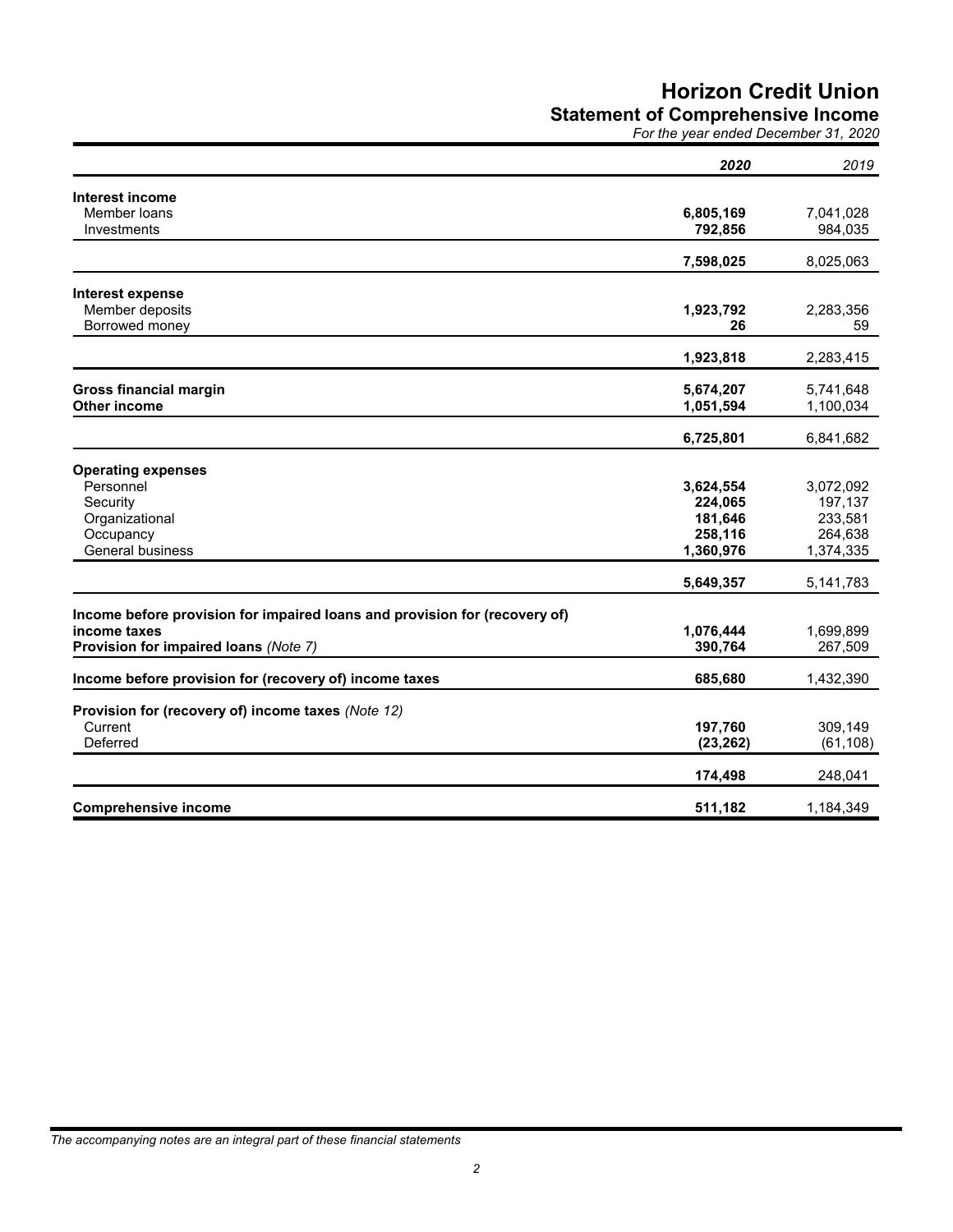# **Horizon Credit Union Statement of Changes in Equity**

*For the year ended December 31, 2020*

|                                  | <b>Retained</b><br>earnings | <b>Total equity</b> |
|----------------------------------|-----------------------------|---------------------|
| <b>Balance December 31, 2018</b> | 16,864,751                  | 16,864,751          |
| Comprehensive income             | 1,184,349                   | 1,184,349           |
| <b>Balance December 31, 2019</b> | 18,049,100                  | 18,049,100          |
| Comprehensive income             | 511,182                     | 511,182             |
| <b>Balance December 31, 2020</b> | 18,560,282                  | 18,560,282          |

*The accompanying notes are an integral part of these financial statements*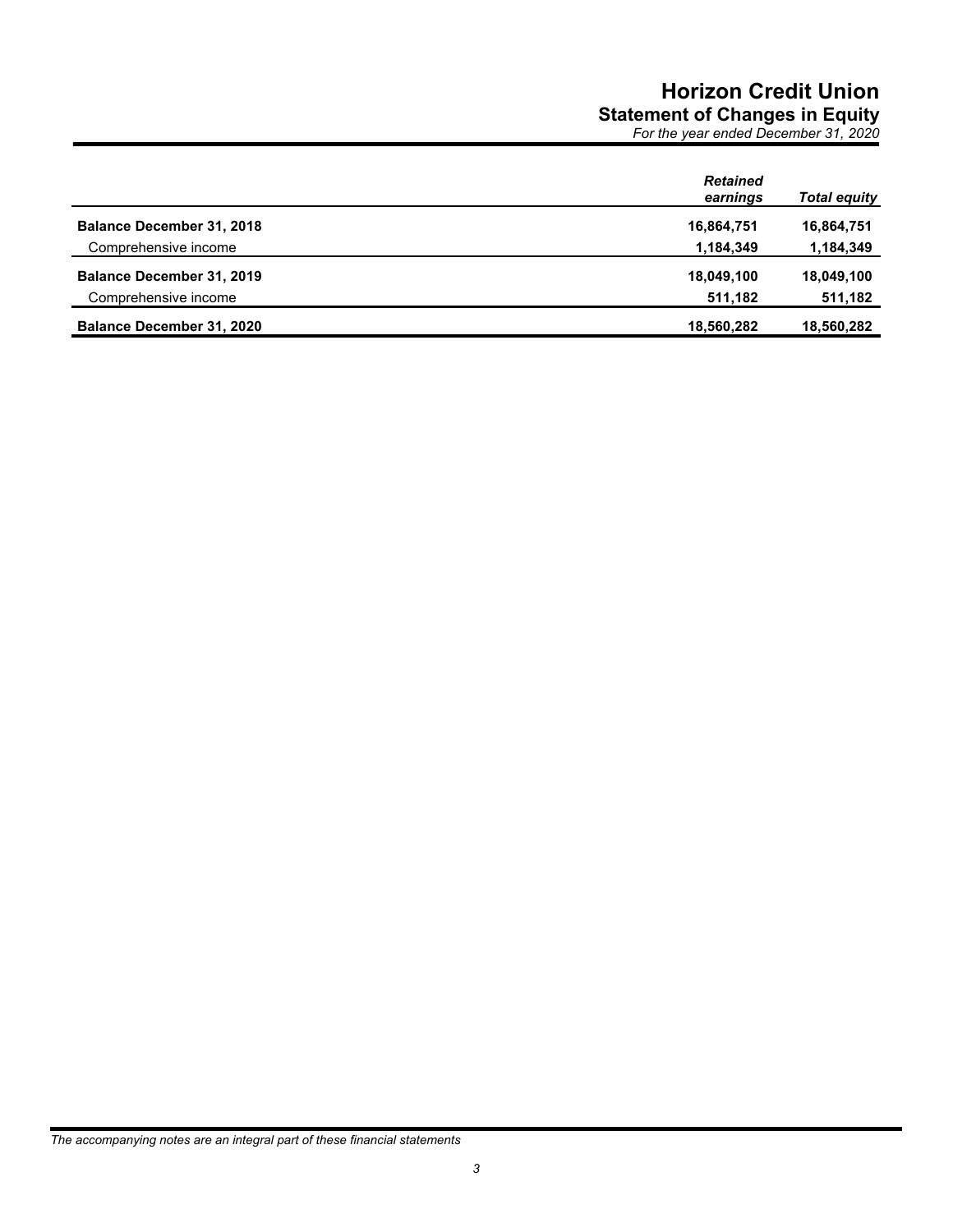# **Horizon Credit Union**

**Statement of Cash Flows**

*For the year ended December 31, 2020*

|                                                      | 2020           | 2019          |
|------------------------------------------------------|----------------|---------------|
| Cash provided by (used for) the following activities |                |               |
| <b>Operating activities</b>                          |                |               |
| Interest received from members' loans                | 6,741,329      | 6,964,550     |
| Interest received from investments                   | 786.678        | 1,004,134     |
| Other income                                         | 1.051.594      | 1.035.289     |
| Cash paid to suppliers and employees                 | (4, 721, 936)  | (5,321,730)   |
| Interest paid on deposits                            | (1,899,873)    | (2, 131, 503) |
| Interest paid on borrowed money                      | (26)           | (59)          |
| Income taxes paid                                    | (301, 010)     | (460, 888)    |
|                                                      | 1,656,756      | 1,089,793     |
| <b>Financing activities</b>                          |                |               |
| Net change in member deposits                        | 19,381,399     | 10,360,856    |
| Net change in membership shares and equity accounts  | (6, 226)       | (5,931)       |
|                                                      | 19,375,173     | 10,354,925    |
| <b>Investing activities</b>                          |                |               |
| Net change in investments                            | (30, 155, 538) | (585, 173)    |
| Net change in member loans receivable                | 20,263,185     | (9,201,128)   |
| Purchases of property, plant and equipment (Note 9)  | (35, 310)      | (21, 253)     |
|                                                      | (9,927,663)    | (9,807,554)   |
|                                                      |                |               |
| Increase in cash and cash equivalents                | 11,104,266     | 1,637,164     |
| Cash and cash equivalents, beginning of year         | 17,687,366     | 16,050,202    |
| Cash and cash equivalents, end of year               | 28,791,632     | 17,687,366    |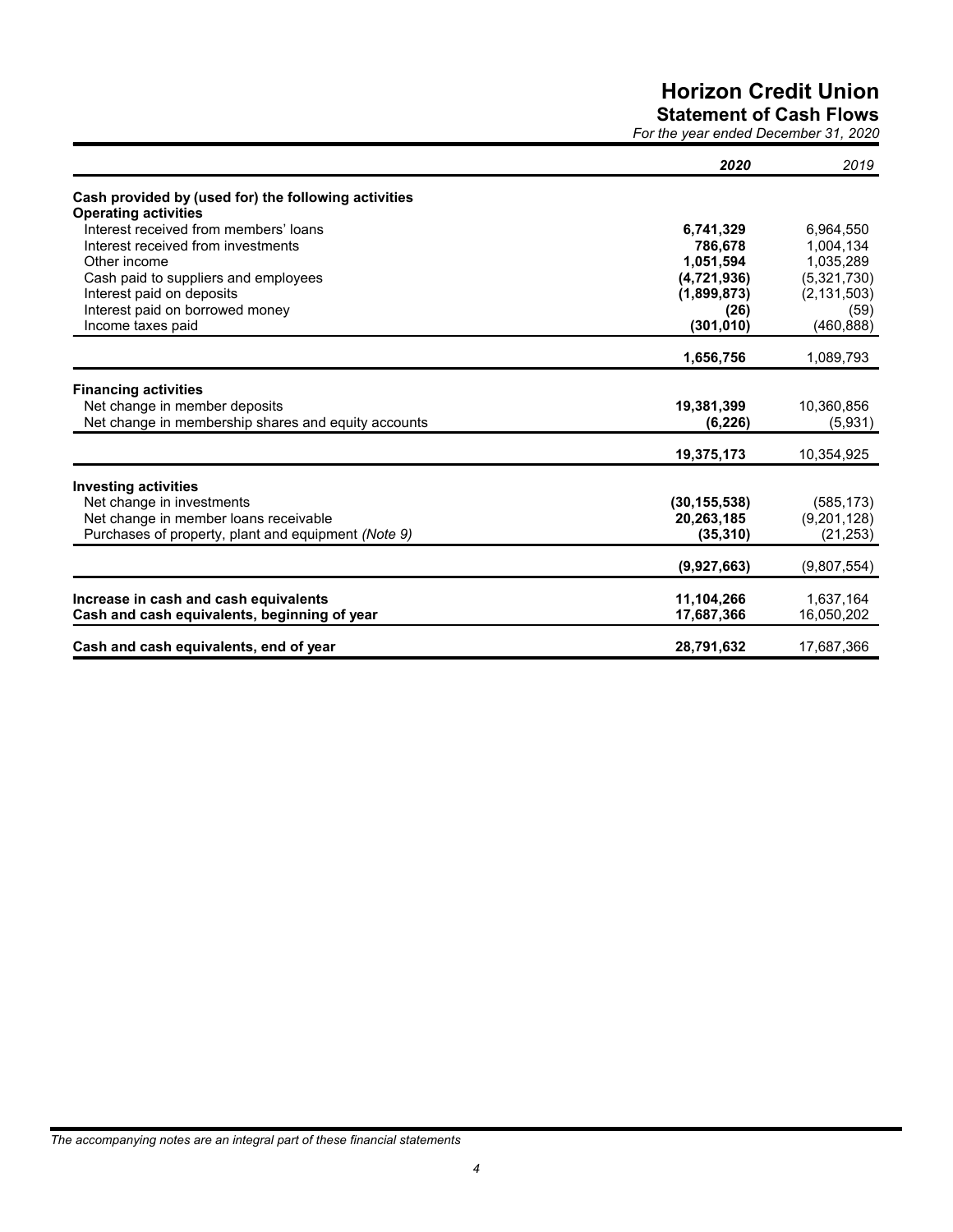## **1. Reporting entity**

Horizon Credit Union (the "Credit Union") was formed pursuant to the *Credit Union Act, 1998* of Saskatchewan ("the Act") and operates five Credit Union branches.

The Credit Union serves members and non-members in Melville, Grenfell, Wolseley, Neudorf, and Grayson, Saskatchewan and the surrounding communities. The address of the Credit Union's registered office is 136 - 3rd Avenue East, Melville, Saskatchewan.

The Credit Union operates as one segment principally in personal and commercial banking in Saskatchewan. Operating branches are similar in terms of products and services provided, methods used to distribute products and services, types of members and the nature of the regulatory environment.

The Credit Union conducts its principal operations through various branches, offering products and services including deposit business, individual lending, and independent business and commercial lending. The deposit business provides a wide range of deposit and investment products and sundry financial services to all members. The lending business provides a variety of credit products and services designed specifically for each particular group of borrowers. Other business comprises business of a corporate nature such as investment, risk management, asset liability management, treasury operations and revenue and expenses not expressly attributed to the business units.

#### *Statement of compliance*

The financial statements have been prepared in accordance with International Financial Reporting Standards ("IFRS") and interpretations adopted by the International Accounting Standards Board ("IASB").

The financial statements were approved by the Board of Directors and authorized for issue on February 23, 2021.

## **2. Change in accounting policies**

## *Standards and Interpretations effective in the current period*

The Credit Union adopted amendments to the following standards, effective January 1, 2020. Adoption of these amendments had no effect on the Credit Union's financial statements.

- *IFRS 3 Business Combinations*
- *IAS 1 Presentation of Financial Statements*
- *IAS 8 Accounting Policies, Changes in Accounting Estimates and Errors*

## **3. Basis of preparation**

#### *Basis of measurement*

The financial statements have been prepared using the historical cost basis except for the revaluation of certain financial instruments.

#### *Functional and presentation currency*

These financial statements are presented in Canadian dollars, which is the Credit Union's functional currency.

#### *Significant accounting judgments, estimates and assumptions*

The preparation of the Credit Union's financial statements requires management to make judgments, estimates and assumptions that affect the reported amounts of revenues, expenses, assets and liabilities, and the disclosure of contingent liabilities, at the reporting date. However, uncertainties about these assumptions and estimates could result in outcomes that would require a material adjustment to the carrying amount of the asset or liability affected in the future.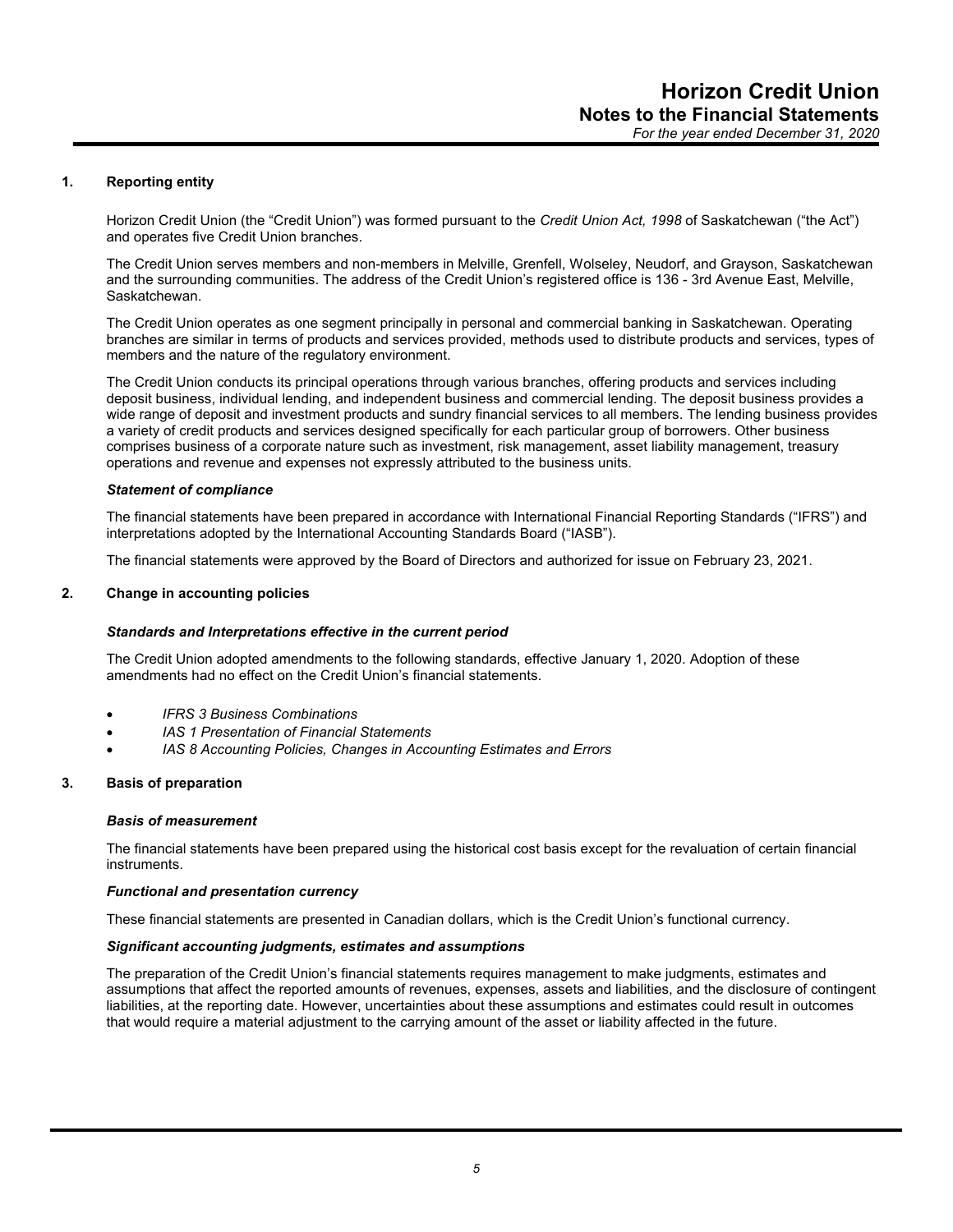## **3. Basis of preparation** *(Continued from previous page)*

The estimates and underlying assumptions are reviewed on an ongoing basis. Revisions to accounting estimates are recognized in comprehensive income in the period in which the estimate is revised if revision affects only that period, or in the period of the revision and future periods if the revision affects both current and future periods.

## *COVID-19 Pandemic considerations*

The Canadian economy has experienced significant disruption and market volatility related to the ongoing global COVID-19 pandemic. The overall impact of the pandemic continues to be uncertain and is dependent on actions taken by Canadian governments, businesses and individuals to limit spread of COVID-19, as well as government economic response and support efforts. The COVID-19 pandemic continues to evolve and the economic environment in which the Credit Union operates in continues to be subject to sustained volatility, which could continue to negatively impact the Credit Union's financial results, as the duration of the COVID-19 pandemic and the effectiveness of steps undertaken by governments and central banks in response to the COVID-19 pandemic remain uncertain. Results across all branches have been and continue to be impacted by the downstream implications from the changes in the macroeconomic environment, including lower interest rates, modest consumer spending relative to pre-pandemic levels, fluctuations in credit spreads, and changes in operating costs. To provide immediate and long-term relief for members impacted by the COVID-19 pandemic the Credit Union has offered payment deferrals, the majority of which have come to an end, however a few extend past year-end. Existing deferrals were provided on a case by case basis.

The full extent of the impact that COVID-19, including government and/or regulatory responses to the outbreak, will have on the Credit Union's results is highly uncertain and difficult to predict at this time. Accordingly, there is a higher level of uncertainty with respect to management's judgments and estimates. The estimate most impacted by the pandemic is the measurement of the allowance for expected credit losses. Provisions for credit losses are slightly elevated, principally owing to the uncertain economic outlook. Information on significant judgments impacted by the COVID-19 pandemic that have the most significant effect on the amounts recognized in the financial statements is described in Note 17 Financial Instruments.

Key assumptions concerning the future and other key sources of estimation uncertainty at the reporting date are discussed below.

## *Classification of financial assets*

Classification of financial assets requires management to make judgments regarding the business model under which the Credit Union's financial assets are held and whether contractual cash flows consist solely of payments of principal and interest. Management has determined that the penalty to exercise prepayment features embedded in certain loans made to retail customers do not result in payments that are not solely payments of principal and interest because they represent reasonable additional compensation for early termination of the contract.

## *Key assumptions in determining the allowance for expected credit losses*

At each reporting period, financial assets are assessed to determine whether their credit risk has increased significantly since initial recognition. In determining whether credit risk has significantly increased, management develops a number of assumptions about the following factors which impact the borrowers' ability to meet debt obligations:

- Expected significant increase in unemployment rates, interest rates and other economic circumstances
- Declining revenues, working capital deficiencies, increases in statement of financial position leverage and liquidity
- Expected or actual changes in internal credit ratings of the borrowers or external credit ratings of the instrument
- The correlation between credit risk on all lending facilities of the same borrower
- Changes in the value of the collateral supporting the obligation or in the quality of third-party guarantees or credit enhancements

Significant judgments, estimates and assumptions are required when calculating the expected credit losses of financial assets. In measuring the 12-month and lifetime expected credit losses, management makes assumptions about prepayments, the timing and extent of missed payments or default events. In addition, management makes assumptions and estimates about the impact that future events may have on the historical data used to measure expected credit losses.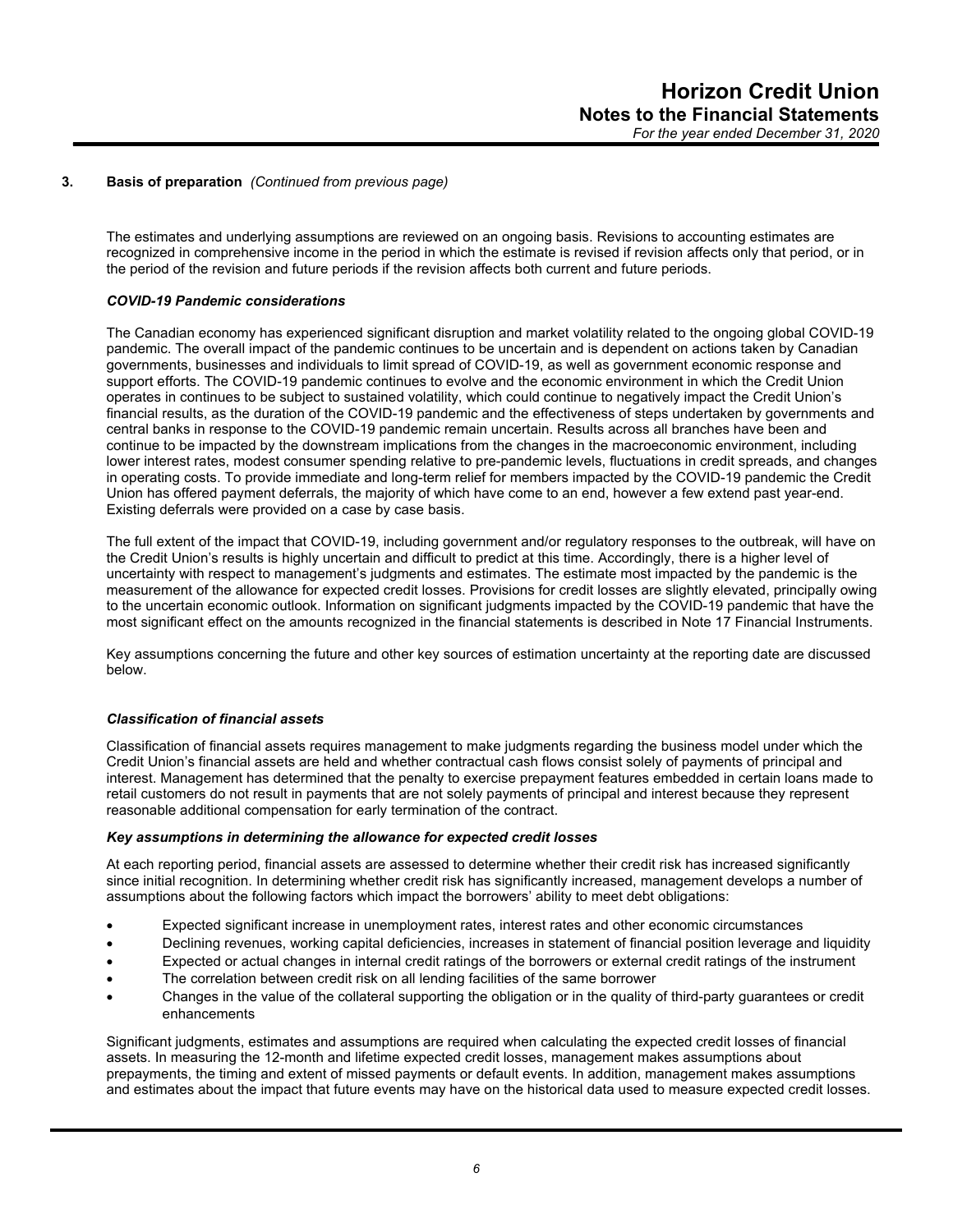## **3. Basis of preparation** *(Continued from previous page)*

In estimating expected credit losses, the Credit Union develops a number of assumptions as follows:

- The period over which the Credit Union is exposed to credit risk, considering for example, prepayments, extension options and demand features
- The probability-weighted outcome, including identification of scenarios that specify the amount and timing of the cash flows for particular outcomes and the estimated probability of those outcomes
- The risk of default occurring on loans during their expected lives and during the next 12 months after the reporting date
- Expected cash short falls including, recoveries, costs to recover and the effects of any collateral or other credit enhancements
- Estimates of effective interest rates used in incorporating the time value of money
- Effects of the pandemic on specific sectors to which the Credit Union has credit exposures

The above assumptions are based on historical information and adjusted for current conditions and forecasts of future economic conditions. The Credit Union determines adjustments needed to its historical assumptions by monitoring the correlation of the probability of default and loss rates with the following economic variables:

- Interest rates
- Unemployment rates
- Gross domestic product
- Inflation
- Loan to value ratios
- Housing price indicators

The estimate of expected credit losses reflects an unbiased and probability-weighted amount that is determined by evaluating a range of possible outcomes that are neither best-case nor worse-case scenarios. The Credit Union uses judgment to weight these scenarios.

## *Fair value of unquoted equity instruments*

The Credit Union has assessed that the fair values of its unquoted equity instruments, SaskCentral shares and Concentra Bank shares approximates its cost based on the terms that the equity investments cannot be transferred, the shares cannot be sold, and new shares are issued at par value of all currently held shares.

## *Deferred income taxes*

The calculation of deferred income tax is based on assumptions, which are subject to uncertainty as to timing and which tax rates are expected to apply when temporary differences reverse. Deferred income tax recorded is also subject to uncertainty regarding the magnitude of non-capital losses available for carry forward and of the balances in various tax pools as the corporate tax returns have not been prepared as of the date of financial statement preparation. By their nature, these estimates are subject to measurement uncertainty, and the effect on the financial statements from changes in such estimates in future years could be material. Further details are in Note 12.

## *Useful lives of property, plant and equipment*

Estimates must be utilized in evaluating the useful lives of all property, plant and equipment for calculation of the depreciation for each class of assets. For further discussion of the estimation of useful lives, refer to the heading property, plant and equipment contained in Note 4.

## *Impairment of financial assets*

Significant judgments, estimates and assumptions are required when calculating the expected credit losses of financial assets and determining whether there has been a significant increase in credit risk since initial recognition in accordance with IFRS 9 *Financial instruments*. For more information, refer to Note 17.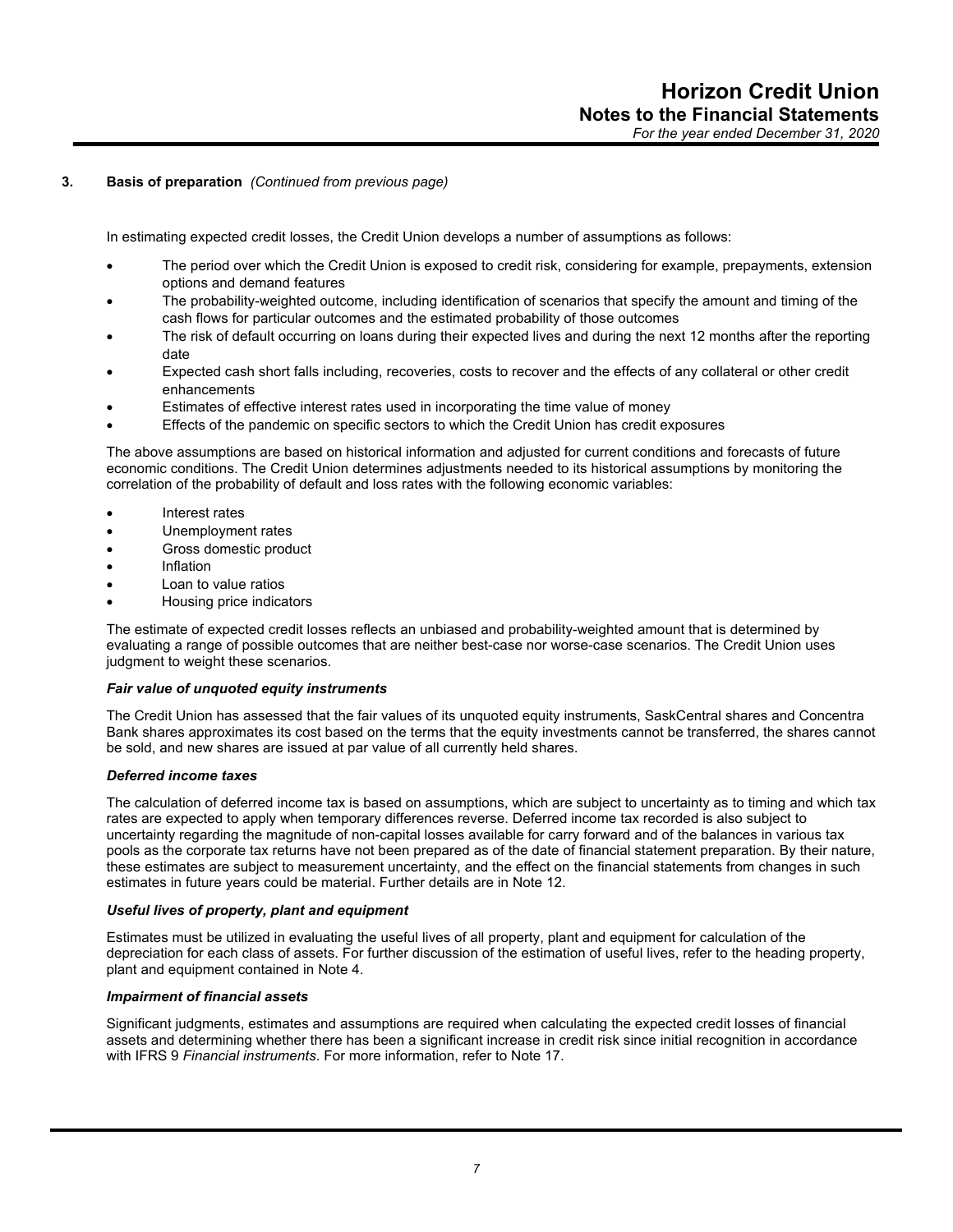#### **3. Basis of preparation** *(Continued from previous page)*

#### *Impairment of non-financial assets*

At each reporting date, the Credit Union assesses whether there are any indicators of impairment for non-financial assets. Non-financial assets that have an indefinite useful life or are not subject to amortization, such as goodwill, are tested annually for impairment or more frequently if impairment indicators exist. Other non-financial assets are tested for impairment if there are indicators that their carrying amounts may not be recoverable.

#### *Income taxes*

The Credit Union periodically assesses its liabilities and contingencies related to income taxes for all years open to audit based on the latest information available. For matters where it is probable that an adjustment will be made, the Credit Union records its best estimate of the tax liability including the related interest and penalties in the current tax provision. Management believes that they have adequately provided for the probable outcome of these matters; however, the final outcome may result in a materially different outcome than the amount included in the tax liabilities.

#### **4. Summary of significant accounting policies**

The principal accounting policies adopted in the preparation of the financial statements are set out below. The policies have been consistently applied to all the years presented, unless otherwise stated.

Regulations to the Act specify that certain items are required to be disclosed in the financial statements which are presented at annual meetings of members. It is management's opinion that the disclosures in these financial statements and notes comply, in all material respects, with the requirements of the Act. Where necessary, reasonable estimates and interpretations have been made in presenting this information.

#### *Foreign currency translation*

Transactions denominated in foreign currencies are translated into the functional currency of the Credit Union at exchange rates prevailing at the transaction dates (spot exchange rates). Monetary assets and liabilities are retranslated at the exchange rates at the statement of financial position date. Exchange gains and losses on translation or settlement are recognized in net income for the current period.

Non-monetary items that are measured at historical cost are translated using the exchange rates at the date of the transaction and non-monetary items that are measured at fair value are translated using the exchange rates at the date when the items' fair value was determined. Translation gains and losses are included in net income.

#### *Revenue recognition*

The following describes the Credit Union's principal activities from which it generates revenue.

#### **Service charge fees, commissions, and other revenue**

The Credit Union generates revenue from providing financial and investing services to its members. Revenue is recognized as services are rendered.

The Credit Union does not have an enforceable right to payment until services are rendered and commission revenue earned when the products are sold.

The amount of revenue recognized on these transactions is based on the price specified in the contract.

The Credit Union does not expect to have any contracts where the period between the transfer of the promised goods or services to the member and payment by the member exceeds one year. Consequently, the Credit Union does not adjust any of the transaction prices for the time value of money.

Revenue recognition for items outside the scope of IFRS 15 is included in the financial instruments section of Note 4.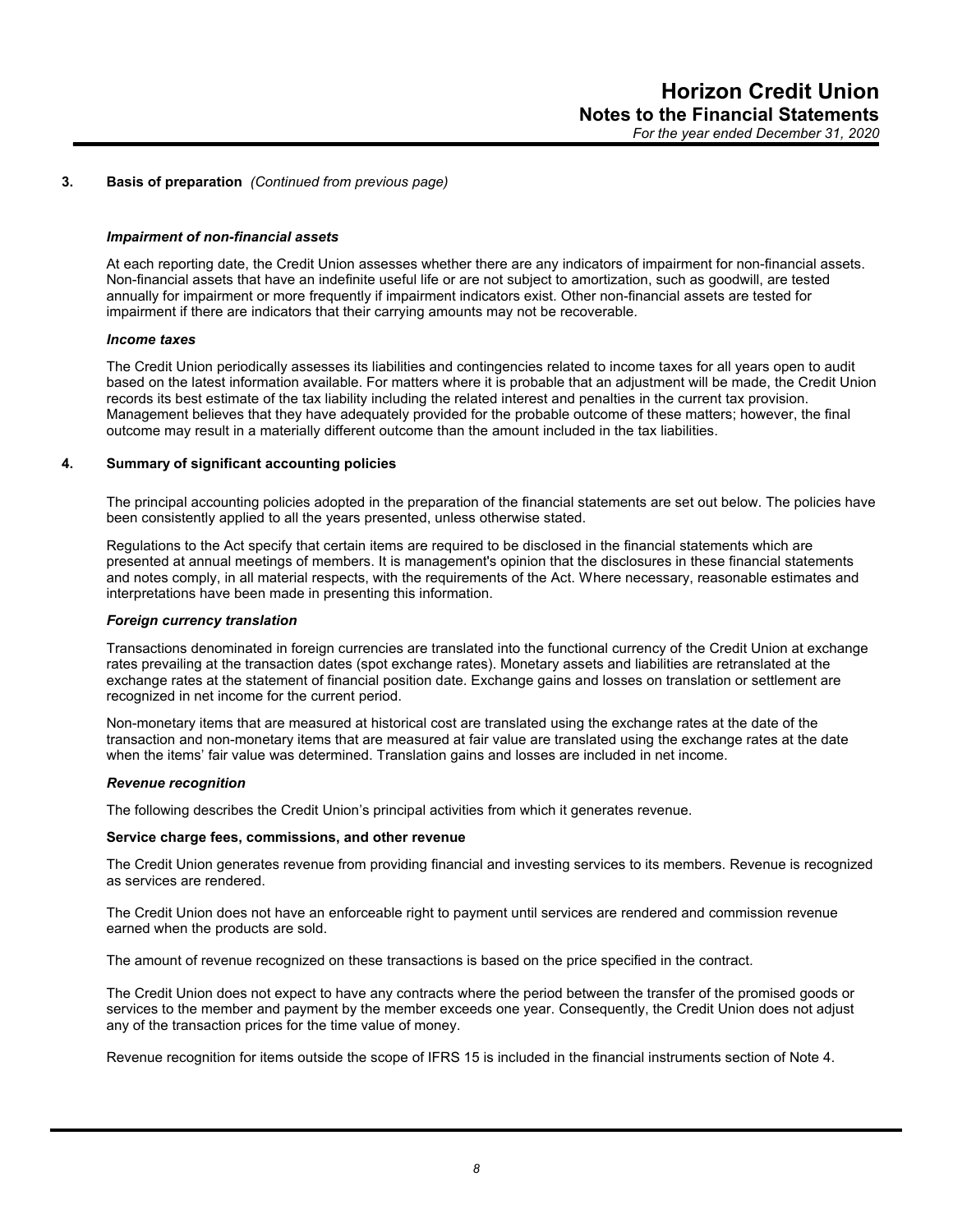#### *Financial instruments*

#### *Financial assets*

#### **Recognition and initial measurement**

The Credit Union recognizes financial assets when it becomes party to the contractual provisions of the instrument. Financial assets are measured initially at their fair value plus, in the case of financial assets not subsequently measured at fair value through profit or loss, transaction costs that are directly attributable to their acquisition. Transaction costs attributable to the acquisition of financial assets subsequently measured at fair value through profit or loss are expensed in profit or loss when incurred.

#### **Classification and subsequent measurement**

On initial recognition, financial assets are classified and subsequently measured at amortized cost, fair value through other comprehensive income ("FVOCI') or fair value through profit or loss ("FVTPL"). The Credit Union determines the classification of its financial assets, together with any embedded derivatives, based on the business model for managing the financial assets and their contractual cash flow characteristics.

Debt instruments are classified as follows:

- Amortized cost Assets that are held for collection of contractual cash flows where those cash flows are solely payments of principal and interest are measured at amortized cost. Interest revenue is calculated using the effective interest method and gains or losses arising from impairment, foreign exchange and derecognition are recognized in profit or loss. Financial assets measured at amortized cost are comprised of cash equivalents, SaskCentral and Concentra liquidity deposits, portfolio bonds, member loans receivable and accrued interest thereon, and accounts receivable balances.
- Fair value through other comprehensive income Assets that are held for collection of contractual cash flows and for selling the financial assets, and for which the contractual cash flows are solely payments of principal and interest, are measured at fair value through other comprehensive income. Interest income calculated using the effective interest method and gains or losses arising from impairment and foreign exchange are recognized in profit or loss. All other changes in the carrying amount of the financial assets are recognized in other comprehensive income. Upon derecognition, the cumulative gain or loss previously recognized in other comprehensive income is reclassified to profit or loss. The Credit Union does not hold any financial assets measured at fair value through other comprehensive income.
- Mandatorily at fair value through profit or loss Assets that do not meet the criteria to be measured at amortized cost, or fair value through other comprehensive income, are measured at fair value through profit or loss. All interest income and changes in the financial assets' carrying amount are recognized in profit or loss. Financial assets mandatorily measured at fair value through profit or loss are comprised of cash.
- Designated at fair value through profit or loss On initial recognition, the Credit Union may irrevocably designate a financial asset to be measured at fair value through profit or loss in order to eliminate or significantly reduce an accounting mismatch that would otherwise arise from measuring assets or liabilities, or recognizing the gains and losses on them, on different bases. All interest income and changes in the financial assets' carrying amount are recognized in profit or loss. The Credit Union does not hold any financial assets designated to be measured at fair value through profit or loss.

The Credit Union measures all equity investments at fair value. Changes in fair value are recorded in profit or loss. Equity investments measured at fair value through profit or loss are comprised of SaskCentral Shares, Concentra Bank shares, and other equity investments.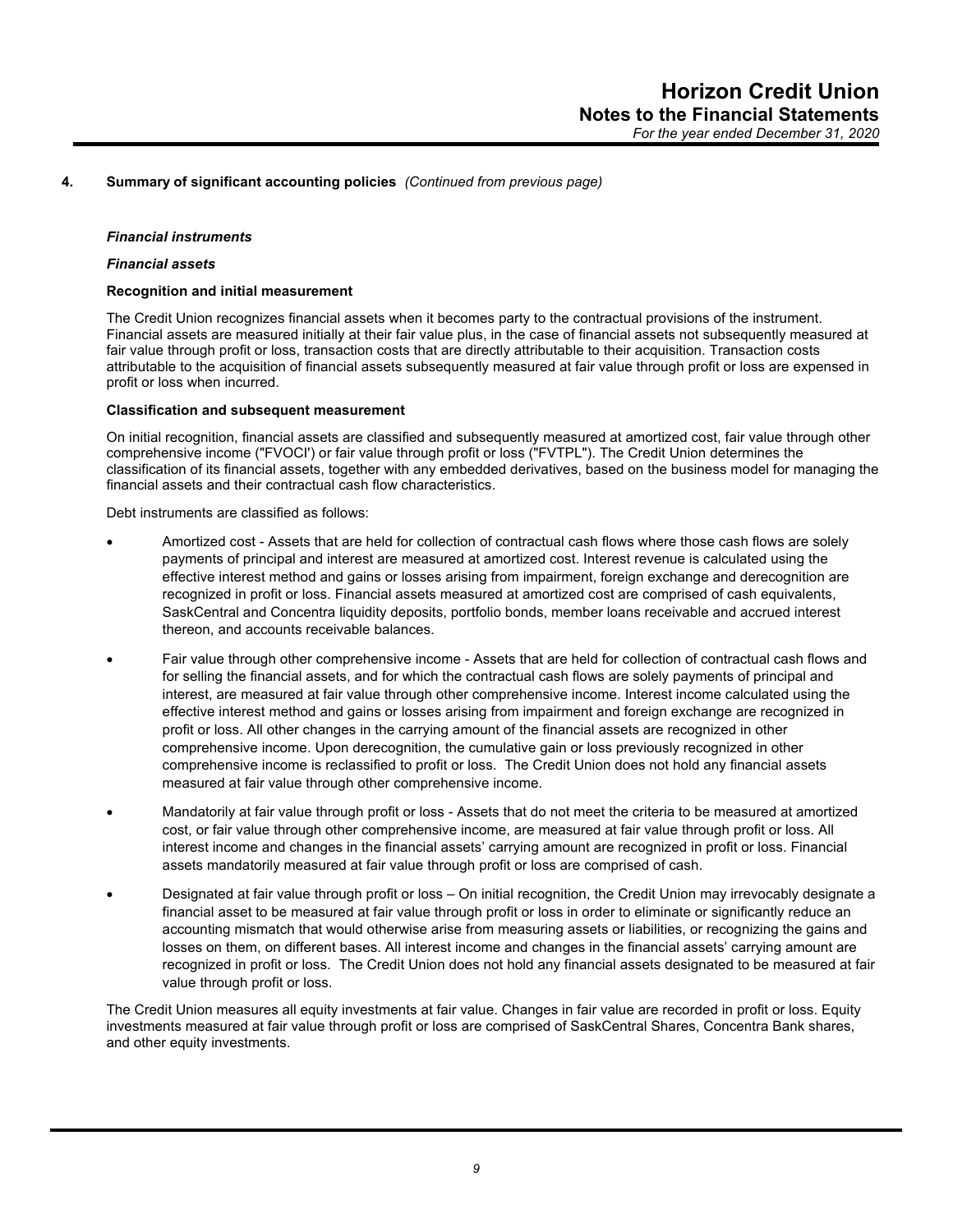#### *Business model assessment*

The Credit Union assesses the objective of its business model for holding a financial asset at a level of aggregation which best reflects the way the business is managed and information is provided to management. Information considered in this assessment includes stated policies and objectives and how performance of the portfolio is evaluated.

#### *Contractual cash flow assessment*

The cash flows of financial assets are assessed as to whether they are solely payments of principal and interest on the basis of their contractual terms. For this purpose, 'principal' is defined as the fair value of the financial asset on initial recognition. 'Interest' is defined as consideration for the time value of money, the credit risk associated with the principal amount outstanding, and other basic lending risks and costs. In performing this assessment, the Credit Union considers factors that would alter the timing and amount of cash flows such as prepayment and extension features, terms that might limit the Credit Union's claim to cash flows, and any features that modify consideration for the time value of money.

#### **Reclassifications**

The Credit Union reclassifies debt instruments only when its business model for managing those financial assets has changed. Reclassifications are applied prospectively from the reclassification date and any previously recognized gains, losses or interest are not restated.

#### **Impairment**

The Credit Union recognizes a loss allowance for the expected credit losses associated with its financial assets, other than debt instruments measured at fair value through profit or loss and equity investments, as well as lease receivables, contract assets, and any financial guarantee contracts and loan commitments not measured at fair value through profit or loss. Expected credit losses are measured to reflect a probability-weighted amount, the time value of money, and reasonable and supportable information regarding past events, current conditions and forecasts of future economic conditions.

For member loans receivable, the Credit Union records a loss allowance equal to the expected credit losses resulting from default events that are possible within the next 12-month period, unless there has been a significant increase in credit risk since initial recognition. For those financial assets for which the Credit Union assessed that a significant increase in credit risk has occurred, the Credit Union records a loss allowance equal to the expected credit losses resulting from all possible default events over the assets' contractual lifetime.

The Credit Union applies the simplified approach for accounts receivable. Using the simplified approach, the Credit Union records a loss allowance equal to the expected credit losses resulting from all possible default events over the assets' contractual lifetime.

The Credit Union assesses whether a financial asset is credit-impaired at the reporting date. Regular indicators that a financial instrument is credit-impaired include significant financial difficulties as evidenced through borrowing patterns or observed balances in other accounts and breaches of borrowing contracts such as default events or breaches of borrowing covenants, requests to restructure loan payment schedules, etc. For financial assets assessed as credit-impaired at the reporting date, the Credit Union continues to recognize a loss allowance equal to lifetime expected credit losses.

Loss allowances for expected credit losses are presented in the statement of financial position as follows:

- For financial assets measured at amortized cost, as a deduction from the gross carrying amount of the financial assets;
- For loan commitments and financial guarantee contracts, as a provision; and
- For facilities with both a drawn and undrawn component where the Credit Union cannot separately identify expected credit losses between the two components, as a deduction from the carrying amount of the drawn component. Any excess of the loss allowance over the carrying amount of the drawn component is presented as a provision.

Financial assets are written off when the Credit Union has no reasonable expectations of recovering all or any portion thereof.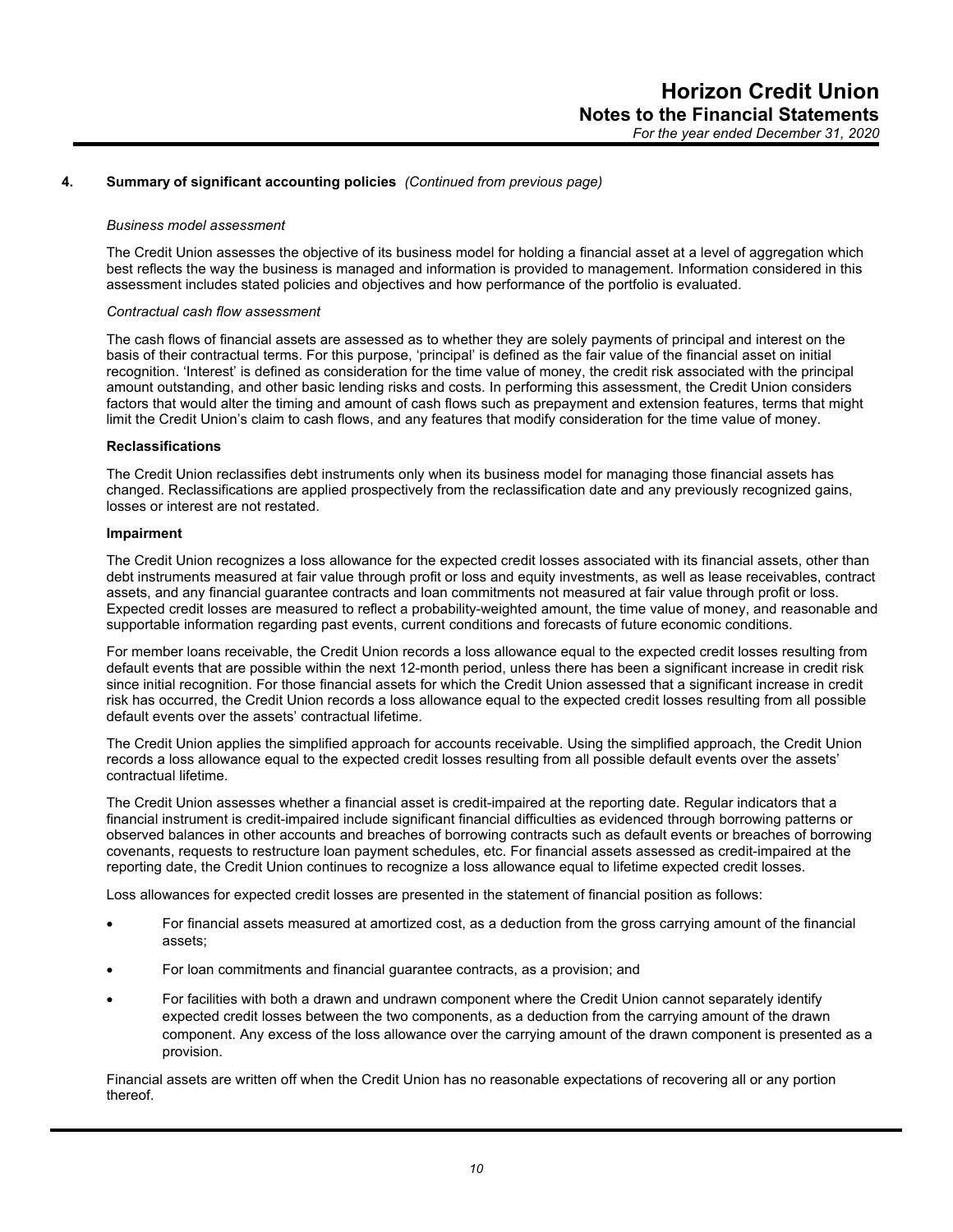Refer to Note 17 for additional information about the Credit Union's credit risk management process, credit risk exposure and the amounts arising from expected credit losses.

#### **Derecognition of financial assets**

The Credit Union applies its accounting policies for the derecognition of a financial asset to a part of a financial asset only when:

- The part comprises only specifically identified cash flows from a financial asset;
- The part comprises only a pro-rata share of the cash flows from a financial asset; or
- The part comprises only a pro-rata share of specifically identified cash flows from a financial asset.

In all other situations, the Credit Union applies its accounting policies for the derecognition of a financial asset to the entirety of a financial asset.

The Credit Union derecognizes a financial asset when its contractual rights to the cash flows from the financial asset expire, or the financial asset has been transferred under particular circumstances.

For this purpose, a financial asset is transferred if the Credit Union either:

- Transfers the right to receive the contractual cash flows of the financial asset, or
- Retains the right to receive the contractual cash flows of the financial asset, but assumes an obligation to pay received cash flows in full to one or more third parties without material delay and is prohibited from further selling or transferring the financial asset.

Transferred financial assets are evaluated to determine the extent to which the Credit Union retains the risks and rewards of ownership. When the Credit Union neither transfers nor retains substantially all the risks and rewards of ownership of the financial asset, it evaluates whether it has retained control of the financial asset.

Where substantially all risks and rewards of ownership have been transferred, or risks and rewards have neither been transferred nor retained and control of the financial asset has not been retained, the Credit Union derecognizes the financial asset. At the same time, the Credit Union separately recognizes as assets or liabilities the fair value of any rights and obligations created or retained in the transfer. Any difference between the carrying amount measured at the date of recognition and the consideration received is recognized in profit or loss. Such transactions include syndication transactions resulting in transfers qualifying for derecognition.

#### **Modification of financial assets**

The Credit Union assesses the modification of terms of a financial asset to evaluate whether its contractual rights to the cash flows from that asset have expired in accordance with the Credit Union's derecognition policy.

When the modifications do not result in derecognition of the financial asset, the gross carrying amount of the financial asset is recalculated with any difference between the previous carrying amount and the new carrying amount recognized in profit or loss. The new gross carrying amount is recalculated as the present value of the modified contractual cash flows discounted at the asset's original effective interest rate.

For the purpose of applying the impairment requirements, at each reporting date subsequent to the modification, the Credit Union continues to assess whether there has been a significant increase in credit risk on the modified financial assets from the date of initial recognition.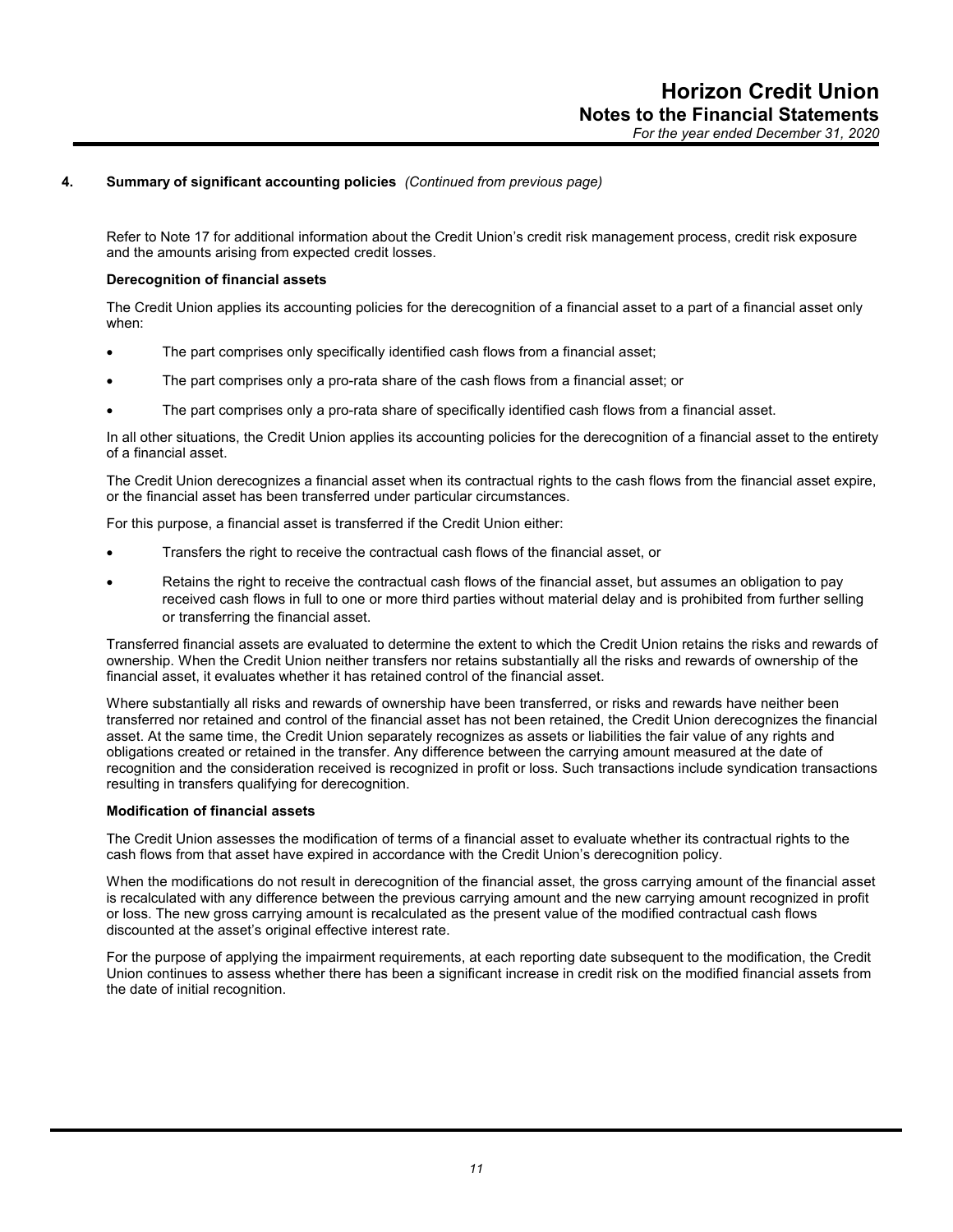#### *Financial liabilities*

#### **Recognition and initial measurement**

The Credit Union recognizes a financial liability when it becomes party to the contractual provisions of the instrument. At initial recognition, the Credit Union measures financial liabilities at their fair value plus transaction costs that are directly attributable to their issuance, with the exception of financial liabilities subsequently measured at fair value through profit or loss for which transaction costs are immediately recorded in profit or loss.

#### **Classification and subsequent measurement**

Subsequent to initial recognition, all financial liabilities are measured at amortized cost using the effective interest rate method. Interest, gains and losses relating to a financial liability are recognized in profit or loss.

Financial liabilities are not reclassified subsequent to initial recognition.

#### **Derecognition of financial liabilities**

The Credit Union derecognizes a financial liability only when its contractual obligations are discharged, cancelled or expire.

#### **Dividend income**

Dividend income is recorded in profit or loss when the Credit Union's right to receive payments is established, it is probable that the economic benefits associated with the dividend will flow to the Credit Union, and the amount of the dividend can be measured reliably.

#### **Interest**

Interest income and expense are recognized in profit or loss using the effective interest method.

The 'effective interest rate' is the rate that exactly discounts estimated future cash payments over the expected life of the financial instrument to the gross carrying amount of the financial asset or the amortized cost of the financial liability. The effective interest rate is calculated considering all contractual terms of the financial instruments, except for the expected credit losses of financial assets.

The 'amortized cost' of a financial asset or financial liability is the amount at which the instrument is measured on initial recognition minus principal repayments, plus or minus any cumulative amortization using the effective interest method of any difference between the initial amount and maturity amount and adjusted for any expected credit loss allowance. The 'gross carrying amount' of a financial asset is the amortized cost of a financial asset before adjusting for any expected credit losses.

Interest income and expense is calculated by applying the effective interest rate to the gross carrying amount of the financial asset (when the asset is not credit-impaired) or the amortized cost of the financial liability.

Where a financial asset has become credit-impaired subsequent to initial recognition, interest income is calculated in subsequent periods by applying the effective interest method to the amortized cost of the financial asset. If the asset subsequently ceases to be credit-impaired, calculation of interest income reverts to the gross basis.

#### **Offsetting**

Financial assets and financial liabilities are offset, with the net amount presented in the statement of financial position, when, and only when, the Credit Union has a current and legally enforceable right to set off the recognized amounts and intends either to settle on a net basis or realize the asset and settle the liability simultaneously.

Income and expenses are presented on a net basis only when permitted under IFRS, or when arising from a group of similar transactions if the resulting income and expenses are not material.

#### **Collateral**

The Credit Union recognizes the proceeds from the sale of any non-cash collateral that has been pledged to it and a liability measured at fair value for its obligation to return the collateral.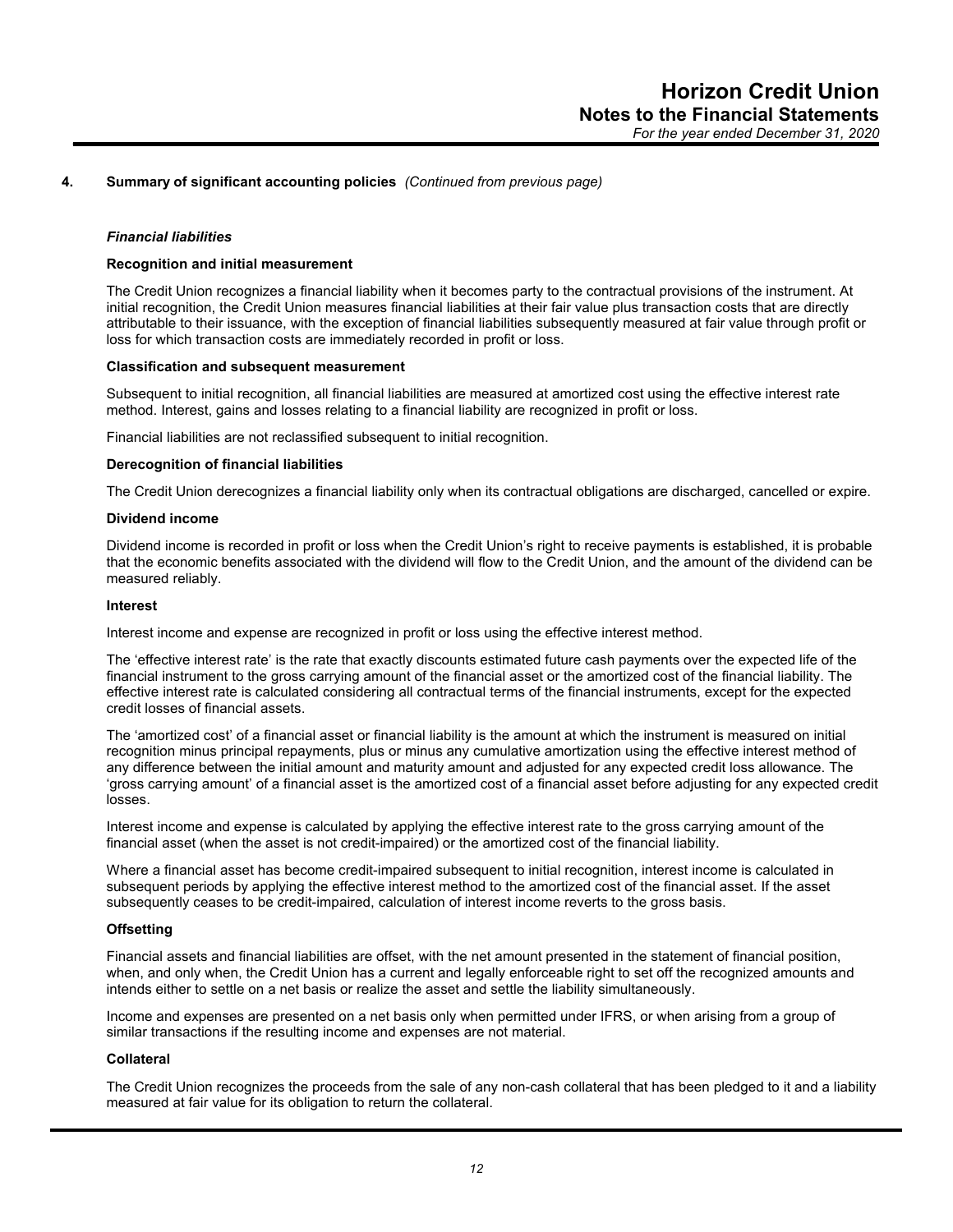If a debtor defaults under the terms of its contract and is no longer entitled to the return of any collateral, the Credit Union recognizes the collateral as an asset initially measured at fair value or, if it has already sold the collateral, derecognizes its obligation to return the collateral.

## *Cash and cash equivalents*

Cash and cash equivalents comprise cash on hand, demand deposits and short-term highly liquid investments with original maturities of three months or less that are readily convertible into known amounts of cash and which are subject to an insignificant risk of changes in value. Cash and cash equivalents are shown net of bank overdrafts that are repayable on demand and form an integral part of the Credit Union's cash management system.

#### *Investments*

Each investment is classified into one of the categories described under financial instruments. The classification dictates the accounting treatment for the carrying value and changes in that value.

#### **SaskCentral and Concentra Bank deposits and shares**

SaskCentral and Concentra Bank deposits are measured at amortized cost. SaskCentral Shares and Concentra Bank Shares are measured at fair value, with adjustments to fair value recognized in profit or loss.

#### **Portfolio investments**

Investments in equity investments are measured at fair value, with adjustments recognized in profit or loss.

#### *Impairment of non-financial assets*

At the end of each reporting period, the Credit Union reviews the carrying amounts of its tangible assets to determine whether there is any indication that those assets have suffered an impairment loss. If any such indication exists, the recoverable amount of the asset is estimated in order to determine the extent of the impairment loss (if any). Where it is not possible to estimate the recoverable amount of an individual asset, the Credit Union estimates the recoverable amount of the cash-generating units ("CGU") to which the asset belongs. Where a reasonable and consistent basis of allocation can be identified, corporate assets are also allocated to individual CGU's, or otherwise they are allocated to the smallest group of CGU's for which a reasonable and consistent allocation basis can be identified.

Recoverable amount is the higher of fair value less costs to sell and value in use. In assessing value in use, the estimated future cash flows are discounted to their present value using a pre-tax discount rate that reflects current market assessments of the time value of money and the risks specific to the asset for which the estimates of future cash flows have not been adjusted.

If the recoverable amount of an asset or CGU is estimated to be less than its carrying amount, the carrying amount of the asset or CGU is reduced to its recoverable amount. An impairment loss is recognized immediately in net income.

Where an impairment loss subsequently reverses, the carrying amount of the asset or CGU is increased to the revised estimate of its recoverable amount, but so that the increased carrying amount does not exceed the carrying amount that would have been determined had no impairment loss been recognized for the asset or CGU in prior years. A reversal of an impairment loss is recognized immediately in net income.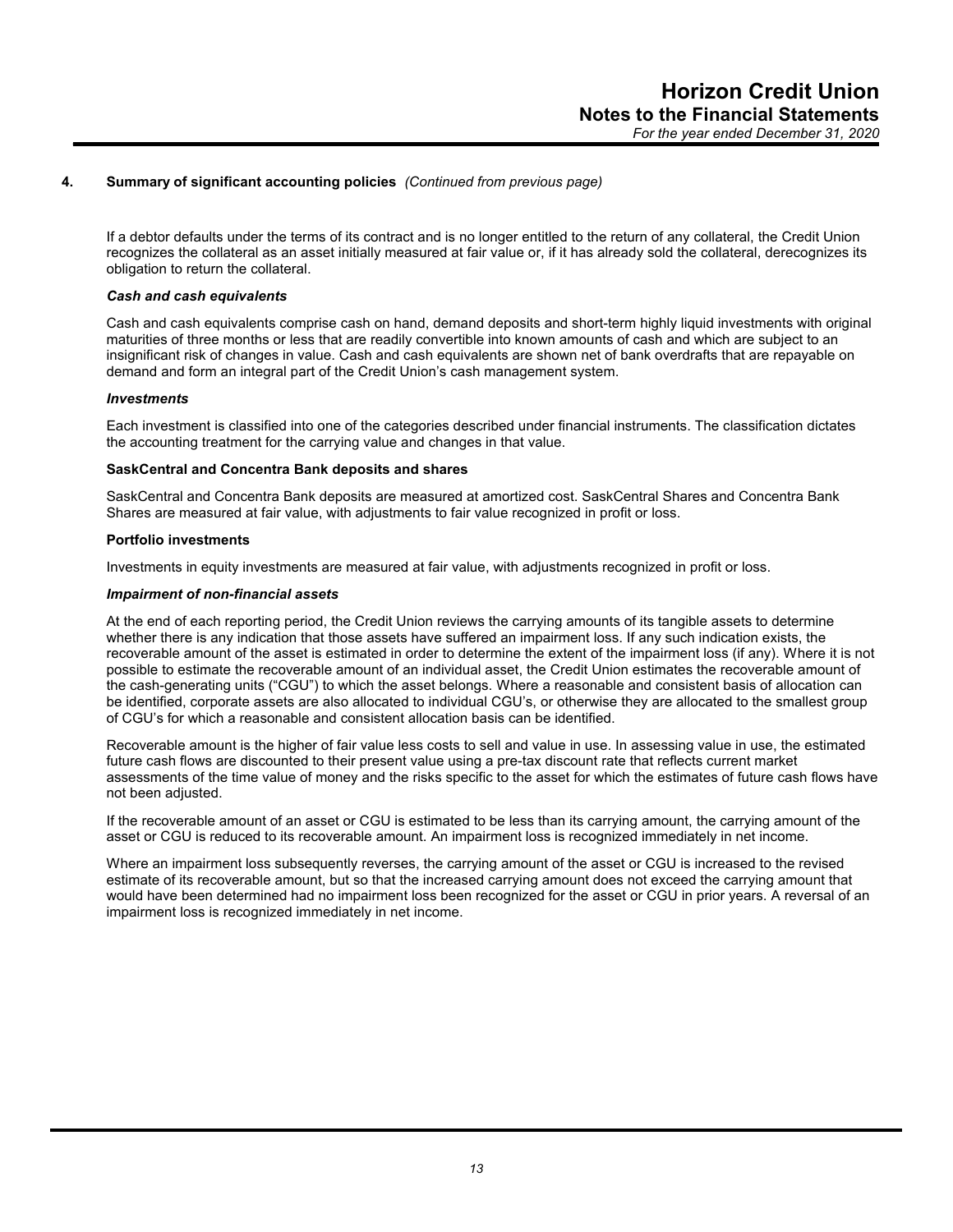## *Syndication*

The Credit Union syndicates individual assets with various other financial institutions primarily to manage credit risk, create liquidity and manage regulatory capital for the Credit Union. Syndicated loans transfer substantially all the risks and rewards related to the transferred financial assets and are derecognized from the Credit Union's statement of financial position. All loans syndicated by the Credit Union are on a fully serviced basis. The Credit Union receives fee income for services provided in the servicing of the transferred financial assets.

#### *Foreclosed assets*

Foreclosed assets held for sale are initially recorded at the lower of cost and fair value less costs to sell. Cost comprises the balance of the loan at the date on which the Credit Union obtains title to the asset plus subsequent disbursements related to the asset, less any revenues or lease payments received. Foreclosed assets held for sale are subsequently valued at the lower of their carrying amount and fair value less costs to sell. Foreclosed assets are recorded in member loans receivable.

#### *Property, plant and equipment*

Property, plant and equipment are stated at cost less accumulated depreciation and impairment losses. Cost includes expenditures that are directly attributable to the acquisition of the asset. When parts of an item of property, plant and equipment have different useful lives, they are accounted for as separate items of property, plant and equipment.

All assets having limited useful lives are depreciated using the straight-line method over their estimated useful lives. Land has an unlimited useful life and is therefore not depreciated. Assets are depreciated from the date of acquisition. Internally constructed assets are depreciated from the time an asset is available for use.

The depreciation rates applicable for each class of asset during the current and comparative period are as follows:

|                         | Rate     |
|-------------------------|----------|
| <b>Buildings</b>        | 4-10 $%$ |
| Computer equipment      | 10-33 %  |
| Computer software       | 10-33 %  |
| Furniture and equipment | 10-33 %  |

The residual value, useful life and depreciation method applied to each class of assets are reassessed at each reporting date.

Gains or losses on the disposal of property, plant and equipment are determined as the difference between the net disposal proceeds and the carrying amount of the asset, and recognized in net income as other operating income or other operating costs, respectively.

#### *Income taxes*

The Credit Union accounts for income taxes using the asset and liability method. Current and deferred taxes are recognized in net income except to the extent that the tax is recognized either in other comprehensive income or directly in equity, or the tax arises from a business combination. Under this method, the provision for income taxes is based on the tax rates and tax laws that have been enacted or substantively enacted by the end of the reporting period.

Current tax assets and liabilities for the current and prior periods are measured at the amount expected to be recovered from or paid to the taxation authorities.

Deferred tax assets and liabilities are measured at the tax rates that are expected to apply to the period when the assets are realized or the liabilities are settled.

Deferred tax assets and liabilities are recognized where the carrying amount of an asset or liability differs from its tax base, except for taxable temporary differences arising on the initial recognition of goodwill and temporary differences arising on the initial recognition of an asset or liability in a transaction which is not a business combination and at the time of the transaction affects neither accounting or taxable income.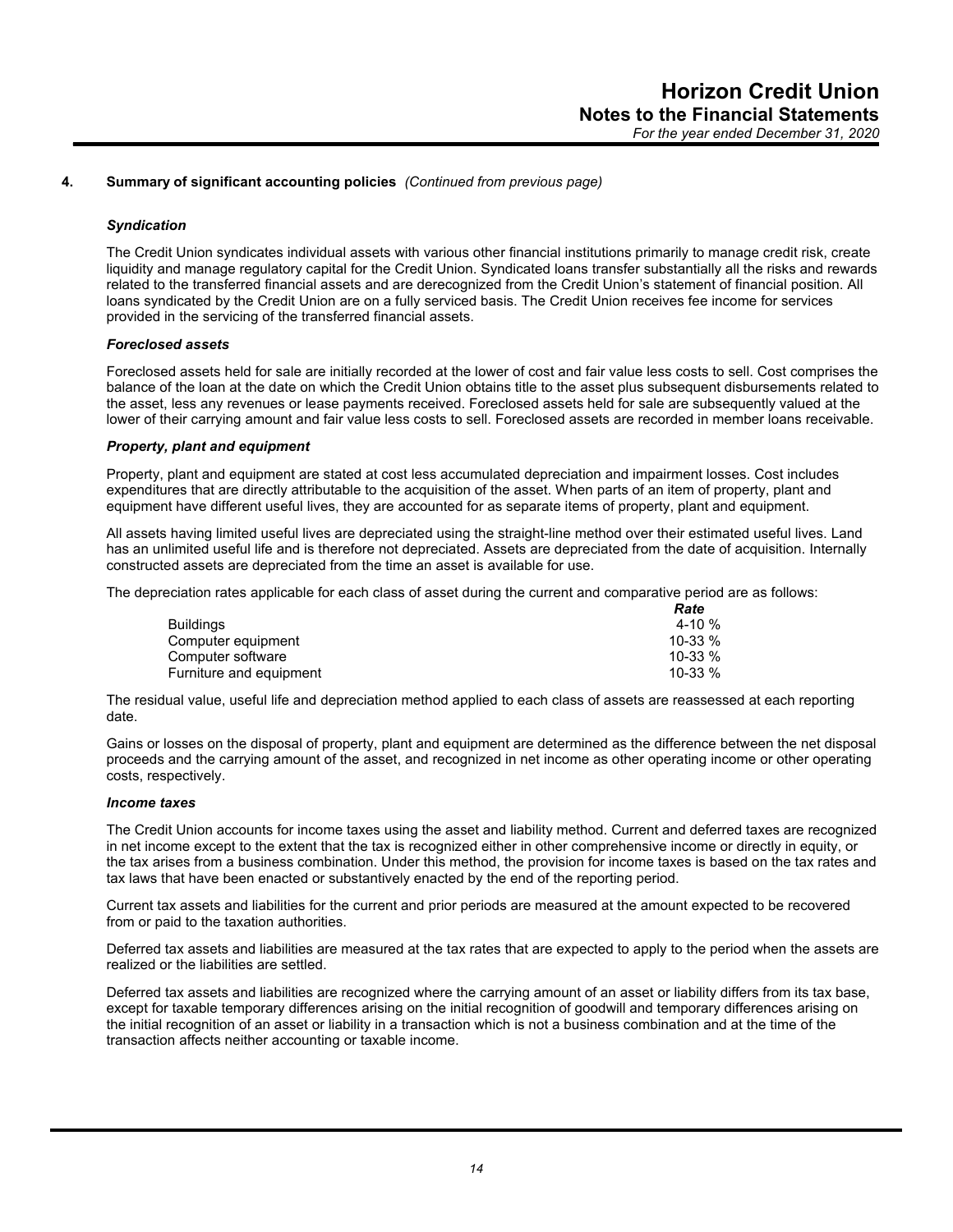Recognition of deferred tax assets for unused tax losses, tax credits and deductible temporary differences is restricted to those instances where it is probable that future taxable profit will be available which allow the deferred tax asset to be utilized. Deferred tax assets are reviewed at each reporting date and are reduced to the extent that it is no longer probable that the related tax benefit will be realized.

## *Leases*

The Credit Union assesses at inception of a contract, whether the contract is, or contains a lease. A contract is, or contains, a lease if the contract conveys the right to control the use of an identified asset for a period of time in exchange for consideration. To assess whether a contract conveys the right to control the use of an identified asset for a period of time, the Credit Union assesses whether the customer has the following through the period of use:

- The right to obtain substantially all of the economic benefits from use of the identified asset; and
- The right to direct the use of the identified asset.

This policy is applied to contracts entered into, or changed, on or after January 1, 2019.

Where the Credit Union is a lessee in a contract that contains a lease component, the Credit Union allocates the consideration in the contract to each lease component on the basis of the relative stand-alone price of the lease component and the aggregate stand-alone price of the non-lease components.

At the lease commencement date, the Credit Union recognizes a right-of-use asset and a lease liability. The right-of-use asset is initially measured at cost. The cost of the right-of-use asset is comprised of the initial amount of the lease liability, any lease payments made at or before the commencement date less any lease incentives received, initial direct costs incurred by the Credit Union, and an estimate of the costs to be incurred by the Credit Union in dismantling and removing the underlying asset and restoring the site on which it is located or restoring the underlying asset to the condition required by the terms and conditions of the lease.

After the commencement date, the Credit Union measures right-of-use assets by applying the cost model, whereby the right-of-use asset is measured at cost less accumulated depreciation and impairment losses and adjusted for any remeasurement of the lease liability. The right-of-use asset is depreciated using the straight-line method from the commencement date to the end of the lease term or the end of the useful life of the right-of-use asset. The estimated useful life of the right-of-use assets are determined on the same basis as those of property, plant and equipment. The determination of the depreciation period is dependent on whether the Credit Union expects that the ownership of the underlying asset will transfer to the Credit Union by the end of the lease term or if the cost of the right-of-use asset reflects that the Credit Union will exercise a purchase option.

The lease liability is initially measured at the present value of the lease payments not paid at the lease commencement date, discounted using the interest rate implicit in the lease or the Credit Union's incremental borrowing rate, if the interest rate implicit in the lease cannot be readily determined. The lease payments included in the measurement of the lease liability comprise of fixed payments (including in-substance fixed payments) less any lease incentives receivable, variable lease payments that depend on an index or rate, amounts expected to be payable by the Credit Union under a residual value guarantee, the exercise price of a purchase option that the Credit Union is reasonably certain to exercise, and payment of penalties for terminating the lease if the lease term reflects the Credit Union exercising an option to terminate the lease. After the commencement date, the Credit Union measures the lease liability at amortized cost using the effective interest method.

The Credit Union remeasures the lease liability when there is a change in the lease term, a change in the Credit Union's assessment of an option to purchase the underlying asset, a change in the Credit Union's estimate of amounts expected to be payable under a residual value guarantee, or a change in future lease payments resulting from a change in an index or a rate used to determine those payments. On remeasurement of the lease liability, a corresponding adjustment is made to the carrying amount of the right-of-use asset, or is recorded in profit or loss if the carrying amount of the right-of-use asset has been reduced to zero.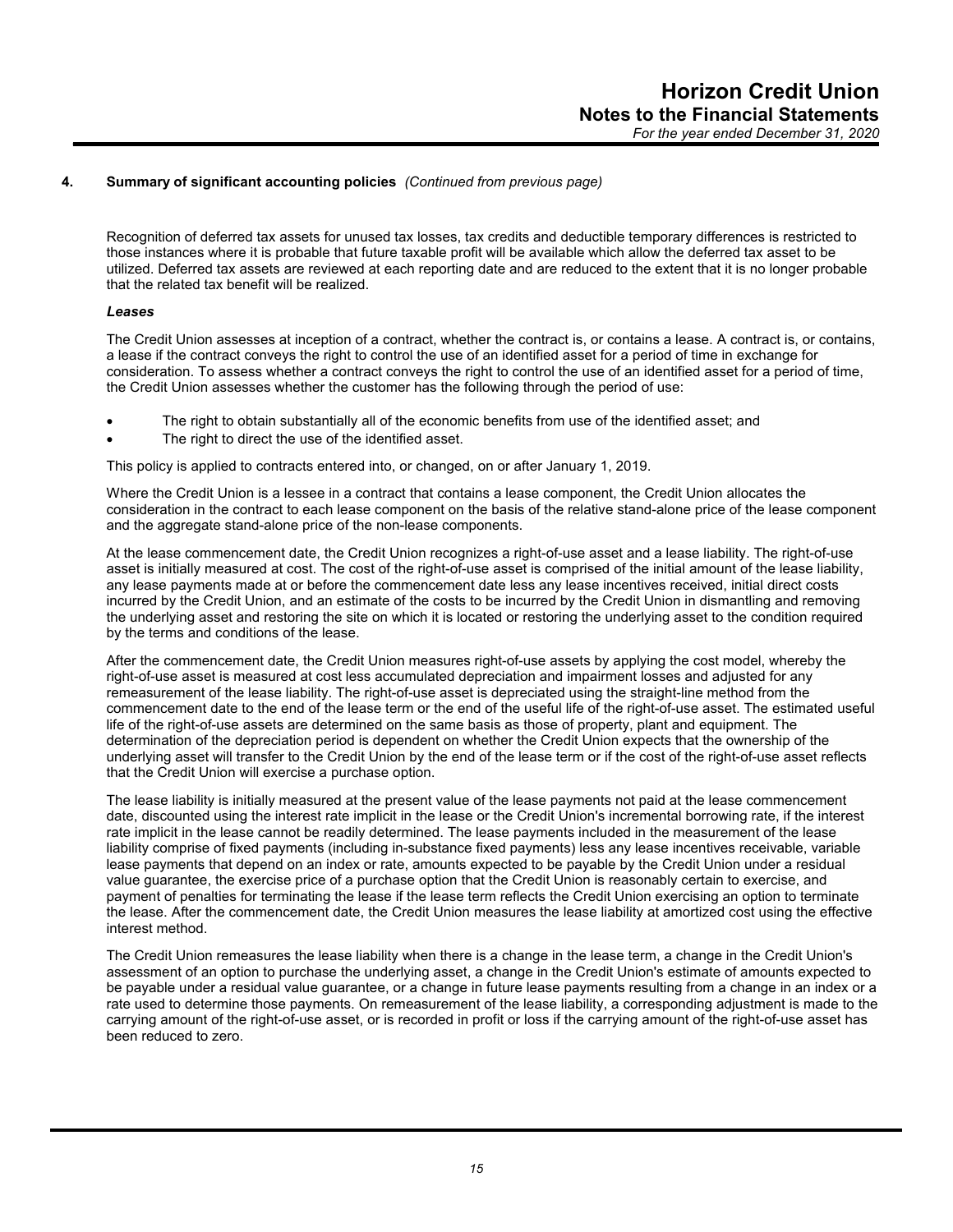The Credit Union has elected to not recognize right-of-use assets and lease liabilities for short-term leases and low value leases of a postage meter. Short-term leases are leases with a term of twelve months or less. Low value leases are leases where the underlying asset has a new value of \$5,000 USD or less. The Credit Union recognizes the lease payments associated with these leases as an expense on either a straight-line basis over the lease term or another systematic basis if that basis is more representative of the pattern of the lessee's benefit.

## *Government grants*

The Credit Union recognizes government assistance when there is reasonable assurance that it will comply with the conditions required to qualify for the assistance, and that the assistance will be received. The Credit Union recognizes government assistance as other income.

## *Employee benefits*

The Credit Union's post employment benefit programs consist of a defined contribution plan.

Credit Union contributions to the defined contribution plan are expensed as incurred. Pension benefits of \$174,244 (2019 – \$164,927) were paid to the defined contribution retirement plan during the year.

#### *Membership shares and equity accounts*

Membership shares and equity accounts are classified as liabilities or member equity in accordance with their terms. Shares redeemable at the option of the member, either on demand or on withdrawal from membership, are classified as liabilities. Shares redeemable at the discretion of the Credit Union Board of Directors are classified as equity. Shares redeemable subject to regulatory restrictions are accounted for using the criteria set out in IFRIC 2 *Members' Shares in Cooperative Entities and Similar Instruments*.

#### *Standards issued but not yet effective*

The Credit Union has not yet applied the following new standards, interpretations and amendments to standards that have been issued as at December 31, 2020 but are not yet effective. Unless otherwise stated, the Credit Union does not plan to early adopt any of these new or amended standards and interpretations.

#### *IAS 16 Property, Plant, and Equipment*

Amendments to IAS 16, issued in May 2020, prohibit an entity from deducting from the cost of an item of property, plant and equipment any proceeds from selling items produced while bringing that asset to the location and condition necessary for it to be available for use. Instead, the proceeds from selling such items, and the costs of producing those items, would be recognized in profit or loss.

The amendments are effective for annual periods beginning or after January 1, 2022. The Credit Union has not yet determined the impact of these amendments on its financial statements.

## *IAS 36 Provisions, Contingent Liabilities, and Contingent Assets*

Amendments to IAS 37, issued in May 2020, specify that in assessing whether a contract is onerous under IAS 37, the cost of fulfilling a contract includes both the incremental costs and an allocation of costs that relate directly to contract activities. The amendments also include examples of costs that do, and do not, relate directly to a contract.

The amendments are effective for annual periods beginning on or after January 1, 2022. The Credit Union has not yet determined the impact of these amendments on its financial statements.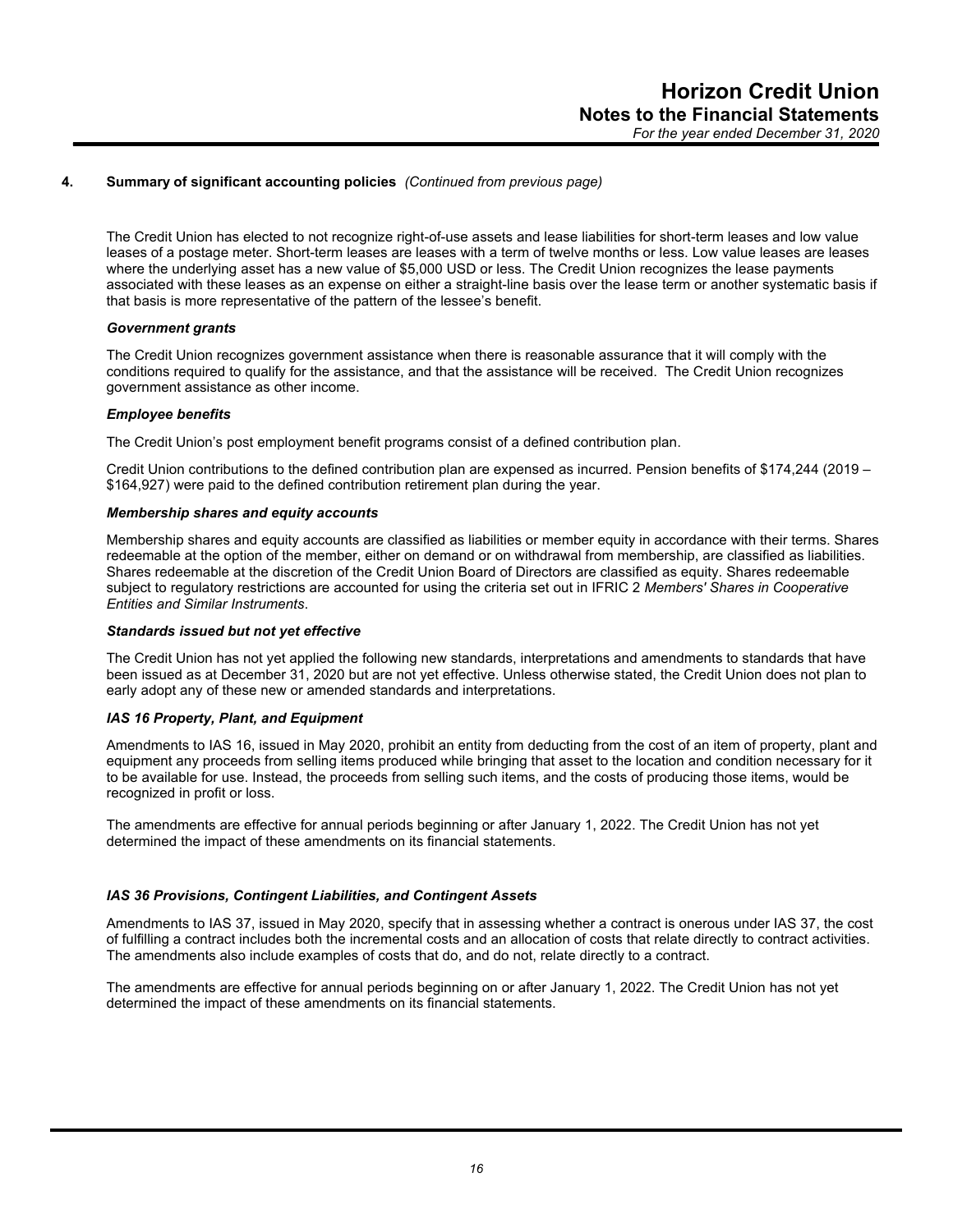*For the year ended December 31, 2020*

## **5. Cash and cash equivalents**

|                                                                                                                    | 2020                              | 2019                              |
|--------------------------------------------------------------------------------------------------------------------|-----------------------------------|-----------------------------------|
| Cash<br>Cash equivalents                                                                                           | 9,391,632<br>19,400,000           | 9,687,366<br>8,000,000            |
|                                                                                                                    | 28,791,632                        | 17,687,366                        |
| <b>Investments</b>                                                                                                 |                                   |                                   |
|                                                                                                                    | 2020                              | 2019                              |
| Measured at amortized cost<br>SaskCentral and Concentra liquidity deposits<br>Portfolio bonds<br>Accrued interest  | 53,508,899<br>1,000,000<br>86,774 | 22,311,162<br>2,000,000<br>80,595 |
|                                                                                                                    | 54,595,673                        | 24,391,757                        |
| Measured at fair value through profit or loss<br>SaskCentral and Concentra Bank shares<br>Other equity investments | 3,111,758<br>593,961              | 3,111,758<br>636,161              |
|                                                                                                                    | 3,705,719                         | 3,747,919                         |
| Total                                                                                                              | 58,301,392                        | 28,139,676                        |

The table below shows the credit risk exposure on investments, excluding liquidity reserves and balances on deposit with SaskCentral and Concentra Bank. Ratings are as provided by Dominion Bond Rating Services ("DBRS") unless otherwise indicated.

|                             | 2020      | 2019      |
|-----------------------------|-----------|-----------|
| Investment portfolio rating |           |           |
| AA-                         | 1,000,000 | 2,000,000 |
| $\overline{A}$              | 1,000,000 | 1,000,000 |
| R <sub>1</sub>              | 2,111,758 | 2,111,758 |
| Unrated                     | 593.961   | 636,161   |
|                             | 4,705,719 | 5,747,919 |

SaskCentral shares are included in the R1 category above and Concentra Bank shares are included in the A category above.

## **Statutory liquidity**

Pursuant to Regulations, SaskCentral requires that the Credit Union maintain 10% of its total liabilities in specified liquidity deposits. The provincial regulator for Credit Unions, Credit Union Deposit Guarantee Corporation ("CUDGC"), requires that the Credit Union adhere to these prescribed limits and restrictions. As of December 31, 2020 the Credit Union met the requirement.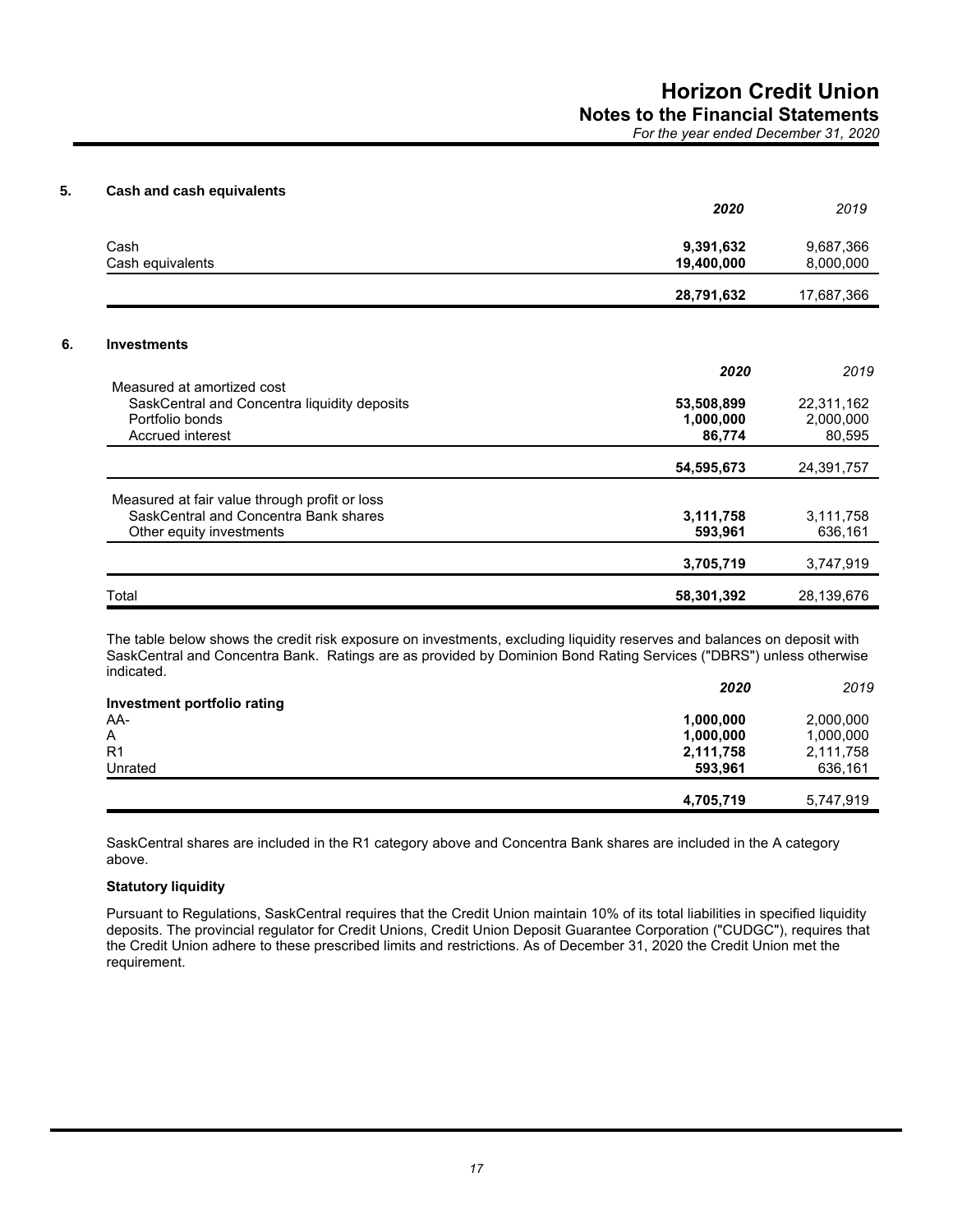*2020*

## **6. Investments** *(Continued from previous page)*

#### **Liquidity coverage ratio**

Effective January 1, 2017 the Credit Union has implemented a Liquidity Coverage Ratio ("LCR") to be phased in over a twoyear period. This is a regulatory requirement of CUDGC, with the minimum beginning at 80% as of January 1, 2017. The minimum requirement rises in equal steps of 10% annually to reach 100% on January 1, 2019 and continue thereafter. The objective of the LCR is to ensure that the Credit Union has an adequate stock of unencumbered high-quality liquid assets ("HQLA") that:

- consists of cash or assets that can be converted into cash at little or no loss of value; and
- meets its liquidity needs for a 30-calendar day stress scenario, by which time it is assumed corrective actions have been taken by the Credit Union and/or CUDGC.

This stress scenario noted above is viewed as a minimum requirement. The Credit Union conducts additional stress tests to assess the level of liquidity to hold beyond the regulatory minimum, and constructs scenarios that could cause difficulties for specific business activities. Internal stress tests have longer time horizons and results are reported to CUDGC upon request.

The LCR is calculated as the value of the stock in HQLA in stressed conditions divided by the total net cash outflows over the next 30 calendar days.

As at December 31, 2020, the Credit Union is in compliance with regulatory requirements.

#### **7. Member loans receivable**

Principal and allowance by loan type:

|                       | <b>Principal</b><br>performing | <b>Principal</b><br>impaired | <b>Allowance</b><br>specific | <b>Allowance for</b><br>expected<br>credit losses | LVLV<br>Net carrying<br>value |
|-----------------------|--------------------------------|------------------------------|------------------------------|---------------------------------------------------|-------------------------------|
| Agriculture loans     | 8,391,696                      |                              |                              | (66, 304)                                         | 8,325,392                     |
| Commercial loans      | 1,457,374                      |                              |                              | (126,873)                                         | 1,330,501                     |
| <b>Consumer loans</b> | 9,623,018                      | 8,043                        | (4,043)                      | (20, 847)                                         | 9,606,171                     |
| Lines of credit       | 3,716,703                      |                              |                              | (18,063)                                          | 3,698,640                     |
| Mortgages             | 77,646,679                     | 309,605                      | (2, 105)                     | (65, 105)                                         | 77,889,074                    |
| Syndicated loans      | 34,724,650                     | 3,219,542                    | (650, 688)                   | (208,197)                                         | 37,085,307                    |
| Leases                | 25,126,605                     | 262,543                      | (256,428)                    | (73,338)                                          | 25,059,382                    |
|                       | 160,686,725                    | 3,799,733                    | (913, 264)                   | (578,727)                                         | 162,994,467                   |
| Foreclosed assets     | 35,522                         |                              | (35, 522)                    |                                                   |                               |
| Accrued interest      | 494,025                        | 107,377                      | (100,906)                    |                                                   | 500,496                       |
| Total                 | 161,216,272                    | 3,907,110                    | (1,049,692)                  | (578,727)                                         | 163,494,963                   |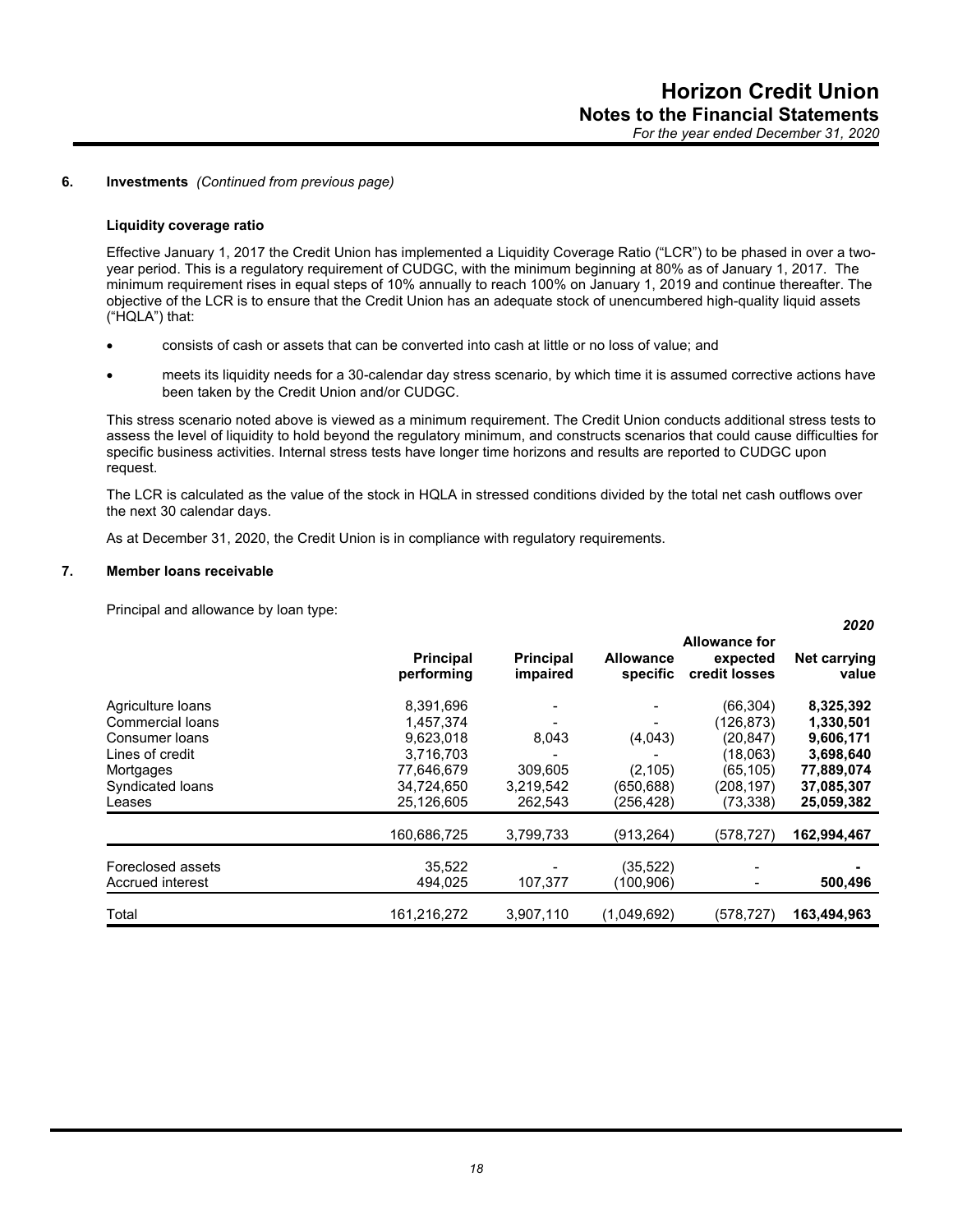## **7. Member loans receivable** *(Continued from previous page)*

|             |           |            |               | 2019         |
|-------------|-----------|------------|---------------|--------------|
|             |           |            | Allowance for |              |
| Principal   | Principal | Allowance  | expected      | Net carrying |
| performing  | impaired  | specific   | credit losses | value        |
| 7,934,513   |           |            | (68, 660)     | 7,865,853    |
| 1,558,856   |           |            | (59, 152)     | 1,499,704    |
| 10.589.958  | 25,435    | (10, 232)  | (17, 839)     | 10,587,322   |
| 4,334,325   |           |            | (15, 211)     | 4,319,114    |
| 74.407.693  | 404,617   | (18, 284)  | (52, 895)     | 74,741,131   |
| 54,299,043  | 1,543,986 | (367,716)  | (264,720)     | 55,210,593   |
| 29,436,495  | 262,543   | (237,716)  | (77, 458)     | 29,383,864   |
| 182,560,883 | 2,236,581 | (633,948)  | (555,935)     | 183,607,581  |
|             |           |            |               |              |
| 477,491     | 60,072    | (60,072)   |               | 477,491      |
| 183,039,124 | 2,296,653 | (694, 770) | (555, 935)    | 184,085,072  |
|             | 750       |            | (750)         |              |

The allowance for loan impairment changed as follows:

|                                               | 2020      | 2019      |
|-----------------------------------------------|-----------|-----------|
| Balance, beginning of year                    | 1,250,705 | 993,307   |
| Provision for impaired loans                  | 390,764   | 267,509   |
|                                               | 1,641,469 | 1,260,816 |
| Less: accounts written off, net of recoveries | 13,050    | 10,111    |
| Balance, end of year                          | 1,628,419 | 1,250,705 |
|                                               |           |           |
| Other assets                                  | 2020      | 2019      |
|                                               |           |           |
| Accounts receivable                           | 942       |           |
| Corporate income tax recoverable              | 111,390   | 8,140     |
| Prepaid expenses and deposits                 | 132,657   | 339,842   |
| Deferred tax asset (Note 12)                  | 277,568   | 254,306   |
|                                               |           |           |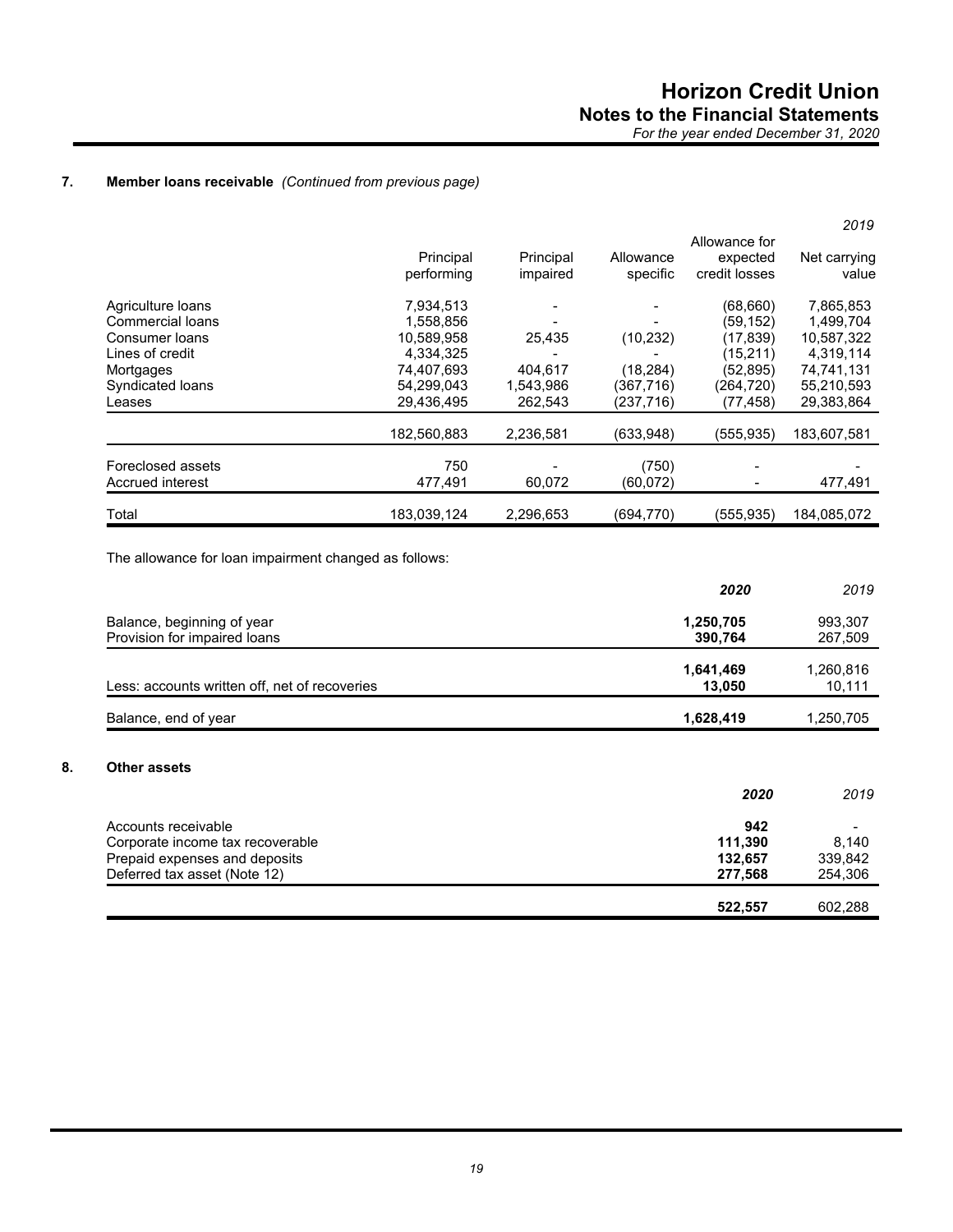## **9. Property and equipment**

|                                           | Land   | <b>Buildings</b> | <b>Computer</b><br>equipment | <b>Computer</b><br>software | <b>Furniture</b><br>and<br>equipment | <b>Total</b>        |
|-------------------------------------------|--------|------------------|------------------------------|-----------------------------|--------------------------------------|---------------------|
| Cost                                      |        |                  |                              |                             |                                      |                     |
| Balance at December 31, 2018<br>Additions | 96,374 | 2,076,046        | 850,019<br>21,253            | 894,463                     | 238,116                              | 4,155,018<br>21,253 |
| Balance at December 31, 2019              | 96,374 | 2,076,046        | 871,272                      | 894,463                     | 238,116                              | 4,176,271           |
| Additions                                 |        | 3,460            | 26,845                       |                             | 5,006                                | 35,311              |
| <b>Disposals</b>                          |        | (118, 113)       | (405,714)                    | (872, 307)                  | (123,683)                            | (1,519,817)         |
| Balance at December 31, 2020              | 96,374 | 1,961,393        | 492,403                      | 22,156                      | 119,439                              | 2,691,765           |
| <b>Accumulated depreciation</b>           |        |                  |                              |                             |                                      |                     |
| Balance at December 31, 2018              |        | 1,560,963        | 629,792                      | 880,981                     | 231,736                              | 3,303,472           |
| Depreciation                              |        | 62,686           | 68,195                       | 4,431                       | 2,270                                | 137,582             |
| Balance at December 31, 2019              |        | 1,623,649        | 697,987                      | 885,412                     | 234,006                              | 3,441,054           |
| Depreciation                              |        | 57,405           | 67,778                       | 4,431                       | 3,094                                | 132,708             |
| <b>Disposals</b>                          |        | (115,874)        | (405, 713)                   | (872, 308)                  | (123, 606)                           | (1,517,501)         |
| Balance at December 31, 2020              | ۰.     | 1,565,180        | 360,052                      | 17,535                      | 113,494                              | 2,056,261           |
| Net book value                            |        |                  |                              |                             |                                      |                     |
| At December 31, 2019                      | 96,374 | 452,397          | 173,285                      | 9,051                       | 4,110                                | 735,217             |
| At December 31, 2020                      | 96,374 | 396,213          | 132,351                      | 4,621                       | 5,945                                | 635,504             |

## **10. Line of credit**

The Credit Union has an authorized line of credit due on demand, with no fixed repayment date, bearing interest at prime minus 0.5%, in the amount of \$4,300,000 (2019 - \$4,300,000) from SaskCentral. As of December 31, 2020, the Credit Union has utilized \$nil of its line of credit (2019 - \$239,273).

Borrowings are secured by an assignment of book debts, financial services agreement, and an operating account agreement.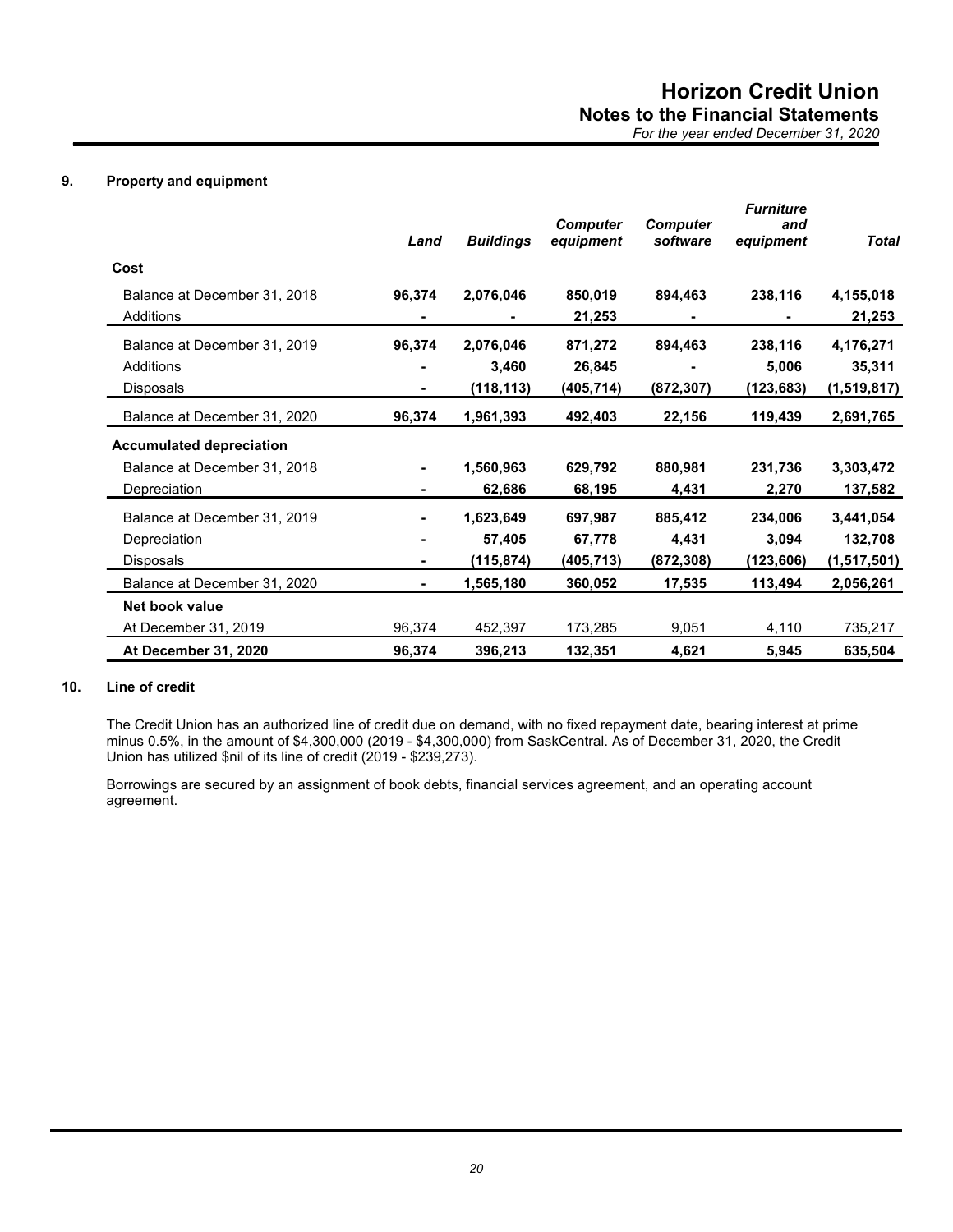## **11. Member deposits**

|                            | 2020        | 2019        |
|----------------------------|-------------|-------------|
| Chequing, savings, plan 24 | 152.428.761 | 141.552.766 |
| Registered savings plans   | 24,011,574  | 23,700,642  |
| Term deposits              | 54,566,426  | 46.371.954  |
| Accrued interest           | 870.651     | 846.732     |
|                            | 231,877,412 | 212,472,094 |

Member deposits are subject to the following terms:

- Chequing, savings and plan 24 products are due on demand and bear interest at rates up to 1.20% (2019 2.45%).
- Registered savings plans are subject to fixed and variable rates of interest up to 3.37% (2019 3.37%), with interest payments due monthly, annually or on maturity.
- Term deposits are subject to fixed and variable rates of interest up to 3.37% (2019 3.37%), with interest payments due monthly, annually or on maturity.

#### **12. Income tax**

## *Income tax expense recognized in net income*

In 2020, based on the Credit Union's taxable capital, the applicable tax rate is the aggregate of the federal income tax rate of 15% (2019 - 15%), and the provincial tax rate of 12% (2019 - 12%). The credit union deduction in 2020 is 0% (2019 - 2.50%) resulting in a provincial tax rate of 12% (2019 - 9.50%).

#### *Deferred income tax expense (recovery) recognized in net income*

The deferred income tax recovery recognized in net income for the current year is a result of the following changes:

|                                                                                      | 2020                | 2019       |
|--------------------------------------------------------------------------------------|---------------------|------------|
| Deferred tax asset                                                                   |                     |            |
| Property and equipment                                                               | 93,929              | 85,465     |
| Allowance for impaired loans                                                         | 183,639             | 168,841    |
| Deferred tax asset                                                                   | 277,568             | 254,306    |
| Deferred tax asset is reflected in the statement of financial position as<br>follows |                     |            |
| Deferred tax asset                                                                   | 277,568             | 254,306    |
|                                                                                      |                     |            |
| Reconciliation between average effective tax rate and the applicable tax rate        |                     |            |
|                                                                                      | 2020                | 2019       |
| Applicable tax rate                                                                  | 27.00 %             | 27.00 %    |
| Credit Union deduction                                                               | %<br>$\blacksquare$ | $(2.50)$ % |
| Change in estimated deferred tax rate                                                | - %                 | (6.55)%    |
| Non-deductible and other items                                                       | $(1.55)\%$          | (0.63)%    |
| Average effective tax rate (tax expense divided by profit before tax)                | 25.45 %             | 17.32 %    |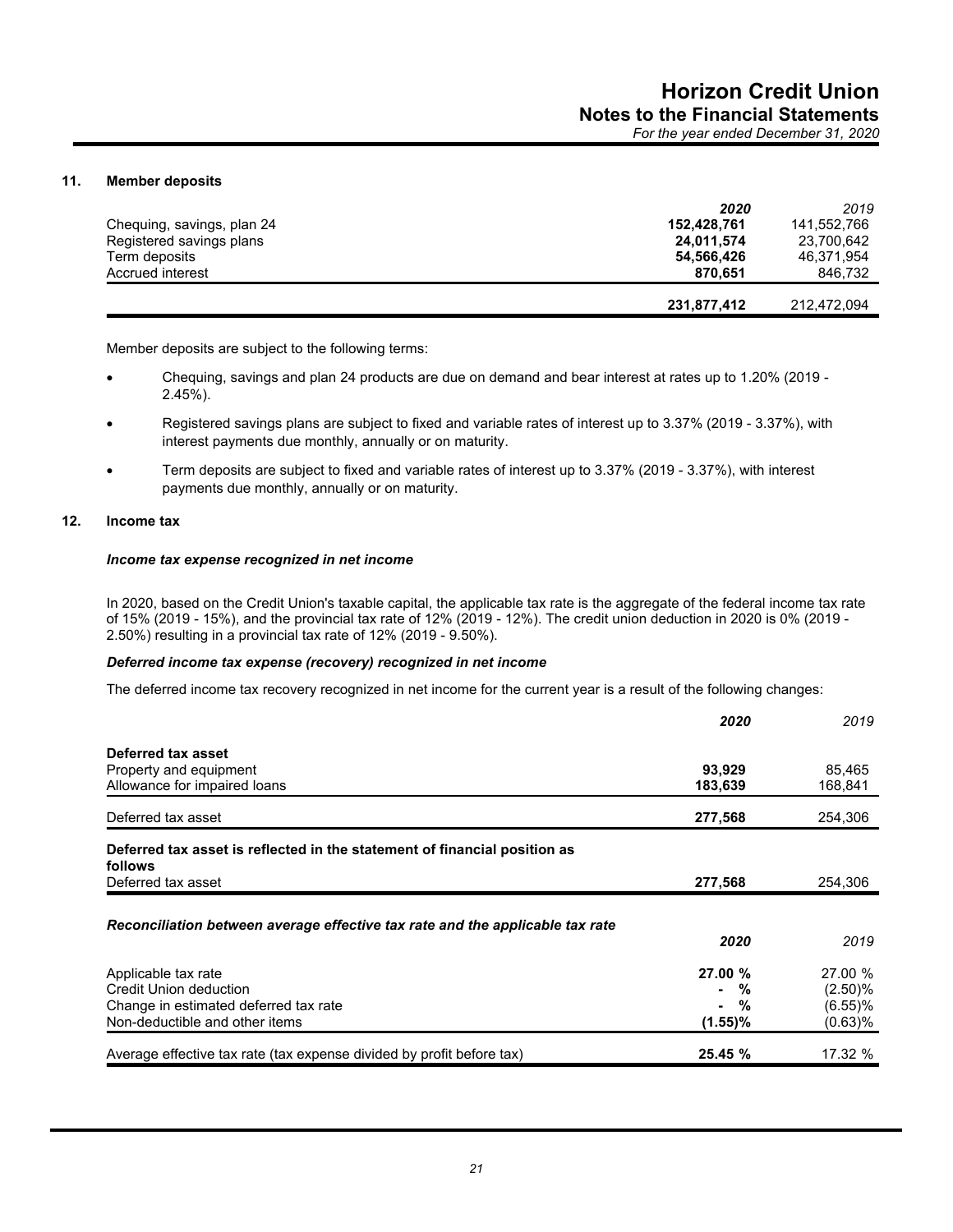## **13. Other liabilities**

|                                                              | 2020              | 2019              |
|--------------------------------------------------------------|-------------------|-------------------|
| Accounts payable                                             | 1,080,717         | 494,562           |
| Membership shares and equity accounts                        |                   |                   |
| Authorized:                                                  |                   |                   |
| Unlimited number of Common shares, at an issue price of \$5. |                   |                   |
| Issued:                                                      | 2020              | 2019              |
| 5,104 Common shares (2019 - 5,077)<br>Equity accounts        | 25,520<br>202,117 | 25,385<br>208,478 |
| <b>Total</b>                                                 | 227,637           | 233,863           |

All common shares and equity accounts are classified as liabilities.

When an individual becomes a member of the Credit Union, they are issued a common share at \$5 per share. Each member of the Credit Union has one vote, regardless of the number of common shares held. Equity accounts are established as a means of returning excess earnings to the members and at the same time increasing the Credit Union's equity base.

During the year, the Credit Union issued 421 (2019 - 346) and redeemed 394 (2019 - 455) common shares.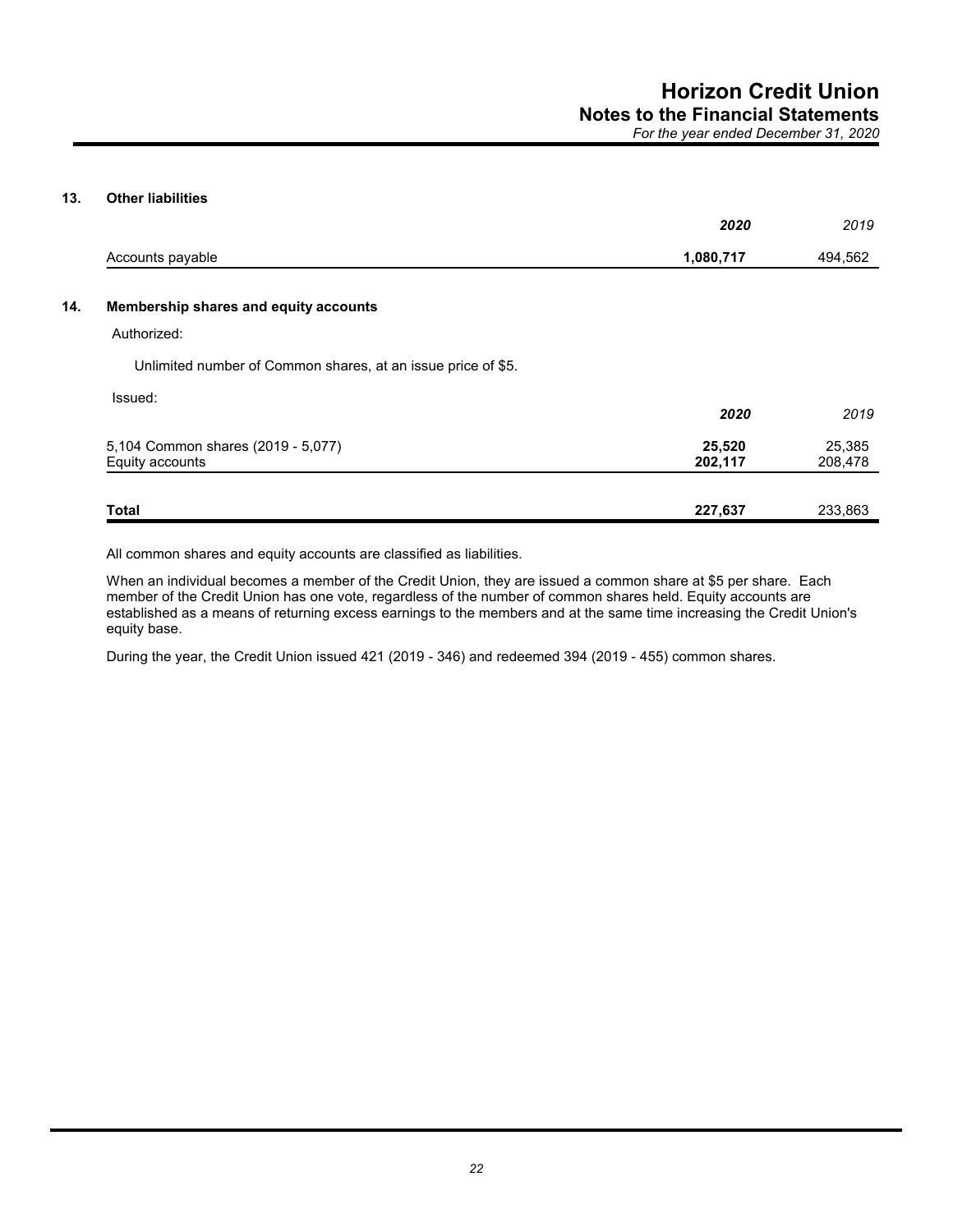## **15. Related party transactions**

#### *Key management compensation of the Credit Union*

Key management personnel ("KMP") of the Credit Union are the Chief Executive Officer, V.P. of Finance, V.P. of IT and Corporate Services, V.P. of Retail Services and members of the Board of Directors.

KMP remuneration includes the following expenses:

|                                  | 2020    | 2019                     |
|----------------------------------|---------|--------------------------|
| Salaries and short-term benefits | 662.616 | 562.418                  |
| Post-employment benefits         | 51.561  | 46,620                   |
| Other long-term benefits         | 1.000   | $\overline{\phantom{a}}$ |
| Total remuneration               | 715,177 | 609,038                  |

#### *Transactions with key management personnel*

The Credit Union, in accordance with its policy, may grant credit to its directors, management and staff at concessional rates of interest on their loans and facilities.

Loans made to KMP are approved under the same lending criteria applicable to members and are included in member loans on the statement of financial position. There are no loans to KMP that are impaired.

Directors, management and staff of the Credit Union hold deposit accounts. These accounts are maintained under the same terms and conditions as accounts of other members, and are included in deposit accounts on the statement of financial position.

There are no benefits or concessional terms and conditions applicable to the family members of KMP.

These loans and deposits were made in the normal course of operations and are measured at the exchange amount, which is the consideration established and agreed to by the related parties.

|                                                                           | 2020      | 2019      |
|---------------------------------------------------------------------------|-----------|-----------|
| Aggregate loans to KMP                                                    | 1,788,737 | 1,526,798 |
| Aggregate revolving credit facilities to KMP                              | 157,000   | 157,000   |
| Less: approved and undrawn lines of credit                                | (147,021) | (144,974) |
|                                                                           | 1,798,716 | 1,538,824 |
|                                                                           |           |           |
| During the year the aggregate value of loans approved to KMP amounted to: | 2020      | 2019      |
| Mortgages                                                                 | 573,638   | 104,000   |
| Loans                                                                     | 50,366    | 104,377   |
|                                                                           | 624,004   | 208.377   |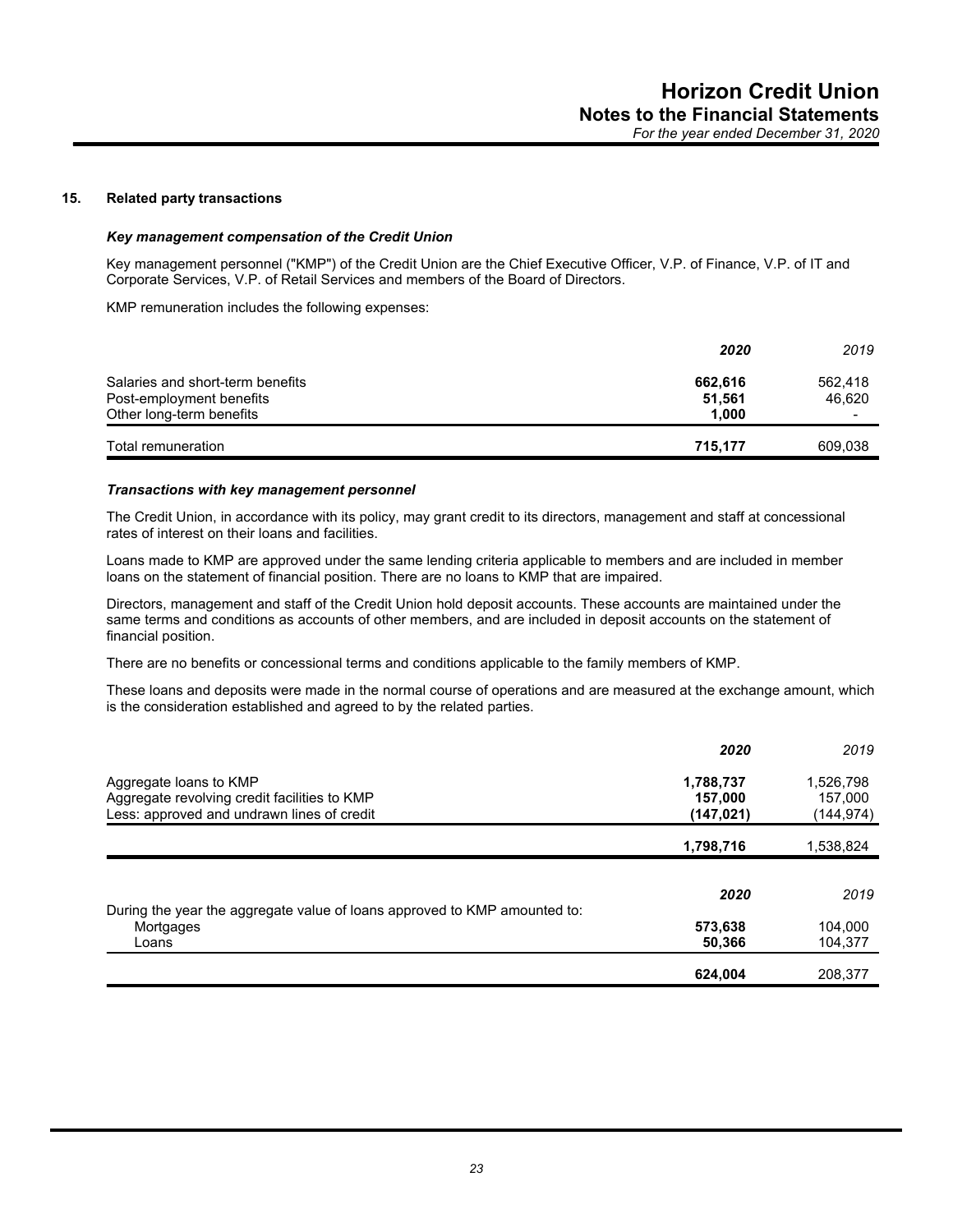## **15. Related party transactions** *(Continued from previous page)*

|                                                                                                                                                               | 2020            | 2019            |
|---------------------------------------------------------------------------------------------------------------------------------------------------------------|-----------------|-----------------|
| Income and expense transactions with KMP consisted of:<br>Interest earned on loans and revolving credit facilities to KMP<br>Interest paid on deposits to KMP | 52,041<br>5.221 | 52,304<br>3.929 |
| The total value of member deposits from KMP as at the year-end:                                                                                               |                 |                 |
| Chequing and demand deposits                                                                                                                                  | 506,644         | 381,580         |
| Term deposits                                                                                                                                                 | 9,160           | 9,124           |
| Registered plans                                                                                                                                              | 398,887         | 327,344         |
| Total value of member deposits due to KMP                                                                                                                     | 914,691         | 718,048         |
| Directors' fees and expenses                                                                                                                                  |                 |                 |
|                                                                                                                                                               | 2020            | 2019            |
| Directors' fees and committee remuneration                                                                                                                    | 43,240          | 44.082          |
| Directors' expenses                                                                                                                                           | 1,925           | 5,151           |
| Meeting, training and conference costs                                                                                                                        | 1,113           | 4,710           |

## *SaskCentral and Concentra Bank*

The Credit Union is a member of SaskCentral, which acts as a depository for surplus funds received from and loans made to credit unions. SaskCentral also provides other services for a fee to the Credit Union and acts in an advisory capacity.

The Credit Union is related to Concentra Bank, which is owned in part by SaskCentral. Concentra Bank provides financial intermediation and trust services to Canadian credit unions and associated commercial and retail customers.

Interest earned on investments during the year ended December 31, 2020 amounted to \$753,271 (2019 - \$883,655).

Interest paid on borrowings during the year ended December 31, 2020 amounted to \$26 (2019 - \$59).

Payments made for affiliation dues for the year ended December 31, 2020 amounted to \$23,095 (2019 - \$43,342).

## *Celero Solutions*

The Credit Union has entered into an agreement with Celero Solutions to provide the delivery of banking system services and the maintenance of the infrastructure needed to ensure uninterrupted delivery of such services. Celero Solutions was formed as a joint venture by the Credit Union Centrals of Alberta, Saskatchewan and Manitoba along with Concentra Bank.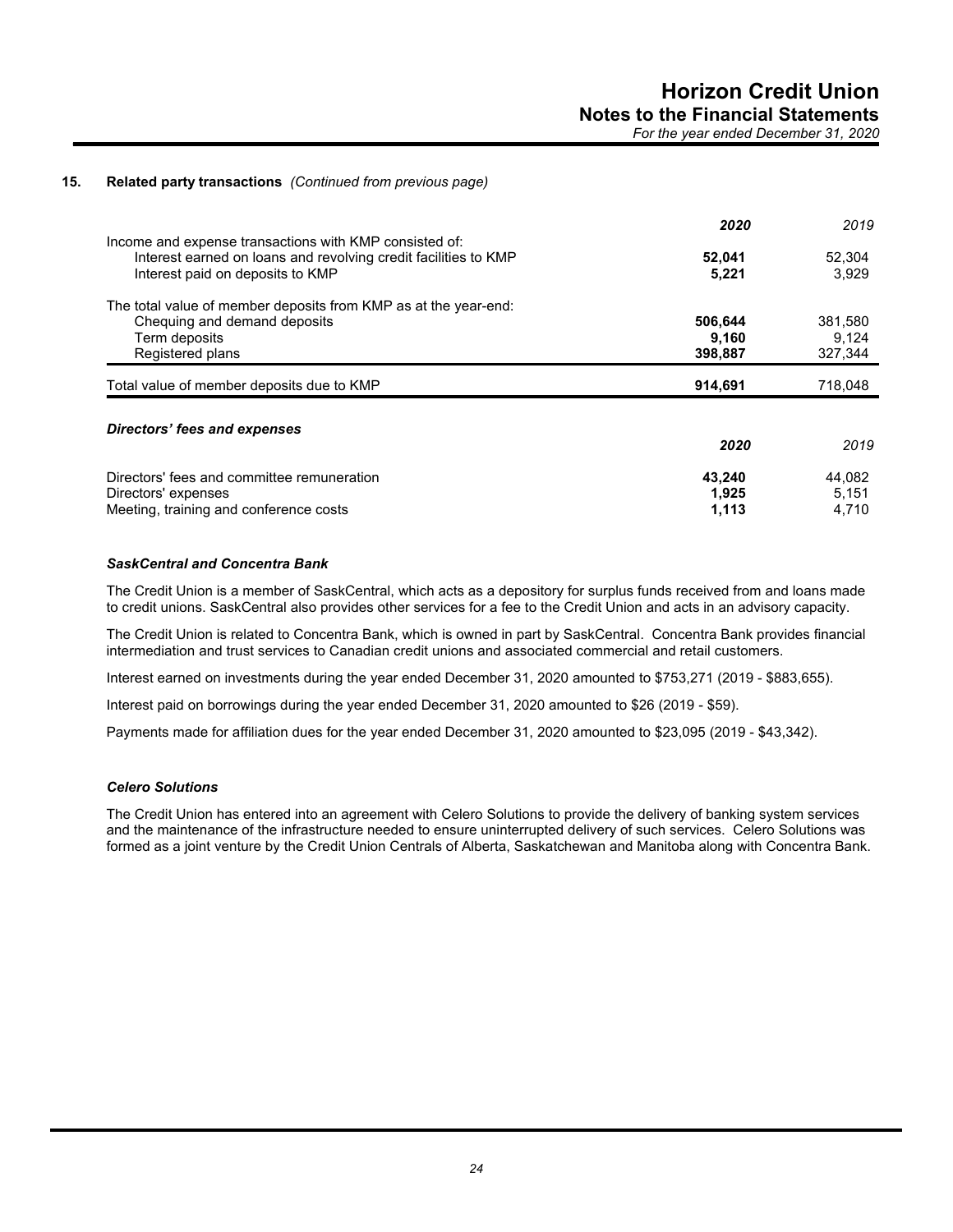#### **16. Capital management**

A capital management framework is included in policies and procedures established by the Board of Directors. The Credit Union's objectives when managing capital are to:

- Adhere to regulatory capital requirements as minimum benchmarks;
- Co-ordinate strategic risk management and capital management;
- Develop financial performance targets/budgets/goals;
- Administer a patronage program that is consistent with capital requirements;
- Administer an employee incentive program that is consistent with capital requirements; and
- Develop a growth strategy that is coordinated with capital management requirements.

CUDGC prescribes capital adequacy measures and minimum capital requirements. The capital adequacy rules issued by CUDGC have been based on the Basel III framework, consistent with the financial industry in general.

The Credit Union follows a risk-weighted asset calculation for credit and operational risk. Under this approach, credit unions are required to measure capital adequacy in accordance with instructions for determining risk-adjusted capital and riskweighted assets, including off-balance sheet commitments. Based on the prescribed risk of each type of asset, a weighting of 0% to 1,250% is assigned. The ratio of regulatory capital to risk-weighted assets is calculated and compared to the standard outlined by CUDGC. Regulatory standards require credit unions to maintain a minimum total eligible capital to riskweighted assets of 8%, a minimum tier 1 capital to risk-weighted assets of 6% and a minimum common equity tier 1 capital to risk-weighted assets of 4.5%. In addition to the minimum capital ratios, the Credit Union is required to hold a capital conservation buffer of 2.5%. The capital conservation buffer is designed to avoid breaches of the minimum capital requirement. Eligible capital consists of total tier 1 and tier 2 capital.

Tier 1 capital is defined as a credit union's primary capital and comprises the highest quality of capital elements while tier 2 is secondary capital and falls short of meeting tier 1 requirements for permanence or freedom from mandatory charges. Tier 1 capital consists of two components: common equity tier 1 capital and additional tier 1 capital. Common equity tier 1 capital includes retained earnings, contributed surplus and accumulated other comprehensive income ("AOCI"). Deductions from common equity tier 1 capital include goodwill, intangible assets, deferred tax assets (except those arising from temporary differences), increases in equity capital resulting from securitization transactions, unconsolidated substantial investments and fair value gains/losses on own-use property. Additional tier 1 capital consists of qualifying membership shares and other investment shares issued by the Credit Union that meet the criteria for inclusion in additional tier 1 capital.

Tier 2 capital includes a collective allowance for credit losses to a maximum of 1.25% of risk-weighted assets, subordinated indebtedness, and qualifying membership shares or other investment shares issued by the Credit Union that meet the criteria for inclusion in tier 2 capital and are not included in tier 1 capital.

Regulatory standards also require the Credit Union to maintain a minimum leverage ratio of 5%. This ratio is calculated by dividing eligible capital by total assets less deductions from capital plus specified off-balance sheet exposures. Based on the type of off-balance sheet exposure, a conversion factor is applied to the leverage ratio.

The following table compares CUDGC regulatory standards to the Credit Union's board policy for 2020:

|                                                      | Regulatory<br>standards | <b>Board standards</b><br>(Minimum of<br>target range) |
|------------------------------------------------------|-------------------------|--------------------------------------------------------|
| Total eligible capital to risk-weighted assets       | 10.50 $%$               | 12.00 $%$                                              |
| Tier 1 capital to risk-weighted assets               | 8.50%                   | 10.00 $%$                                              |
| Common equity tier 1 capital to risk-weighted assets | 7.00%                   | 10.00 $%$                                              |
| Leverage ratio                                       | 5.00%                   | 6.50%                                                  |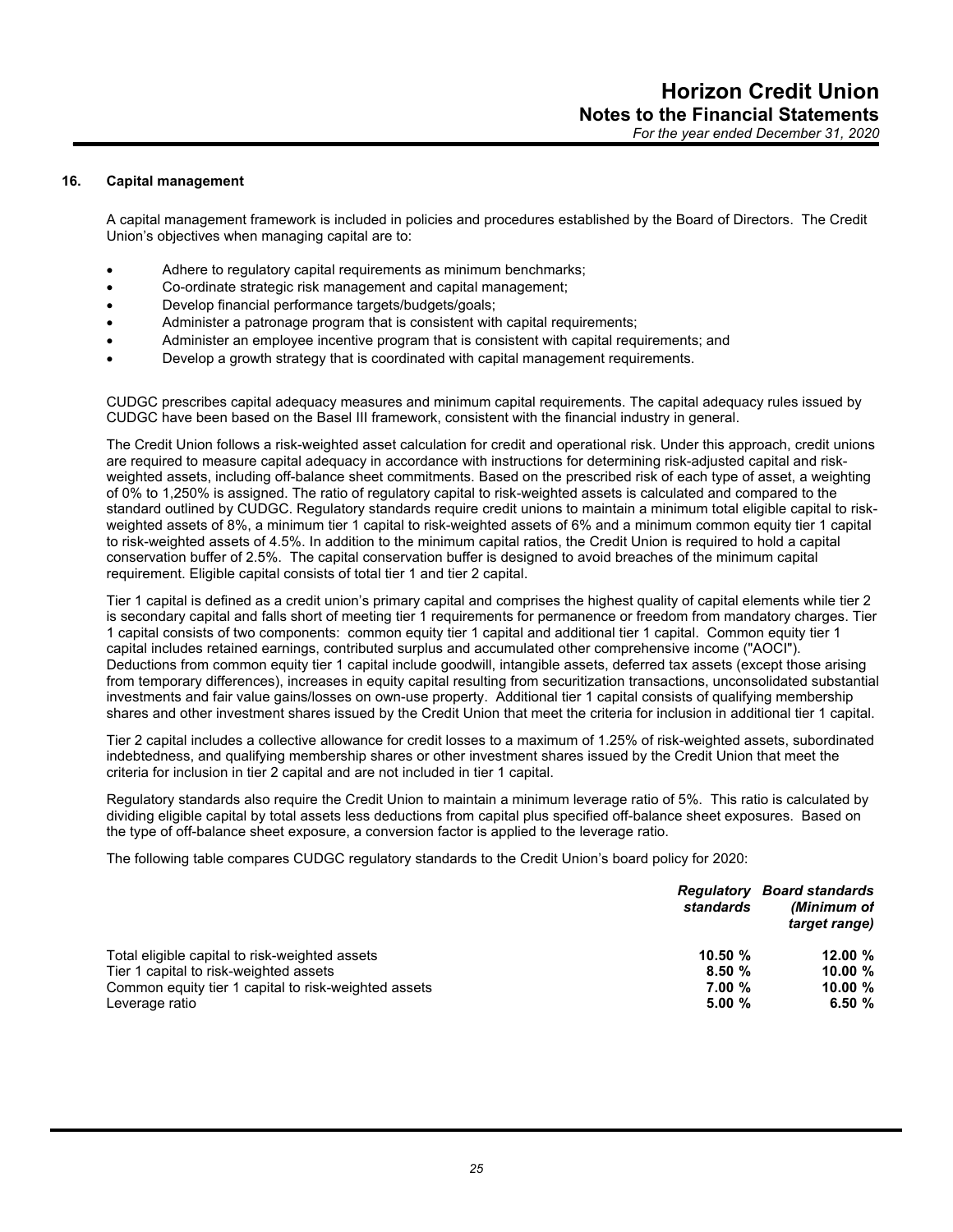## **16. Capital management** *(Continued from previous page)*

During the year, the Credit Union complied with all internal and external capital requirements.

The following table summarizes key capital information:

|                                                                               | 2020                  | 2019                  |
|-------------------------------------------------------------------------------|-----------------------|-----------------------|
| Eligible capital<br>Common equity tier 1 capital<br>Additional tier 1 capital | 18,555,661            | 18,040,049            |
| Total tier 1 capital<br>Total tier 2 capital                                  | 18,555,661<br>806,364 | 18,040,049<br>789,798 |
| Total eligible capital                                                        | 19,362,025            | 18,829,847            |
| <b>Risk-weighted assets</b>                                                   |                       |                       |
| Total eligible capital to risk-weighted assets                                | 13.66 %               | 13.08 %               |
| Total tier 1 capital to risk-weighted assets                                  | 13.09%                | 12.53 %               |
| Common equity tier 1 capital to risk-weighted assets                          | 13.09%                | 12.53 %               |
| Leverage ratio                                                                | 7.55%                 | 8.00%                 |

#### **17. Financial instruments**

The Credit Union, as part of its operations, carries a number of financial instruments which result in exposure to the following risks: credit risk, market risk and liquidity risk.

Accordingly, the Credit Union has established avoidance of undue concentrations of risk, hedging of risk exposures, and requirements for collateral to mitigate credit risk as risk management objectives. In seeking to meet these objectives, the Credit Union follows risk management policies approved by its Board of Directors.

The Credit Union's risk management policies and procedures include the following:

- Ensure all activities are consistent with the mission, vision and values of the Credit Union
- Balance risk and return
- Manage credit, market and liquidity risk through preventative and detective controls
- Ensure credit quality is maintained
- Ensure credit, market, and liquidity risk is maintained at acceptable levels
- Diversify risk in transactions, member relationships and loan portfolios
- Price according to risk taken, and
- Using consistent credit risk exposure tools.

Various Board of Directors committees are involved in financial instrument risk management oversight, including the Audit and Risk Committee and Conduct Review Committee.

There have been no significant changes from the previous year in the Credit Union's risks to which it is exposed or its general policies and procedures for managing risk.

#### *Credit risk*

Credit risk is the risk of financial loss resulting from the failure of a borrower or counterparty to honour its financial or contractual obligations to the Credit Union. Credit risk primarily arises from member loans receivable.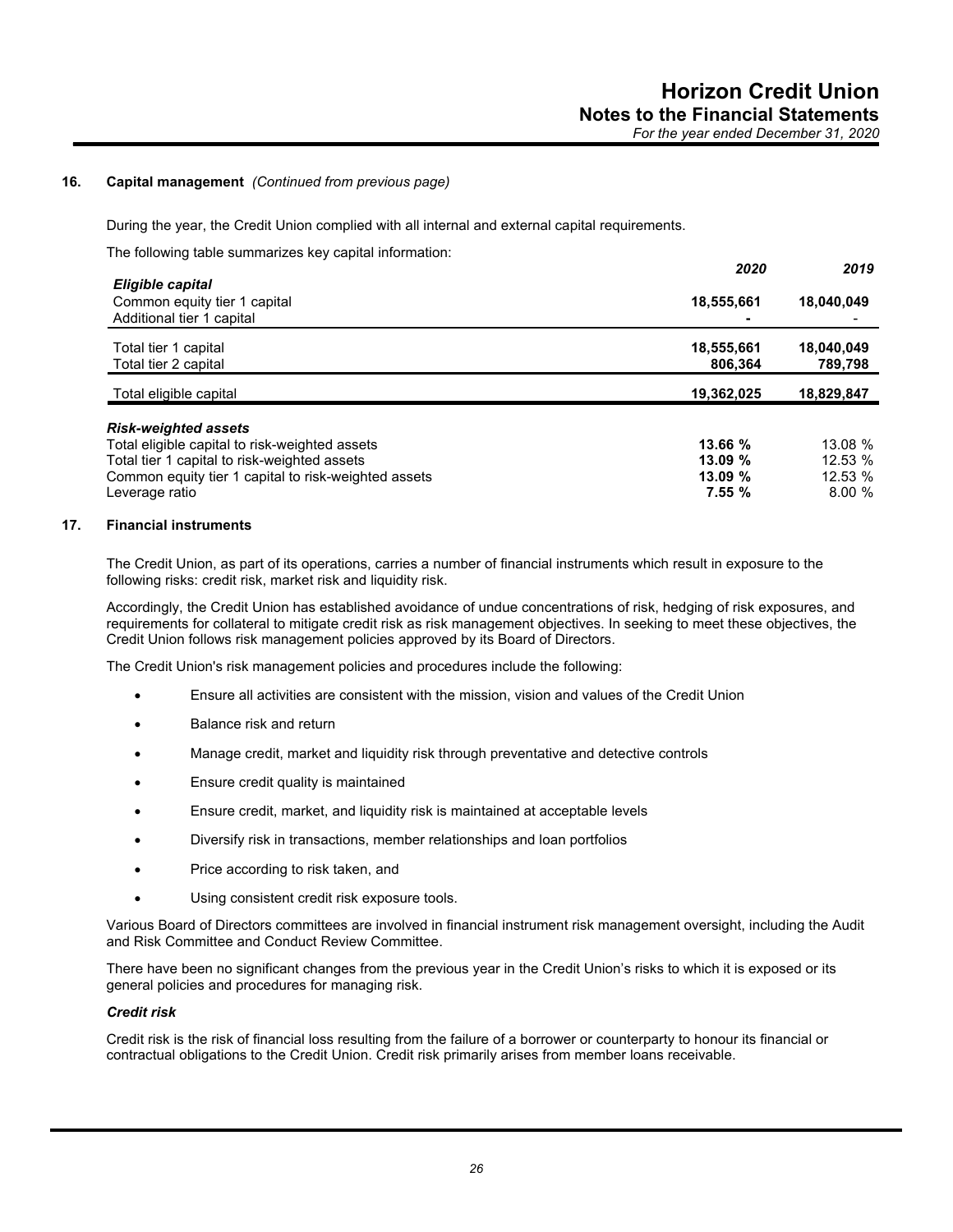#### **Risk management process**

Credit risk management is integral to the Credit Union's activities. Management and the Board of Directors are responsible for developing and implementing the credit risk management practices of the Credit Union by establishing the relevant policies and procedures. Management carefully monitors and manages the Credit Union's exposure to credit risk by reviewing member credit extension policies and guidelines and reviewing the performance of loan portfolios, including default events and past due status. The risk management process starts at the time of a member credit application and continues until the loan is fully repaid. The primary credit risk management policies and procedures include the following:

- Loan security (collateral) requirements
	- Security valuation processes, including method used to determine the value of real property and personal property when that property is subject to a mortgage or other charge; and
	- Maximum loan to value ratios where a mortgage or other charge on real or personal property is taken as security
- Borrowing member capacity (repayment ability) requirements
- Borrowing member character requirements
- Limits on aggregate credit exposure per individual and/or related parties
- Limits on concentration of credit risk by loan type, industry and economic sector
- Limits on the types of credit facilities and services offered
- Internal loan approval processes and loan documentation standards
- Loan re-negotiation, extension and renewal processes
- Processes that identify adverse situations and trends, including risks associated with economic, geographic and industry sectors
- Control and monitoring processes including portfolio risk identification and delinquency tolerances
- Timely loan analysis processes to identify, access and manage delinquent and impaired loans
- Collection processes that include action plans for deteriorating loans
- Overdraft control and administration processes
- Loan syndication processes

The Credit Union's credit risk policies, processes and methodologies are reviewed periodically to ensure they remain relevant and effective in managing credit risk.

To meet the needs of its members and to manage its own exposure to fluctuations in interest rates, the Credit Union participates in various commitments and contingent liability contracts. The primary purpose of these contracts is to make funds available for the financing needs of members. These are subject to normal credit standards, financial controls, risk management and monitoring procedures. The contractual amounts of these credit instruments represent the maximum credit risk exposure without taking into account the fair value of any collateral, in the event other parties fail to perform their obligations under these instruments.

The Credit Union makes the following instruments available to its members:

- Guarantees and standby letters of credit representing irrevocable assurances that the Credit Union will pay if a member cannot meet their obligations to a third party
- Commitments to extend credit representing unused portions of authorizations to extend credit in the form of loans (including lines of credit and credit cards), guarantees or letters of credit.

The amounts shown on the table below do not necessarily represent future cash requirements since many commitments will expire or terminate without being funded.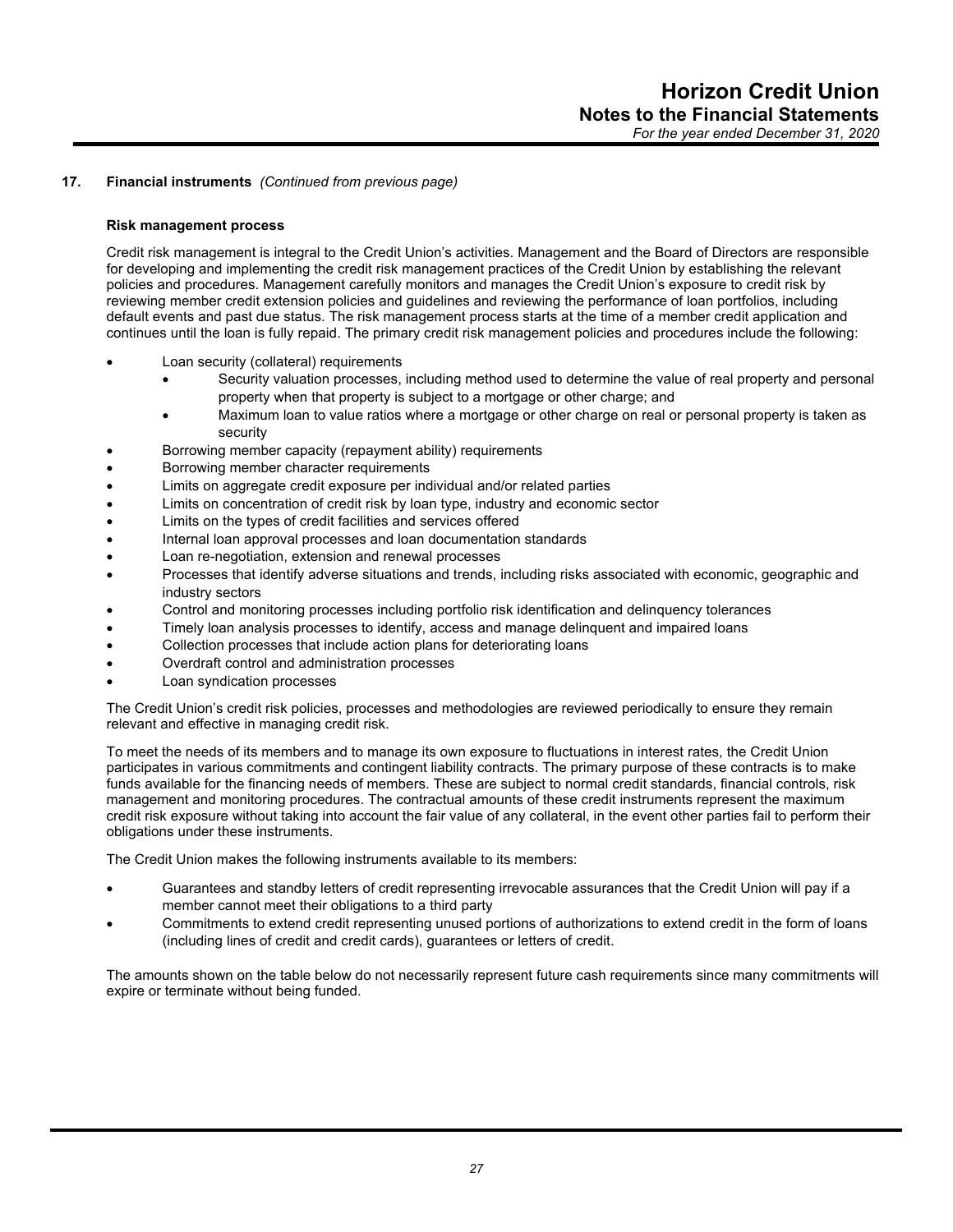As at year-end, the Credit Union had the following outstanding financial instruments subject to credit risk:

|                                                                        | 2020                  | 2019                  |
|------------------------------------------------------------------------|-----------------------|-----------------------|
| Unadvanced lines of credit<br>Guarantees and standby letters of credit | 18.192.631<br>230,000 | 15.759.703<br>214,000 |
| Commitments to extend credit                                           | 4.466.720             | 3.832.060             |
|                                                                        | 22,889,351            | 19.805.763            |

#### **Inputs, assumptions and techniques**

#### *Definition of default and assessments of credit risk*

Financial instruments are assessed at each reporting date for a significant increase in credit risk since initial recognition. This assessment considers changes in the risk of a default occurring at the reporting date as compared to the date of initial recognition.

The Credit Union considers member loans to be in default when contractual payments are more than 90 days past due or other objective evidence of impairment exists, such as notification from the borrower or breach of major covenants. This definition is consistent with the definitions used for the Credit Union's internal credit risk management practices and has been selected because it most closely aligns the definition of default to the Credit Union's past credit experience, and the covenants placed in standard borrowing contracts. Relatively few financial instruments subsequently return to performing status after a default has occurred under this definition without further intervention on the part of the Credit Union.

Changes in credit risk are assessed on the basis of the risk that a default will occur over the contractual lifetime of the financial instrument rather than based on changes in the amount of expected credit losses or other factors. In making this assessment the Credit Union takes into account all reasonable and supportable information, including forward-looking information, available without undue cost or effort. The Credit Union considers past due information of its balances and information about the borrower available through regular commercial dealings, such as requests for loan modifications.

The credit risk of a financial instrument is deemed to have significantly increased since initial recognition when contractual payments have exceeded 30 days past due, or other information becomes available to management through the course of regular credit reviews, communication with the borrower or forecasting processes which consider macroeconomic conditions expected to have a future impact on borrowers.The Credit Union considers there not to have been a significant increase in credit risk despite contractual payments being more than 30 days past due when they have interviewed the borrower and determined that payment is forthcoming. When a financial instrument is considered to have low credit risk, it is assumed that there has not been a significant increase in credit risk since initial recognition.

The Credit Union identifies credit-impaired financial assets through regular reviews of past due balances and credit assessments of its customers. Credit-impaired financial assets are typically placed on the Credit Union's watch list based on its internal credit risk policies. In making this assessment, the Credit Union considers, past due information of its balances and information about the borrower available through regular commercial dealings.

## *Payment deferrals*

In response to the COVID-19 pandemic, the Credit Union considered payment deferral requests from eligible members. The agreement to a payment deferral on its own does not represent a significant increase in credit risk, and the loan does not automatically move from Stage 1 to Stage 2 for IFRS 9 purposes. Facilities with payment deferrals are not considered past due. Loans with deferrals that have moved from Stage 1 to Stage 2 have experienced a significant increase in credit risk due to the adverse shift in economic conditions. In assessing credit risk, the Credit Union monitors the credit quality of impacted borrowers using sound credit risk management practices. The loan modifications due to payment deferrals did not result in any modification gains or losses. Details regarding the number and balance of loans under payment deferral terms within Stages 1 and 3 are as follows:

Stage 1 includes two loans with total balances outstanding of \$1,803,856.

Stage 3 includes one loan with a total balance outstanding of \$1,879,927.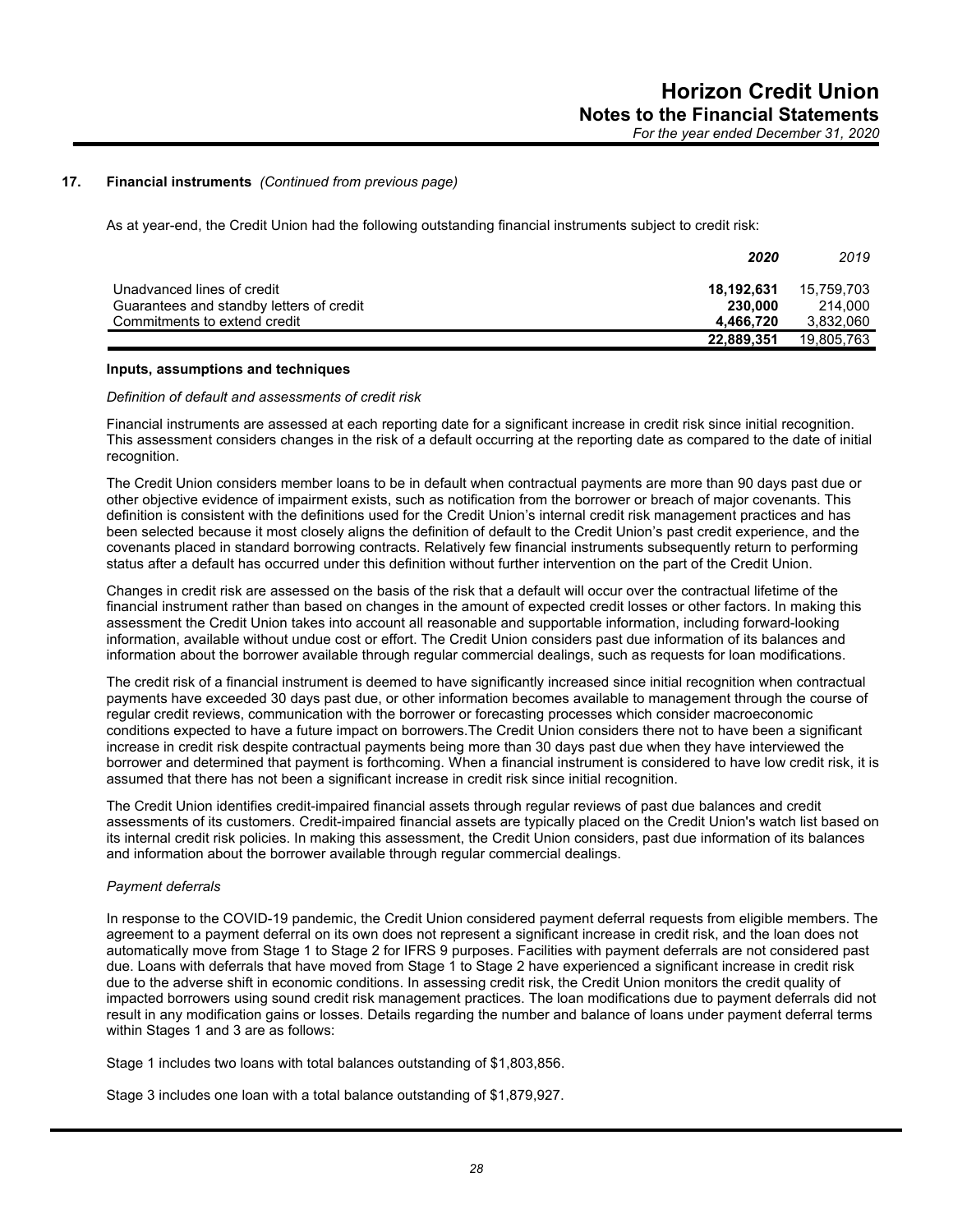#### *Measurement of expected credit losses*

The Credit Union measures expected credit losses for member loans on a group basis. These assets are grouped on the basis of their shared risk characteristics such as loan type (residential mortgages, commercial loans/mortgages, agricultural loans/mortgages, consumer loans, and lines of credit). Otherwise, expected credit losses are measured on an individual basis.

When measuring 12-month and lifetime expected credit losses, the Credit Union utilizes complex modelling, which uses current banking system loan data to assess probability of default, exposure at default, loss given default, and present value calculations. Forward-looking information is incorporated into the determination of expected credit loss by considering regional economic journals and forecasts, collecting information available from regular commercial dealings with its members and other publicly available information and considering the effect such information could have on any assumptions or inputs used in the measurement of expected credit losses, determining significant increases in credit risk or identifying a credit-impaired financial asset.

Significant judgments, estimates and assumptions are required when calculating the expected credit losses of financial assets. In measuring the 12-month and lifetime expected credit losses, management makes assumptions about prepayments, the timing and extent of missed payments or default events. In addition, management makes assumptions and estimates about the impact that future events may have on the historical data used to measure expected credit losses.

As indicated in Note 3, COVID-19 and the measures taken by Canadian federal, provincial and municipal governments to limit the spread of COVID-19 have had a material adverse impact on the Canadian economy. To mitigate the economic impact, governments have enacted policy measures to provide economic stimulus and financial support to both individuals and businesses.

The Credit Union has run a number of simulations on its collective allowance, incorporating assumptions about the resulting macroeconomic impacts of the COVID-19 pandemic, based on information and facts available at December 31, 2020. The macroeconomic factors that affect the Credit Union ECL calculations are: Saskatchewan unemployment rates, provincial housing starts, national interest rates, national GDP growth, and national oil prices. The information for these assumptions is based off 2021 economic forecasts. Each factor is forecast in a base case, a best case and a worst case scenario. These scenarios are weighted, and the weighted average is used to build the estimate for expected credit losses. These assumptions were shocked up and down 10% - 30% in the best and worst case scenarios.

The typical weighting used in the model is 80% base, 10% best and 10% worst case, as the base case is historically the most likely scenario. Due to uncertainties around COVID-19, the weightings chosen at December 31, 2020 were adjusted to 50% base, 10% best, and 40% worst case.

Management had to use judgment in several areas to assess if the estimate the model calculated was reasonable or if an overlay was needed to increase or decrease the allowance. The negative effects of the global economic shut down, increased unemployment and depressed oil prices had to be weighed against the more positive aspects of government support programs, government loan programs, loan deferrals, and rent deferrals. At December 31, 2020, management booked an overlay of \$nil.

#### *Write-offs*

Financial assets are written off when there is no reasonable expectation of recovery. The Credit Union assesses that there is no reasonable expectation of recovery when they have exhausted all attempts to obtain some of the loan back, including realizing on the security, if any, and disposing of related security. Where an asset has been written off but is still subject to enforcement activity, the asset is written off but remains on a list of delinquent accounts. Where information becomes available indicating the Credit Union will receive funds, such amounts are recognized at their fair value. The contractual amount outstanding on financial assets which were written off during the year and continue to be subject to enforcement activity is \$13,050 (2019 – \$10,111).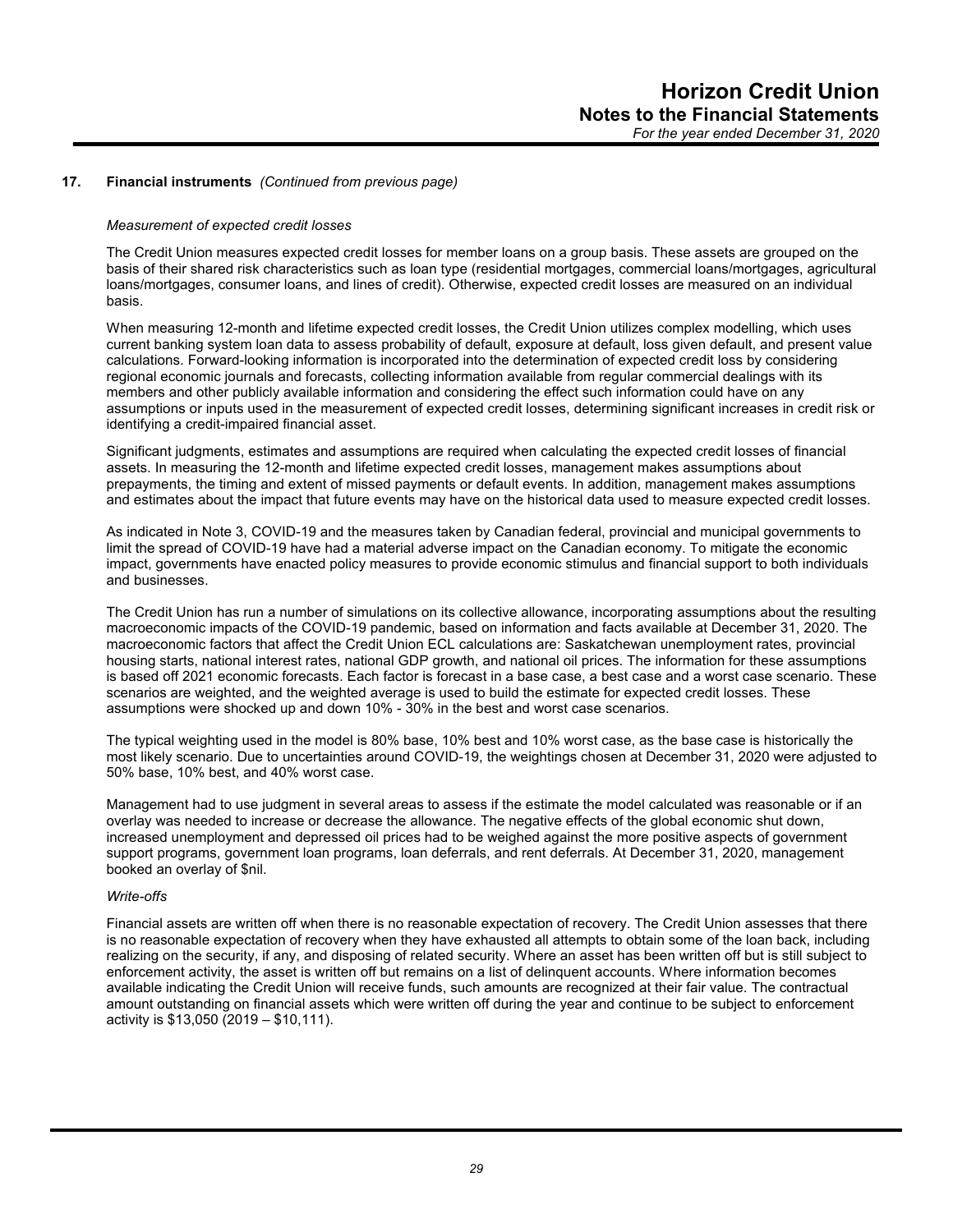## **Exposure to credit risk**

The following table sets out information about the credit quality of financial assets assessed for impairment under IFRS 9 *Financial instruments*. The amounts in the table, unless otherwise indicated, represent the assets' gross carrying amount.

Except as noted below, the gross carrying amount of financial assets represents the maximum exposure to credit risk for that class of financial asset.

|                                             |              | 2020                               |                                |            |
|---------------------------------------------|--------------|------------------------------------|--------------------------------|------------|
|                                             |              | <b>Lifetime ECL</b><br>(not credit | <b>Lifetime ECL</b><br>(credit |            |
|                                             |              |                                    |                                |            |
|                                             | 12-month ECL | <i>impaired</i> )                  | <i>impaired)</i>               | Total      |
| <b>Commercial loans and lines of credit</b> |              |                                    |                                |            |
| Low Risk                                    |              |                                    |                                |            |
| <b>Medium Risk</b>                          | 46,848,449   |                                    |                                | 46,848,449 |
| Default                                     |              |                                    | 3,219,542                      |            |
|                                             |              |                                    |                                | 3,219,542  |
| Total gross carrying amount                 | 46,848,449   |                                    | 3,219,542                      | 50,067,991 |
| Less: loss allowance                        | 343,364      |                                    | 751,595                        | 1,094,959  |
|                                             |              |                                    |                                |            |
| Total carrying amount                       | 46,505,085   |                                    | 2,467,947                      | 48,973,032 |
| Consumer loans and lines of credit          |              |                                    |                                |            |
| Low Risk                                    | 11,644,253   |                                    |                                | 11,644,253 |
| <b>Medium Risk</b>                          |              | 9,495                              |                                | 9,495      |
| Default                                     |              |                                    | 8,043                          | 8,043      |
|                                             |              |                                    |                                |            |
| Total gross carrying amount                 | 11,644,253   | 9,495                              | 8,043                          | 11,661,791 |
| Less: loss allowance                        | 26,626       | 76                                 | 4,043                          | 30,745     |
|                                             |              |                                    |                                |            |
| Total carrying amount                       | 11,617,627   | 9,419                              | 4,000                          | 11,631,046 |
| Residential mortgages and lines of credit   |              |                                    |                                |            |
| Low Risk                                    | 50,614,709   |                                    |                                | 50,614,709 |
| <b>Medium Risk</b>                          |              |                                    |                                |            |
| Default                                     |              |                                    | 309,605                        | 309,605    |
|                                             |              |                                    |                                |            |
| Total gross carrying amount                 | 50,614,709   |                                    | 309,605                        | 50,924,314 |
| Less: loss allowance                        | 67,968       |                                    | 2,105                          | 70,073     |
| Total carrying amount                       | 50,546,741   |                                    | 307,500                        | 50,854,241 |
|                                             |              |                                    |                                |            |
| <b>Agricultural Loans</b>                   |              |                                    |                                |            |
| Low Risk                                    | 50,897,108   |                                    |                                | 50,897,108 |
| <b>Medium Risk</b>                          |              |                                    |                                |            |
| Default                                     |              |                                    | 327,908                        | 327,908    |
|                                             |              |                                    |                                |            |
| Total gross carrying amount                 | 50,897,108   |                                    | 327,908                        | 51,225,016 |
| Less: loss allowance                        | 140,568      |                                    | 256,427                        | 396,995    |
|                                             |              |                                    |                                |            |
| Total carrying amount                       | 50,756,540   |                                    | 71,481                         | 50,828,021 |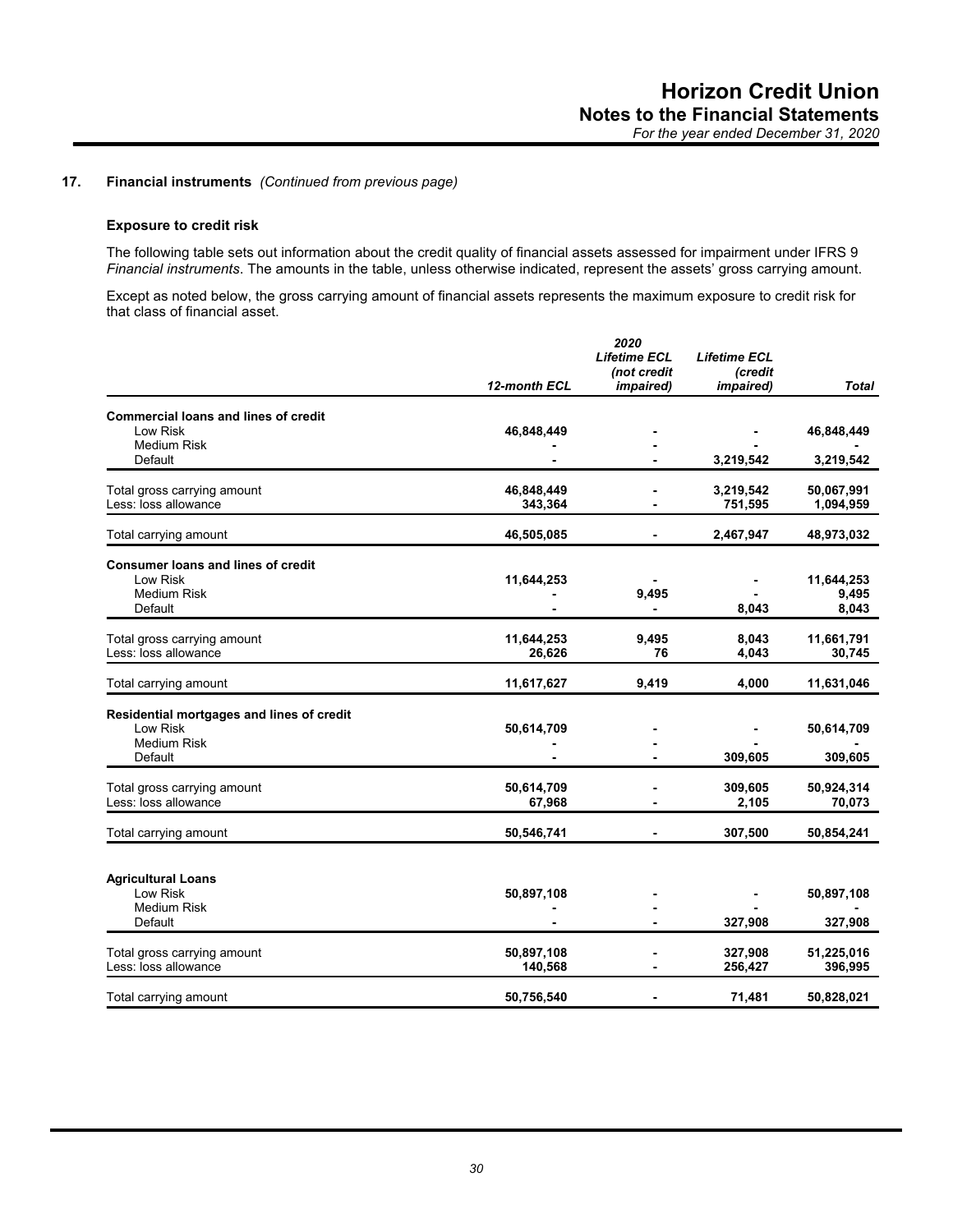|                                            |              | 2020<br><b>Lifetime ECL</b>      | <b>Lifetime ECL</b>         |             |
|--------------------------------------------|--------------|----------------------------------|-----------------------------|-------------|
|                                            | 12-month ECL | (not credit<br><i>impaired</i> ) | (credit<br><i>impaired)</i> | Total       |
| Local government loans and lines of credit |              |                                  |                             |             |
| Low Risk                                   | 648,906      |                                  |                             | 648,906     |
| Medium Risk                                |              |                                  |                             |             |
| Default                                    |              |                                  |                             |             |
| Total gross carrying amount                | 648,906      | ۰                                |                             | 648,906     |
| Less: loss allowance                       | 125          |                                  |                             | 125         |
| Total carrying amount                      | 648,781      |                                  |                             | 648,781     |
| <b>TOTAL</b>                               |              |                                  |                             |             |
| Low Risk                                   | 160,653,425  |                                  |                             | 160,653,425 |
| <b>Medium Risk</b>                         |              | 9,495                            |                             | 9,495       |
| Default                                    |              |                                  | 3,865,098                   | 3,865,098   |
| Total gross carrying amount                | 160,653,425  | 9,495                            | 3,865,098                   | 164,528,018 |
| Less: loss allowance                       | 578,651      | 76                               | 1,014,170                   | 1,592,897   |
| Total carrying amount                      | 160,074,774  | 9,419                            | 2,850,928                   | 162,935,121 |

|                                                     | 2019                  |                                                  |                                              |                       |
|-----------------------------------------------------|-----------------------|--------------------------------------------------|----------------------------------------------|-----------------------|
|                                                     | 12-month ECL          | Lifetime ECL<br>(not credit<br><i>impaired</i> ) | Lifetime ECL<br>(credit<br><i>impaired</i> ) | Total                 |
|                                                     |                       |                                                  |                                              |                       |
| <b>Commercial loans and lines of credit</b>         |                       |                                                  |                                              |                       |
| Low risk                                            | 50,684,080            |                                                  |                                              | 50,684,080            |
| Medium risk                                         |                       |                                                  |                                              |                       |
| Default                                             |                       |                                                  | 1,543,986                                    | 1,543,986             |
|                                                     |                       |                                                  |                                              |                       |
| Total gross carrying amount<br>Less: loss allowance | 50,684,080<br>307,536 |                                                  | 1,543,986<br>417,752                         | 52,228,066<br>725,288 |
|                                                     |                       |                                                  |                                              |                       |
| Total carrying amount                               | 50,376,544            |                                                  | 1,126,234                                    | 51,502,778            |
| <b>Consumer loans and lines of credit</b>           |                       |                                                  |                                              |                       |
| Low risk                                            | 12,545,014            |                                                  |                                              | 12,545,014            |
| Medium risk                                         |                       | 27,060                                           |                                              | 27,060                |
| Default                                             |                       |                                                  | 25,435                                       | 25,435                |
| Total gross carrying amount                         | 12,545,014            | 27,060                                           | 25,435                                       | 12,597,509            |
| Less: loss allowance                                | 22,752                | 192                                              | 12,435                                       | 35,379                |
|                                                     |                       |                                                  |                                              |                       |
| Total carrying amount                               | 12,522,262            | 26,868                                           | 13,000                                       | 12,562,130            |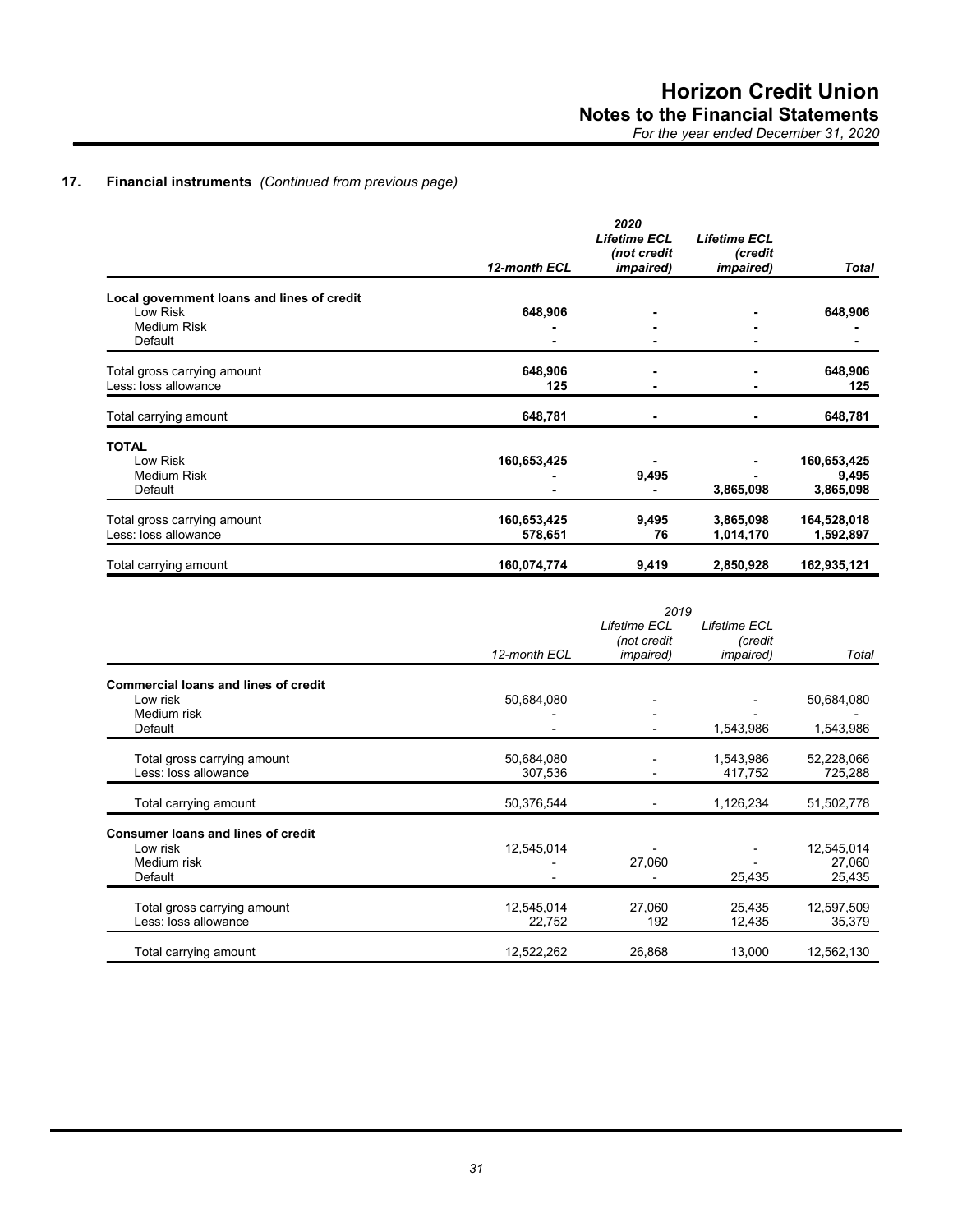|                                                                                  | 12-month ECL           | Lifetime ECL<br>(not credit<br><i>impaired</i> ) | Lifetime ECL<br>(credit<br><i>impaired</i> ) | Total                               |
|----------------------------------------------------------------------------------|------------------------|--------------------------------------------------|----------------------------------------------|-------------------------------------|
| Residential mortgages and lines of credit<br>Low risk<br>Medium risk<br>Default  | 63,985,775             | 4,973                                            | 404,617                                      | 63,985,775<br>4,973<br>404,617      |
| Total gross carrying amount<br>Less: loss allowance                              | 63,985,775<br>77,927   | 4,973<br>$\overline{\phantom{a}}$                | 404,617<br>26,117                            | 64,395,365<br>104,044               |
| Total carrying amount                                                            | 63,907,848             | 4,973                                            | 378,500                                      | 64,291,321                          |
| <b>Agricultural loans</b><br>Low risk<br>Medium risk<br>Default                  | 54,290,800             | 150,071<br>$\overline{\phantom{a}}$              | 262.543                                      | 54,290,800<br>150,071<br>262,543    |
| Total gross carrying amount<br>Less: loss allowance                              | 54,290,800<br>144,397  | 150,071<br>3,036                                 | 262,543<br>237,716                           | 54,703,414<br>385,149               |
| Total carrying amount                                                            | 54,146,403             | 147,035                                          | 24,827                                       | 54,318,265                          |
| Local government loans and lines of credit<br>Low risk<br>Medium risk<br>Default | 699,397                |                                                  |                                              | 699,397                             |
| Total gross carrying amount<br>Less: loss allowance                              | 699,397<br>95          |                                                  |                                              | 699,397<br>95                       |
| Total carrying amount                                                            | 699,302                |                                                  |                                              | 699,302                             |
| <b>TOTAL</b><br>Low risk<br>Medium risk<br>Default                               | 182,205,066            | 182,104                                          | 2,236,581                                    | 182,205,066<br>182,104<br>2,236,581 |
| Total gross carrying amount<br>Less: loss allowance                              | 182,205,066<br>552,707 | 182,104<br>3,228                                 | 2,236,581<br>694,020                         | 184,623,751<br>1,249,955            |
| Total carrying amount                                                            | 181,652,359            | 178,876                                          | 1,542,561                                    | 183,373,796                         |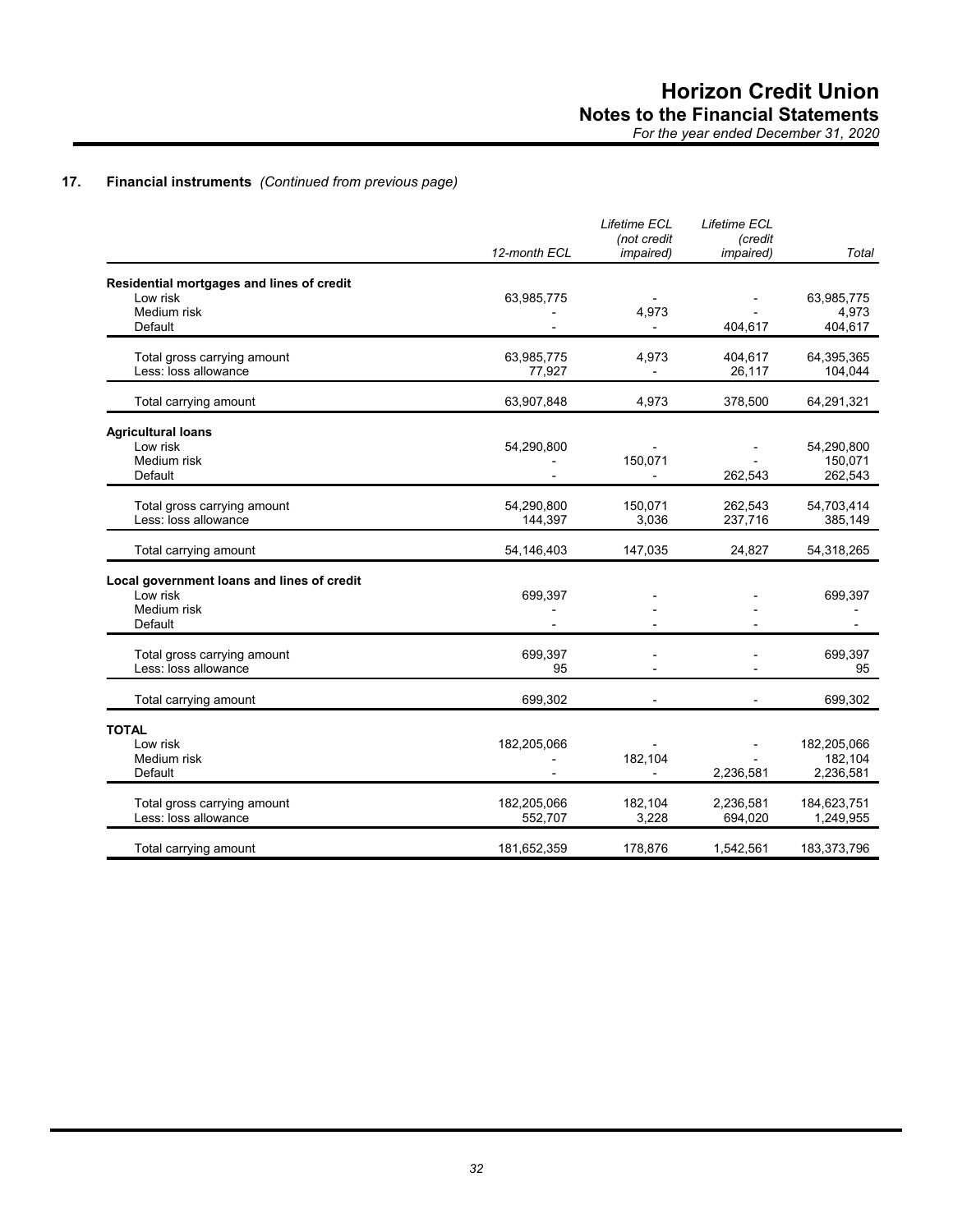#### *Concentrations of credit risk*

Concentration of credit risk exists if a number of borrowers are exposed to similar economic risks by being engaged in similar economic activities or being located in the same geographical region, and indicate the relative sensitivity of the Credit Union's performance to developments affecting a particular segment of borrowers or geographical region. Geographical risk exists for the Credit Union due to its primary service area being Melville, Saskatchewan and surrounding areas.

## **Amounts arising from expected credit losses**

## *Reconciliation of the loss allowance*

The following tables show a reconciliation of the opening to the closing balance of the loss allowance by class of financial instrument.

|                                             | 12-month ECL | <b>Lifetime ECL</b><br>(not credit<br><i>impaired</i> ) | <b>Lifetime ECL</b><br><b>Credit</b><br><i>impaired</i> ) | <b>Total</b> |
|---------------------------------------------|--------------|---------------------------------------------------------|-----------------------------------------------------------|--------------|
|                                             |              |                                                         |                                                           |              |
| <b>Commercial loans and lines of credit</b> |              |                                                         |                                                           |              |
| Balance at December 31, 2019                | 307,536      |                                                         | 417,752                                                   | 725,288      |
| Net remeasurement of loss allowance         | 35,828       |                                                         | 333,843                                                   | 369,671      |
| Balance at December 31, 2020                | 343,364      |                                                         | 751,595                                                   | 1,094,959    |
| <b>Consumer loans and lines of credit</b>   |              |                                                         |                                                           |              |
| Balance at December 31, 2019                | 22,752       | 192                                                     | 12,435                                                    | 35,379       |
| Net remeasurement of loss allowance         | 3,874        | (116)                                                   | (8, 392)                                                  | (4,634)      |
| Balance at December 31, 2020                | 26,626       | 76                                                      | 4.043                                                     | 30,745       |
| Residential mortgages and lines of credit   |              |                                                         |                                                           |              |
| Balance at December 31, 2019                | 77,927       |                                                         | 26,117                                                    | 104.044      |
| Net remeasurement of loss allowance         | (9,959)      |                                                         | (24, 012)                                                 | (33, 971)    |
| Balance at December 31, 2020                | 67,968       |                                                         | 2,105                                                     | 70,073       |
| Agricultural loans and lines of credit      |              |                                                         |                                                           |              |
| Balance at December 31, 2019                | 144.397      | 3.036                                                   | 237,716                                                   | 385,149      |
| Net remeasurement of loss allowance         | (3,829)      | (3,036)                                                 | 18,711                                                    | 11,846       |
| Balance at December 31, 2020                | 140,568      |                                                         | 256,427                                                   | 396,995      |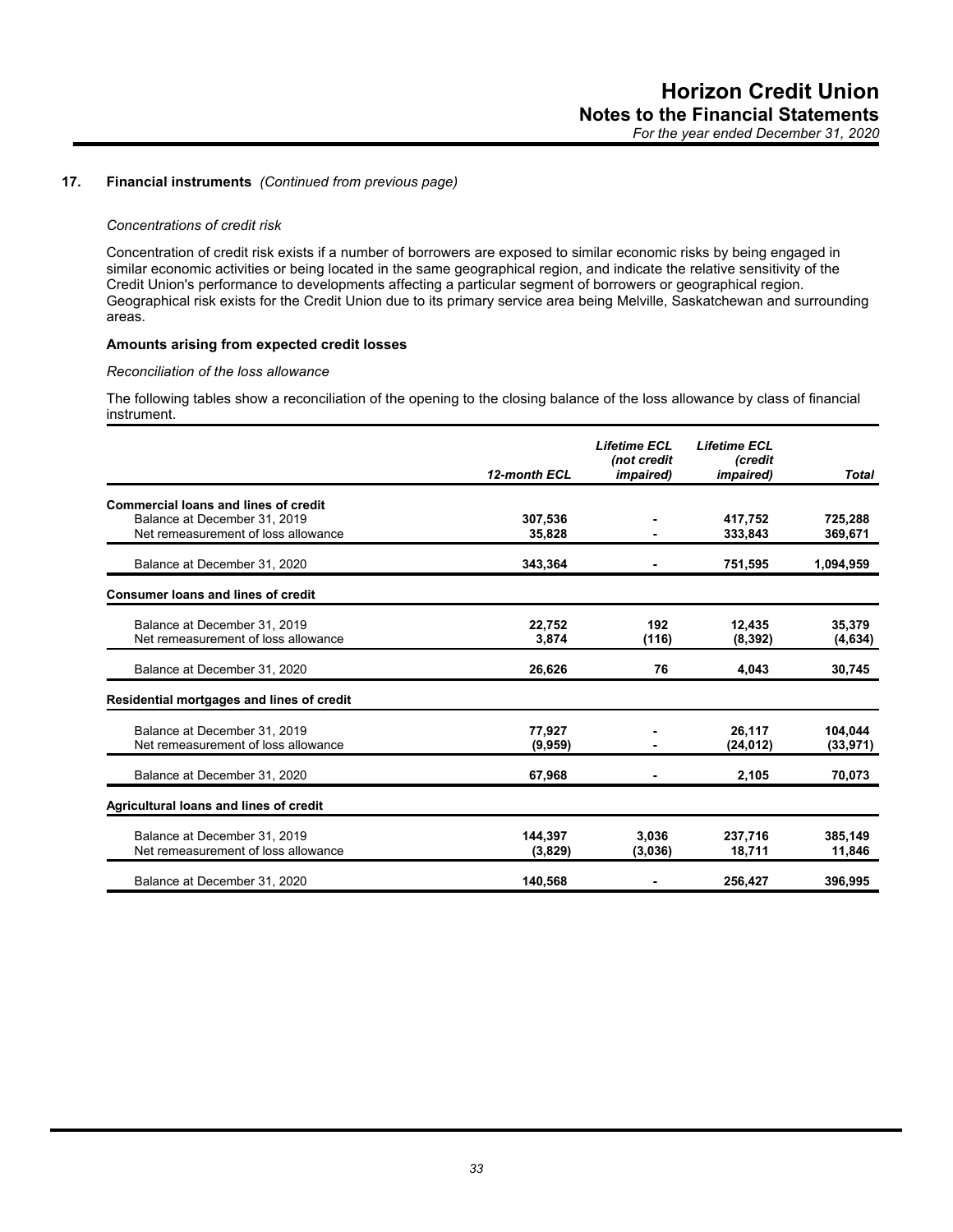|                                                                     | 12-month ECL      | <b>Lifetime ECL</b><br>(not credit<br><i>impaired</i> ) | <b>Lifetime ECL</b><br>(credit<br><i>impaired</i> ) | <b>Total</b>         |
|---------------------------------------------------------------------|-------------------|---------------------------------------------------------|-----------------------------------------------------|----------------------|
| Local government loans and lines of credit                          |                   |                                                         |                                                     |                      |
| Balance at December 31, 2019<br>Net remeasurement of loss allowance | 95<br>30          |                                                         |                                                     | 95<br>30             |
| Balance at December 31, 2020                                        | 125               |                                                         |                                                     | 125                  |
| <b>TOTAL</b>                                                        |                   |                                                         |                                                     |                      |
| Balance at December 31, 2019<br>Net remeasurement of loss allowance | 552,707<br>25,944 | 3.228<br>(3, 152)                                       | 694,020<br>320,150                                  | 1,249,955<br>342,942 |
| Balance at December 31, 2020                                        | 578,651           | 76                                                      | 1,014,170                                           | 1.592.897            |

*Financial instruments for which the impairment requirements of IFRS 9 do not apply*

The carrying amount of SaskCentral and Concentra Bank shares best represents the Credit Union's maximum exposure to credit risk for those items. The Credit Union holds no collateral or other credit enhancements on these balances.

#### *Market risk*

Market risk is the risk of loss in value of financial instruments that may arise from changes in market factors such as interest rates, equity prices and credit spreads. The Credit Union's exposure changes depending on market conditions. Market risks that have a significant impact on the Credit Union include fair value risk and interest rate risk.

Market risk arises from changes in interest rates that affect the Credit Union's net interest income. Exposure to this risk directly impacts the Credit Union's income from its loan and deposit portfolios. The Credit Union's objective is to earn an acceptable net return on these portfolios, without taking unreasonable risk, while meeting member owner needs.

#### *Risk measurement*

The Credit Union's risk position is measured and monitored each month to ensure compliance with policy. Management provides quarterly reports on these matters to the Credit Union's Board of Directors.

## *Objectives, policies and processes*

Management is responsible for managing the Credit Union's interest rate risk, monitoring approved limits and compliance with policies. The Credit Union manages market risk by developing and implementing asset and liability management policies, which are approved and periodically reviewed by the Board.

The Credit Union's goal is to achieve adequate levels of profitability, liquidity and safety. The Board of Directors reviews the Credit Union's investment and asset liability management policies periodically to ensure they remain relevant and effective in managing and controlling risk.

#### *Interest rate risk*

Interest rate risk is the sensitivity of the Credit Union's financial condition to movements in interest rates. Cash flow interest rate risk is the risk that the future cash flows of the Credit Union's financial instruments will fluctuate due to changes in market interest rates. Fair value interest rate risk is the risk that the value of a financial instrument will fluctuate because of changes in prevailing market interest rates. Interest margins reported in net income may increase or decrease in response to changes in market interest rates. The Credit Union incurs interest rate risk on its loans and other interest bearing financial instruments.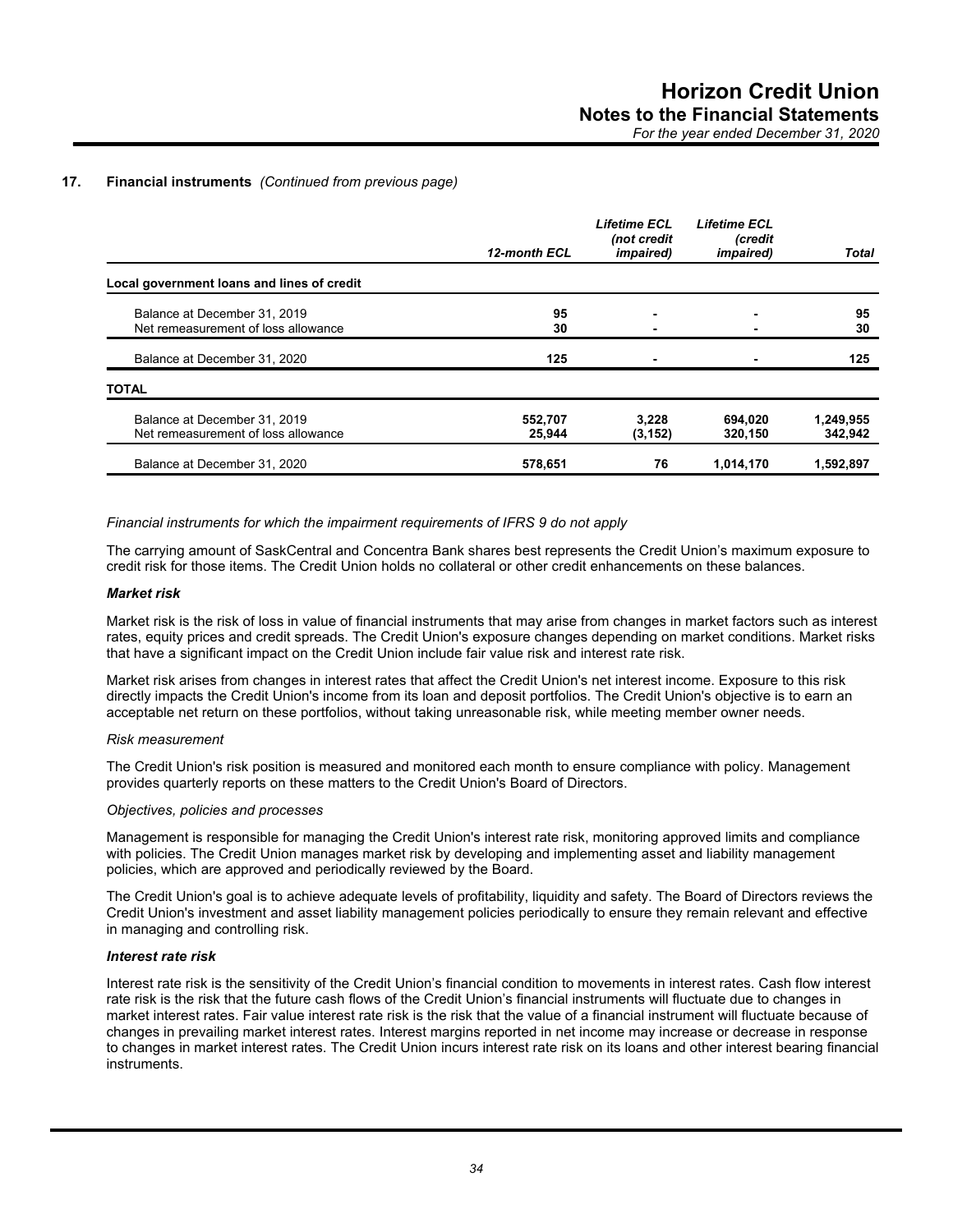In managing interest rate risk, the Credit Union relies primarily upon use of asset - liability and interest rate sensitivity simulation models, which is monitored by the Credit Union. Periodically, the Credit Union may enter into interest rate swaps to adjust the exposure to interest rate risk by modifying the repricing of the Credit Union's financial instruments.

Sensitivity analysis is used to assess the change in value of the Credit Union's financial instruments against a range of incremental basis point changes in interest rates over a twelve month period. Interest rate shock analysis is calculated in a similar manner to sensitivity analysis but involves a more significant change of 100 basis points or greater in interest rates. Sensitivity analysis and interest rate shock analysis are calculated on a quarterly basis and are reported to the Board of Directors. Based on current differences between financial assets and financial liabilities as at year-end, the Credit Union estimates that an immediate and sustained 100 basis point increase in interest rates would decrease net interest income by \$262,510 (2019 - \$397,843) over the next 12 months while an immediate and sustained 100 basis point decrease in interest rates would increase net interest income by \$262,510 (2019 - \$397,843) over the next 12 months.

Other types of interest rate risk are basis risk (the risk of loss arising from changes in the relationship of interest rates which have similar but not identical characteristic; for example, the difference between prime rates and the Canadian Deposit Offering Rate) and prepayment risk (the risk of loss of interest income arising from the early repayment of fixed rate mortgages and loans), both of which are monitored on a regular basis and are reported to the Board of Directors.

The Credit Union's major source of income is financial margin which is the difference between interest earned on investments and loans to members and interest paid to members on their deposits. The objective of managing the financial margin is to match repricing or maturity dates of loans and investments and member deposits within policy limits. These limits are intended to limit the Credit Union's exposure to changing interest rates and to wide fluctuations of income during periods of changing interest rates. The differential represents the net mismatch between loans and investments and member deposits for those particular maturity dates. Certain items on the statement of financial position, such as noninterest bearing member deposits and equity do not provide interest rate exposure to the Credit Union. These items are reported as non-interest rate sensitive in the table below.

Amounts with variable interest rates, or due on demand, are classified as on demand.

A significant amount of member loans receivable and member deposits can be settled before maturity on payment of a penalty. No adjustment has been made for repayments that may occur prior to maturity.

#### *Interest rate sensitivity*

In the table below, the carrying amounts of financial instruments are presented in the periods in which they next reprice to market rates or mature and are summed to show the net interest rate sensitivity gap.

#### *Contractual repricing and maturity*

All financial instruments are reported in the schedule below based on the earlier of their contractual repricing date or maturity date. The schedule below does not identify management's expectations of future events where repricing and maturity dates differ from contractual dates.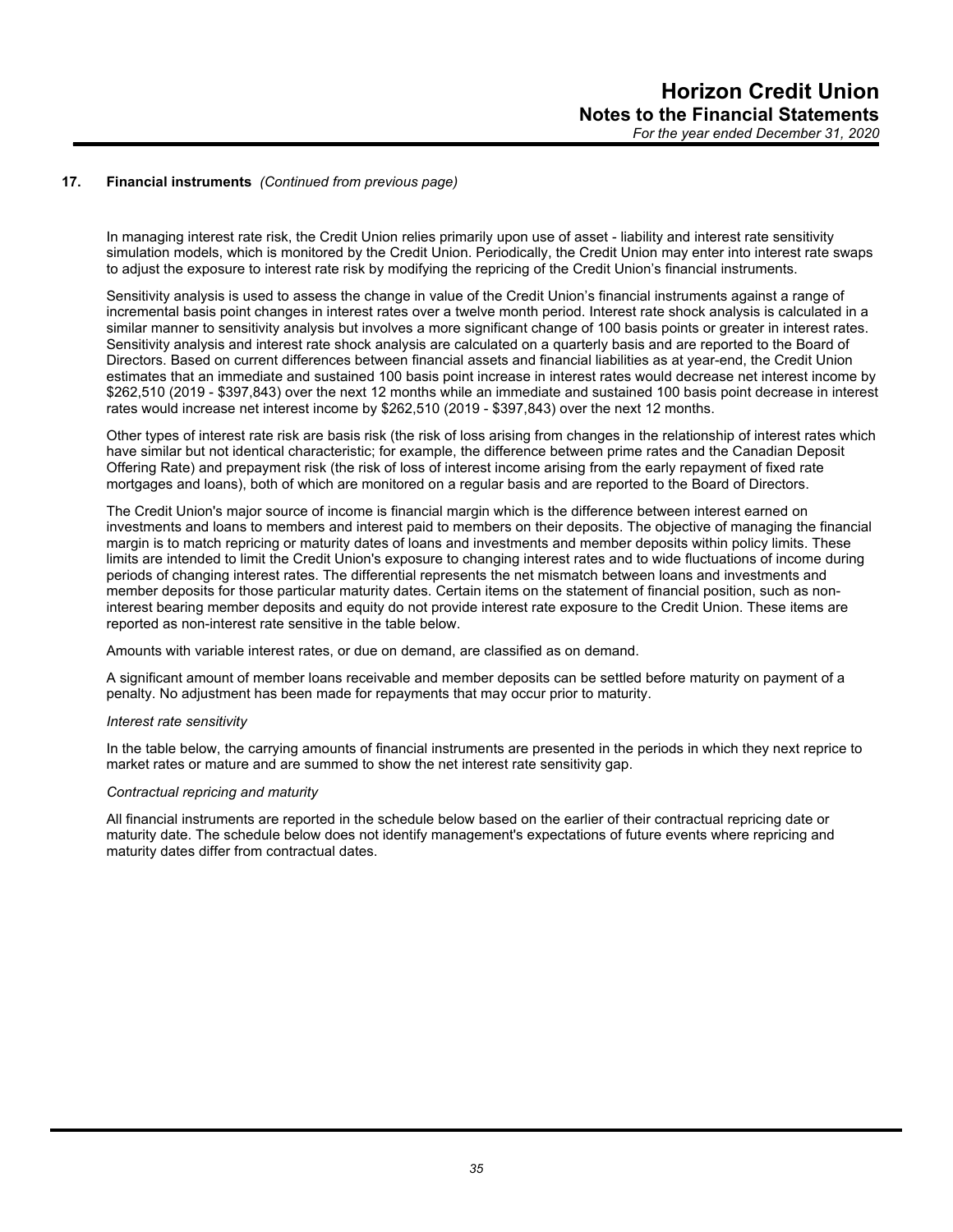|                        |           |                 |                       | (In thousands) |                     |              |         |
|------------------------|-----------|-----------------|-----------------------|----------------|---------------------|--------------|---------|
|                        |           | <b>Within 3</b> | Over 3<br>months to 1 |                | <b>Non-Interest</b> | 2020         | 2019    |
|                        | On demand | months          | year                  | Over 1 year    | <b>Sensitive</b>    | <b>Total</b> | Total   |
| <b>Assets</b>          |           |                 |                       |                |                     |              |         |
| Cash and cash          |           |                 |                       |                |                     |              |         |
| equivalents            | 19,400    |                 |                       |                | 9,392               | 28,792       | 17,687  |
| Average yield %        | 0.23      |                 |                       |                |                     | 0.15         | 0.76    |
| Investments            | 34,399    | 2,500           | 8,122                 | 13,133         | 147                 | 58,301       | 28,140  |
| Average yield %        | 0.37      | 1.36            | 1.61                  | 1.81           |                     | 0.91         | 1.79    |
| Member loans           |           |                 |                       |                |                     |              |         |
| receivable             | 26,158    | 9,143           | 30,963                | 96,700         | 530                 | 163,494      | 184,085 |
| Average yield %        | 4.08      | 3.93            | 3.69                  | 3.83           |                     | 3.84         | 4.10    |
|                        | 79,957    | 11,643          | 39,085                | 109,833        | 10,069              | 250,587      | 229,912 |
| <b>Liabilities</b>     |           |                 |                       |                |                     |              |         |
| Member deposits        | 103,197   | 14,675          | 31,658                | 42,658         | 39,690              | 231,878      | 212,472 |
| Average yield %        | 0.22      | 1.78            | 0.99                  | 2.06           |                     | 0.72         | 1.08    |
| Accounts payable       |           |                 |                       |                | 1,081               | 1,081        | 495     |
| Membership shares      |           |                 |                       |                | 25                  | 25           | 25      |
| Equity accounts        |           |                 |                       |                | 202                 | 202          | 208     |
|                        | 103,197   | 14,675          | 31,658                | 42,658         | 40,998              | 233,186      | 213,200 |
| <b>Net sensitivity</b> | (23, 240) | (3,032)         | 7,427                 | 67,175         | (30, 929)           | 17,401       | 16,712  |

## *Liquidity risk*

Liquidity risk is the risk that the Credit Union cannot meet a demand for cash or fund its obligations as they come due. The Credit Union's management oversees the Credit Union's liquidity risk to ensure the Credit Union has access to enough readily available funds to cover its financial obligations as they come due. The Credit Union's business requires such liquidity for operating and regulatory purposes. Refer to Note 6 for further information about the Credit Union's regulatory requirements.

Liquidity risk is managed through a three tiered structure consisting of the local Credit Union level, the provincial Credit Union level and the national Credit Union level.

Locally, the Credit Union manages its liquidity position from three perspectives:

- Structural liquidity risk, which addresses the risk due to mismatches in effective maturities between assets and liabilities, more specifically the risk of over reliance on short-term liabilities to fund long-term illiquid assets;
- Tactical liquidity risk, which addresses the day-to-day funding requirements that are managed by imposing prudential limits on net fund outflows; and
- Contingent liquidity risk, which assess the impact of sudden stressful events and the Credit Union's responses thereto.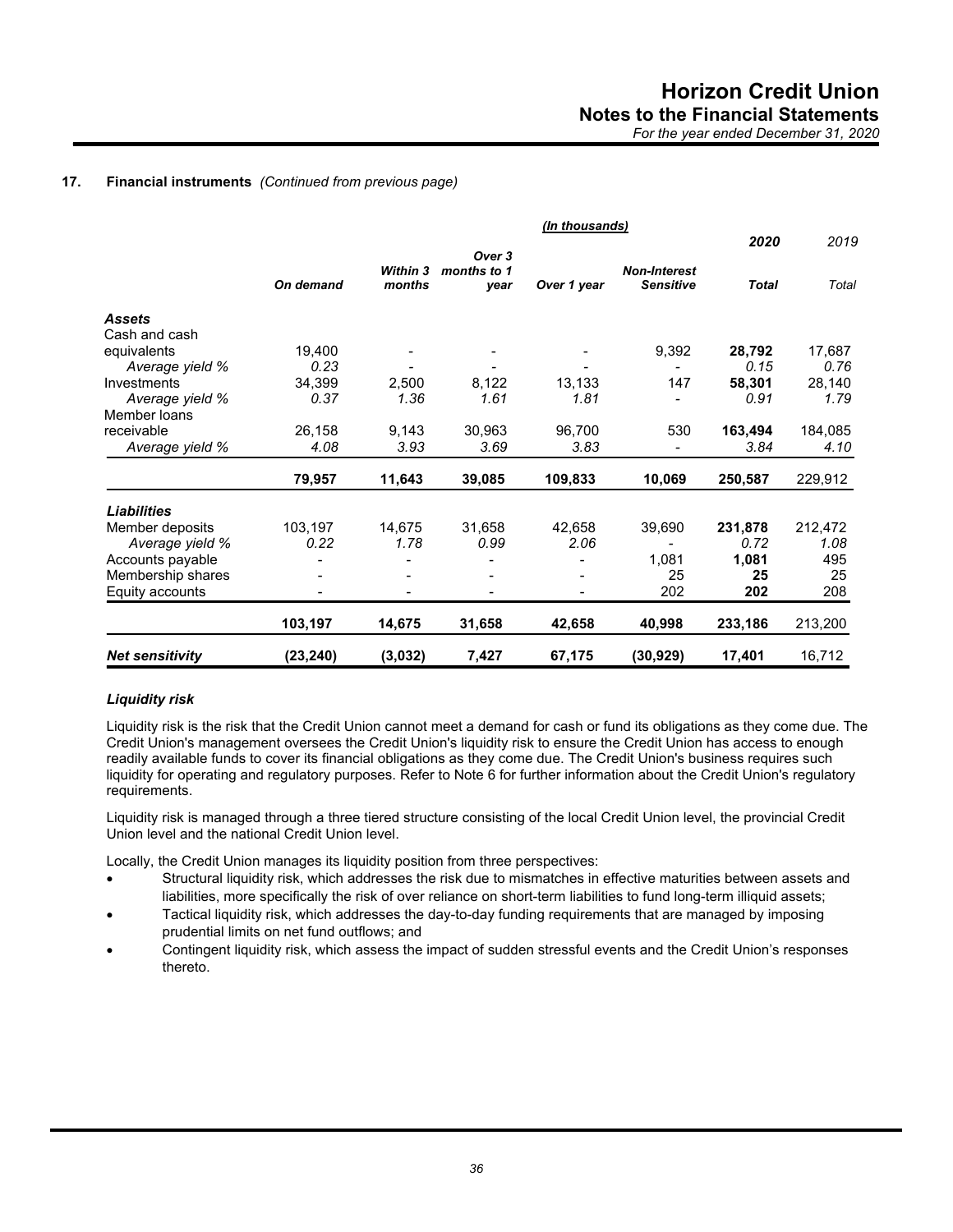The primary liquidity risk policies and procedures include the following:

- Liquidity risk management framework to measure and control liquidity risk exposure;
- Measurement of cashflows;
- Maintain a line of credit and borrowing facility with SaskCentral;
- Maintenance of a pool of high quality liquid assets;
- Monitoring of single deposits and sources of deposits; and
- Monitoring of term deposits.

Provincially, SaskCentral manages a statutory liquidity pool of marketable investment securities on behalf of Saskatchewan Credit Unions to facilitate clearing and settlement, daily cash flow management and emergency liquidity support. Nationally, credit union centrals are represented by one central which acts as the Group Clearer, Central 1 Credit Union. The Group Clearer is a member of the Canadian Payments Association and pools provincial cash flows to settle with the Bank of Canada.

The following table details contractual maturities of financial liabilities:

## **As at December 31, 2020**:

|                                     | (In thousands)   |                          |           |                  |  |
|-------------------------------------|------------------|--------------------------|-----------|------------------|--|
|                                     | $<$ 1 year       | 1-2 years                | > 3 years | <b>Total</b>     |  |
| Member deposits<br>Accounts payable | 189.220<br>1,081 | 12,642<br>$\blacksquare$ | 30,016    | 231,878<br>1,081 |  |
| Membership shares                   | -                | ۰                        | 25        | 25               |  |
| Equity accounts                     | -                |                          | 202       | 202              |  |
| <b>Total</b>                        | 190,301          | 12,642                   | 30,243    | 233,186          |  |

#### As at December 31, 2019:

|                                     | (In thousands) |             |                          |                |
|-------------------------------------|----------------|-------------|--------------------------|----------------|
|                                     | < 1 year       | 1-2 years   | > 3 years                | <b>Total</b>   |
| Member deposits<br>Accounts payable | 161,178<br>495 | 22,117<br>- | 29,177<br>$\blacksquare$ | 212,472<br>495 |
| Membership shares                   | $\blacksquare$ | $\,$        | 25                       | 25             |
| Equity accounts                     | $\blacksquare$ |             | 208                      | 208            |
| <b>Total</b>                        | 161,673        | 22,117      | 29.410                   | 213,200        |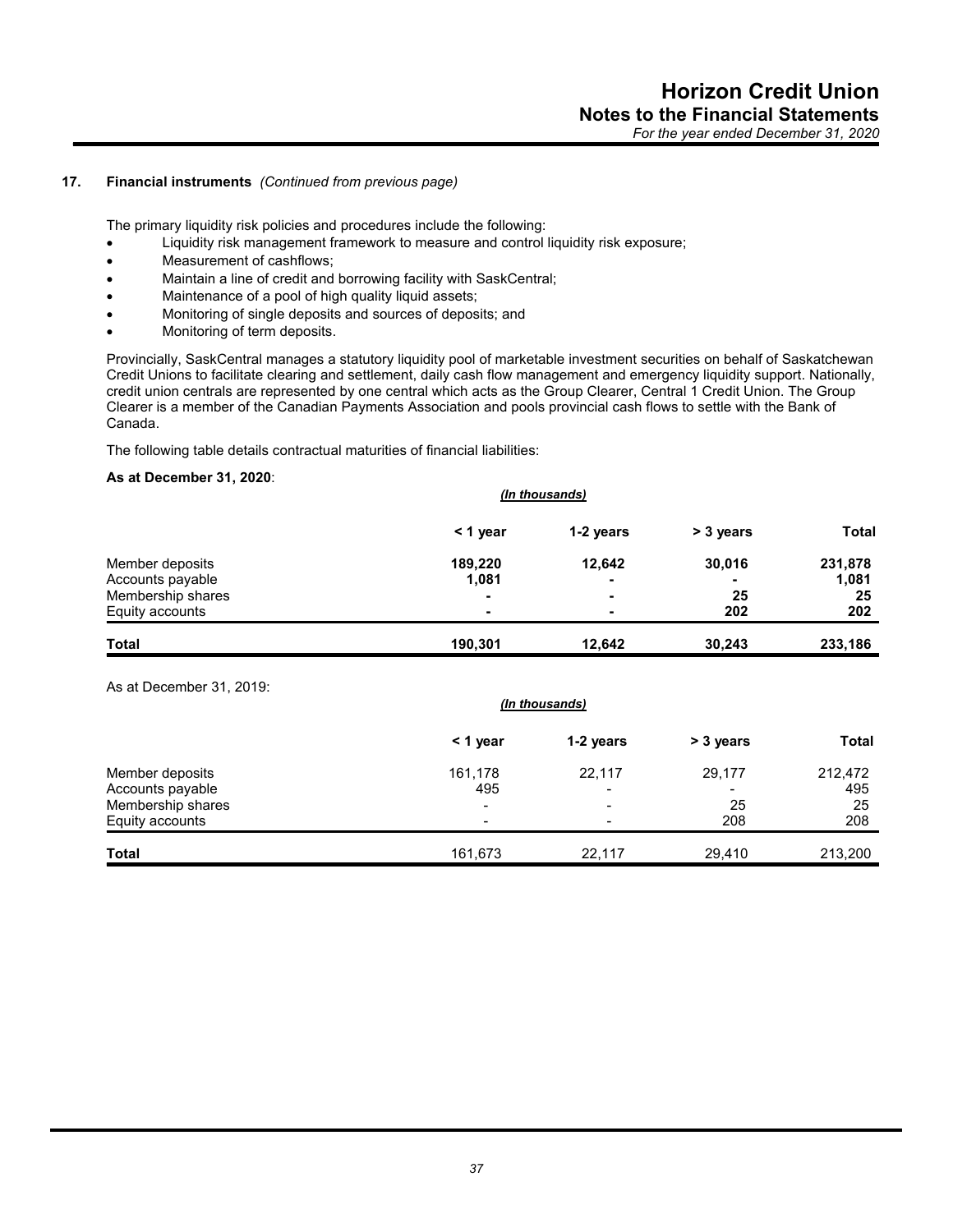The Credit Union manages liquidity risk on a net asset and liability basis. The following tables explain the contractual maturities of financial assets held for the purpose of managing liquidity risk.

#### **As at December 31, 2020:**

|                           | (In thousands) |           |                          |              |  |
|---------------------------|----------------|-----------|--------------------------|--------------|--|
|                           | $<$ 1 year     | 1-2 years | > 3 years                | <b>Total</b> |  |
| Cash and cash equivalents | 28,792         |           | $\overline{\phantom{0}}$ | 28,792       |  |
| Investments               | 45,168         | 3.120     | 10,013                   | 58.301       |  |
| Member loans receivable   | 66.795         | 31.092    | 65,607                   | 163,494      |  |
| <b>Total</b>              | 140,755        | 34.212    | 75,620                   | 250,587      |  |

As at December 31, 2019:

|                                          | (In thousands)   |           |                                   |                  |
|------------------------------------------|------------------|-----------|-----------------------------------|------------------|
|                                          | $\leq$ 1 year    | 1-2 years | > 3 years                         | Total            |
| Cash and cash equivalents<br>Investments | 17,687<br>18.400 | 6,620     | $\overline{\phantom{0}}$<br>3.120 | 17,687<br>28,140 |
| Member loans receivable                  | 78.494           | 23.245    | 82.346                            | 184,085          |
| Total                                    | 114.581          | 29,865    | 85,466                            | 229,912          |

#### **18. Fair value measurements**

The Credit Union classifies fair value measurements recognized in the statement of financial position using a three-tier fair value hierarchy which prioritizes the inputs used in measuring fair value as follows:

- Level 1: Quoted prices (unadjusted) are available in active markets for identical assets or liabilities
- Level 2: Inputs other than quoted prices in active markets that are observable for the asset or liability, either directly or indirectly
- Level 3: Unobservable inputs for which there is little or no market data and which require the Credit Union to develop its own assumptions.

Fair value measurements are classified in the fair value hierarchy based on the lowest level input that is assessed to be significant to that fair value measurement. This assessment requires the use of judgment in considering factors specific to an asset or a liability and may affect the placement of the fair value measurement within the hierarchy.

The Credit Union considers a fair value measurement to have transferred between the levels in the fair value hierarchy on the date of the event or change in circumstances that caused the transfer. There were no transfers between Level 1 and Level 2, as well as no transfers into or out of Level 3 during the period.

In determining fair value measurements, the Credit Union uses the net present value technique. The Credit Union uses assumptions and estimates in determining actual balances, actual rates, market rates (for similar instruments) and payment frequency.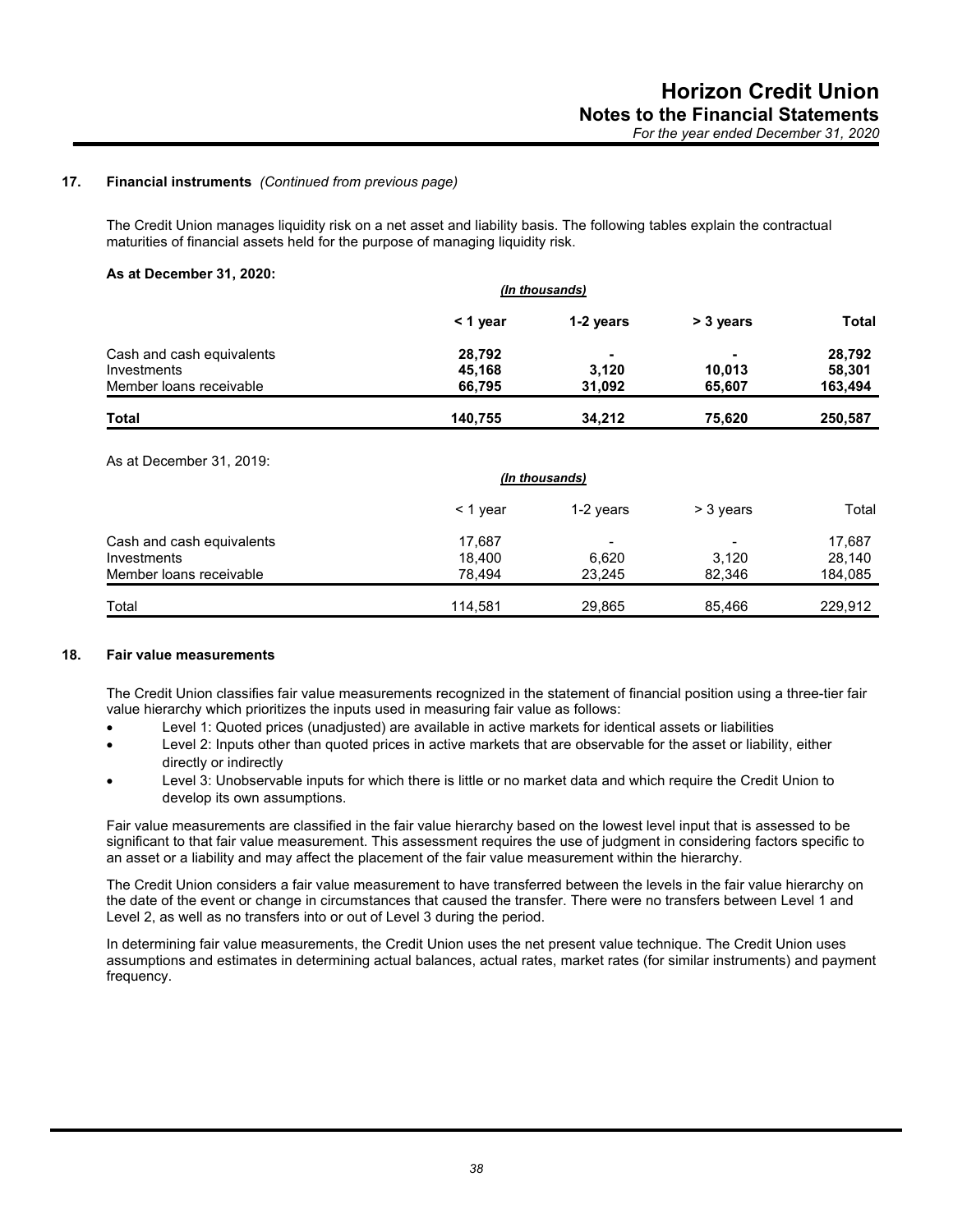## **18. Fair value measurements** *(Continued from previous page)*

## *Financial assets and financial liabilities measured at fair value*

The Credit Union's financial assets and financial liabilities measured at fair value in the statement of financial position on a recurring basis have been categorized into the fair value hierarchy as follows: *2020*

| In thousands             | <b>Fair Value</b> | Level 1 | Level 2 | ZUZU<br>Level 3 |
|--------------------------|-------------------|---------|---------|-----------------|
| <b>Financial assets</b>  |                   |         |         |                 |
| Cash                     | 9,392             | 9,392   |         |                 |
| Other equity investments | 594               |         |         | 594             |
| Concentra Bank shares    | 1,000             |         |         | 1,000           |
| SaskCentral shares       | 2,112             |         |         | 2,112           |
| Total financial assets   | 13,098            | 9,392   |         | 3,706           |
|                          |                   |         |         | 2019            |
| In thousands             | <b>Fair Value</b> | Level 1 | Level 2 | Level 3         |
| <b>Financial assets</b>  |                   |         |         |                 |
| Cash                     | 9,687             | 9,687   |         |                 |
| Other equity investments | 636               |         |         | 636             |
| Concentra Bank shares    | 1,000             |         |         | 1,000           |
| SaskCentral shares       | 2,112             |         |         | 2,112           |
| Total financial assets   | 13,435            | 9,687   |         | 3,748           |

All recurring Level 2 fair value measurements use a net present value valuation technique and inputs consisting of actual balances, actual rates, market rates (for similar instruments) and payment frequency.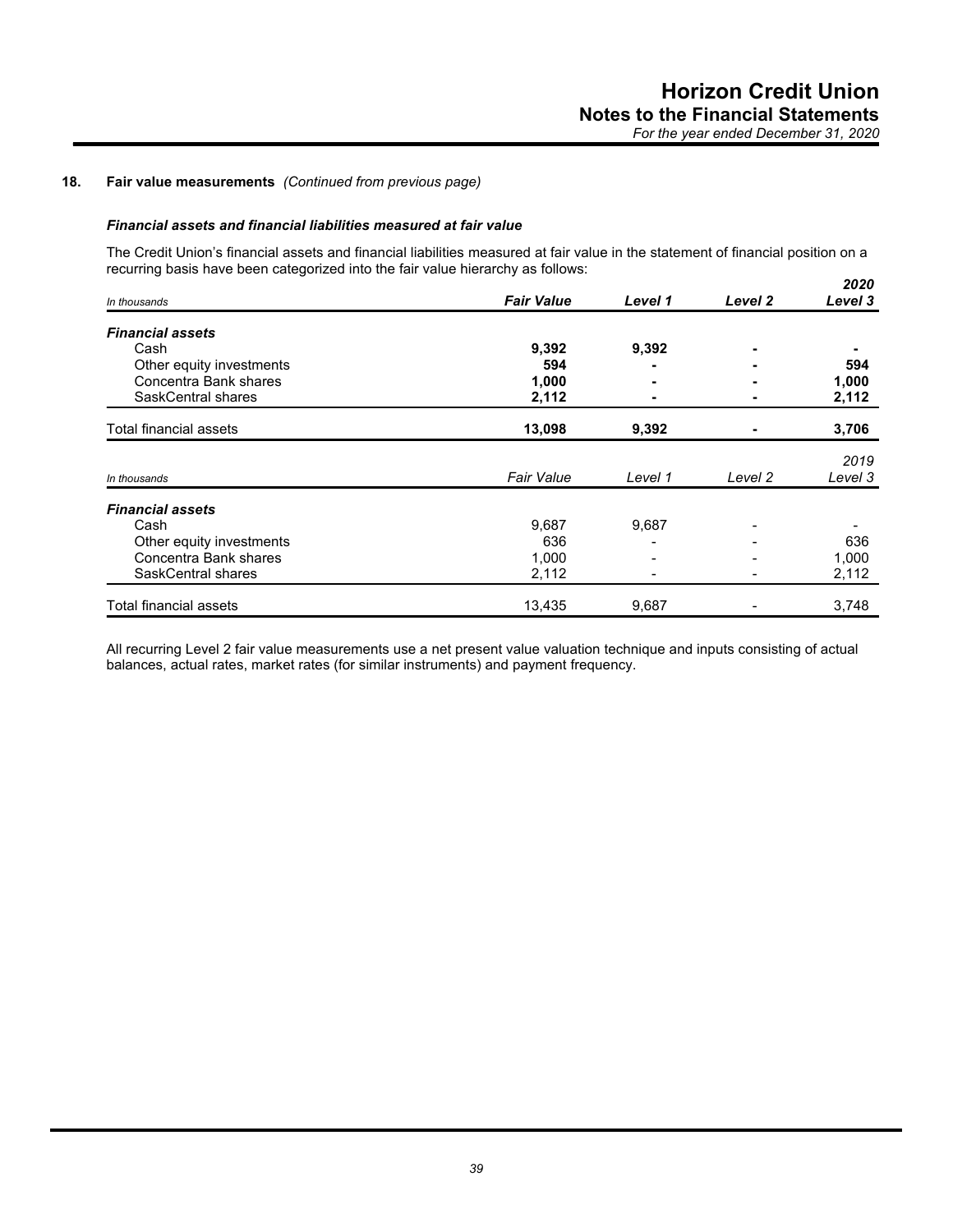## **18. Fair value measurements** *(Continued from previous page)*

For fair value measurements of Level 3 SaskCentral shares and Concentra Bank, the Credit Union has assumed that the fair value of the amounts is comparable to their amortized cost, which equals the par value of the shares. The shares are not quoted or traded; however, when new shares are offered, the price remains the same as the par value of all currently available shares. There was no impact of the measurement on profit or loss for the year.

## *Financial instruments not measured at fair value*

The carrying amount, fair value, and categorization into the fair value hierarchy of all other financial assets and financial liabilities held by the Credit Union and not measured at fair value on the statement of financial position are as follows:

|                                          |                 |                   |         |                    | 2020    |
|------------------------------------------|-----------------|-------------------|---------|--------------------|---------|
|                                          | <b>Carrying</b> |                   |         |                    |         |
| In thousands                             | amount          | <b>Fair Value</b> | Level 1 | Level <sub>2</sub> | Level 3 |
| <b>Financial assets measured at</b>      |                 |                   |         |                    |         |
| amortized cost                           |                 |                   |         |                    |         |
| Cash equivalents                         | 19,400          | 19,400            |         | 19,400             |         |
| Investments                              | 54,596          | 55,182            |         | 55,182             |         |
| Member Ioans receivable                  | 163,494         | 163,325           |         | 163,325            |         |
| Accounts receivable                      | 1               | 1                 |         | 1                  |         |
| <b>Total financial assets</b>            | 237,491         | 237,908           |         | 237,908            |         |
|                                          |                 |                   |         |                    |         |
| <b>Financial liabilities measured at</b> |                 |                   |         |                    |         |
| amortized cost                           |                 |                   |         |                    |         |
| Member deposits                          | 231,878         | 233,326           |         | 233,326            |         |
| Accounts payable                         | 1,081           | 1,081             |         | 1,081              |         |
| Membership shares                        | 25              | 25                |         |                    | 25      |
| Equity accounts                          | 202             | 202               |         |                    | 202     |
| <b>Total financial liabilities</b>       | 233,186         | 234,634           |         | 234,407            | 227     |
|                                          |                 |                   |         |                    | 2019    |
|                                          | Carrying        |                   |         |                    |         |
| In thousands                             | amount          | <b>Fair Value</b> | Level 1 | Level 2            | Level 3 |
|                                          |                 |                   |         |                    |         |
| <b>Financial assets</b>                  |                 |                   |         |                    |         |
| Cash equivalents                         | 8,000           | 8,000             |         | 8,000              |         |
| Investments                              | 24,392          | 24,449            |         | 24,449             |         |
| Member Ioans receivable                  | 184,085         | 182,022           |         | 182,022            |         |
| <b>Total financial assets</b>            | 216,477         | 214,471           |         | 214,471            |         |
| <b>Financial liabilities</b>             |                 |                   |         |                    |         |
| Member deposits                          | 212,472         | 213,361           |         | 213,361            |         |
| Accounts payable                         | 495             | 495               |         | 495                |         |
| Membership shares                        | 25              | 25                |         |                    | 25      |
| Equity accounts                          | 208             | 208               |         |                    | 208     |
|                                          |                 |                   |         |                    |         |
| <b>Total financial liabilities</b>       | 213,200         | 214,089           |         | 213,856            | 233     |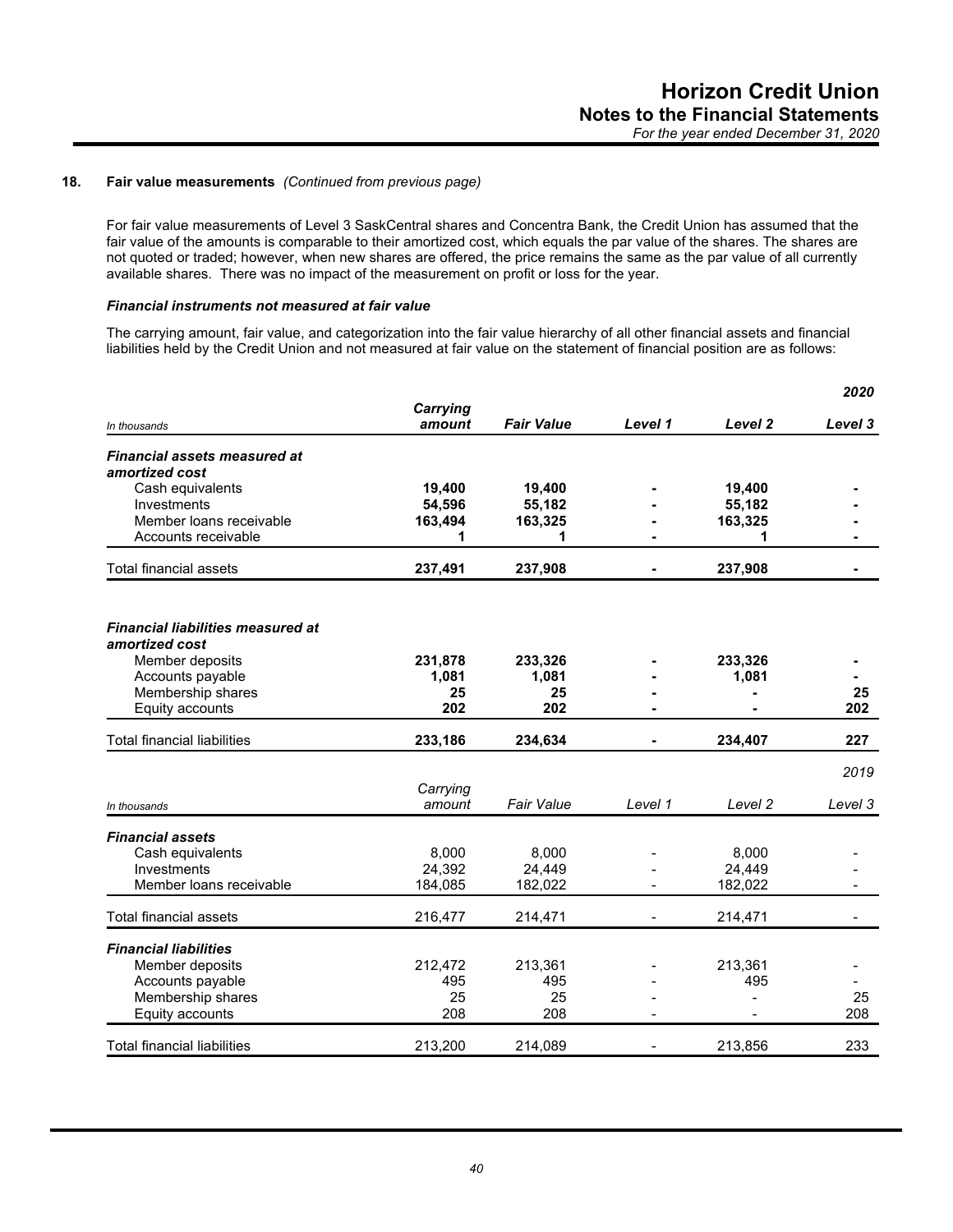## **18. Fair value measurements** *(Continued from previous page)*

## **Level 2 and Level 3 fair value measurements for financial instruments not measured at fair value**

Valuation techniques and inputs for Level 2 and Level 3 fair value measurements are as follows:

All fair values disclosed and categorized within Level 2 of the hierarchy use a net present value valuation technique and inputs consisting of actual balances, actual rates, market rates (for similar instruments) and payment frequency.

As there is no observable market data for all fair values disclosed and categorized within Level 3 of the hierarchy, the Credit Union has assumed that the fair value of the amounts is comparable to their amortized cost.

#### **19. Summary information about financial assets and financial liabilities**

The following tables provide a reconciliation between line items in the Statement of Financial Position and the categories of financial instruments.

|                                       |                       | As at December 31, 2020 |                       |  |  |
|---------------------------------------|-----------------------|-------------------------|-----------------------|--|--|
|                                       | <b>Mandatorily at</b> | <b>Amortized</b>        | <b>Total carrying</b> |  |  |
| In thousands                          | <b>FVTPL</b>          | cost                    | amount                |  |  |
|                                       |                       |                         |                       |  |  |
| <b>Financial assets</b>               |                       |                         |                       |  |  |
| Cash and cash equivalents             | 9,392                 | 19,400                  | 28,792                |  |  |
| Investments                           | 3,706                 | 54,596                  | 58,302                |  |  |
| Member loans receivable               |                       | 163,495                 | 163,495               |  |  |
| Total financial assets                | 13,098                | 237,491                 | 250,589               |  |  |
| <b>Financial liabilities</b>          |                       |                         |                       |  |  |
| Member deposits                       |                       | 231,877                 | 231,877               |  |  |
| Other liabilities                     |                       | 1,081                   | 1,081                 |  |  |
| Membership shares and equity accounts |                       | 228                     | 228                   |  |  |
|                                       |                       |                         |                       |  |  |
| <b>Total financial liabilities</b>    |                       | 233,186                 | 233,186               |  |  |

|                                       | As at December 31, 2019        |                |                          |
|---------------------------------------|--------------------------------|----------------|--------------------------|
|                                       | Mandatorily at<br><b>FVTPL</b> | Amortized cost | Total carrying<br>amount |
| <b>Financial assets</b>               |                                |                |                          |
| Cash and cash equivalents             | 9,687                          | 8.000          | 17,687                   |
| Investments                           | 3,748                          | 24,392         | 28,140                   |
| Member loans receivable               |                                | 184,085        | 184,085                  |
| Total financial assets                | 13,435                         | 216,477        | 229,912                  |
| <b>Financial liabilities</b>          |                                |                |                          |
| Member deposits                       |                                | 212,472        | 212,472                  |
| Other liabilities                     |                                | 495            | 495                      |
| Membership shares and equity accounts |                                | 233            | 233                      |
| <b>Total financial liabilities</b>    |                                | 213,200        | 213,200                  |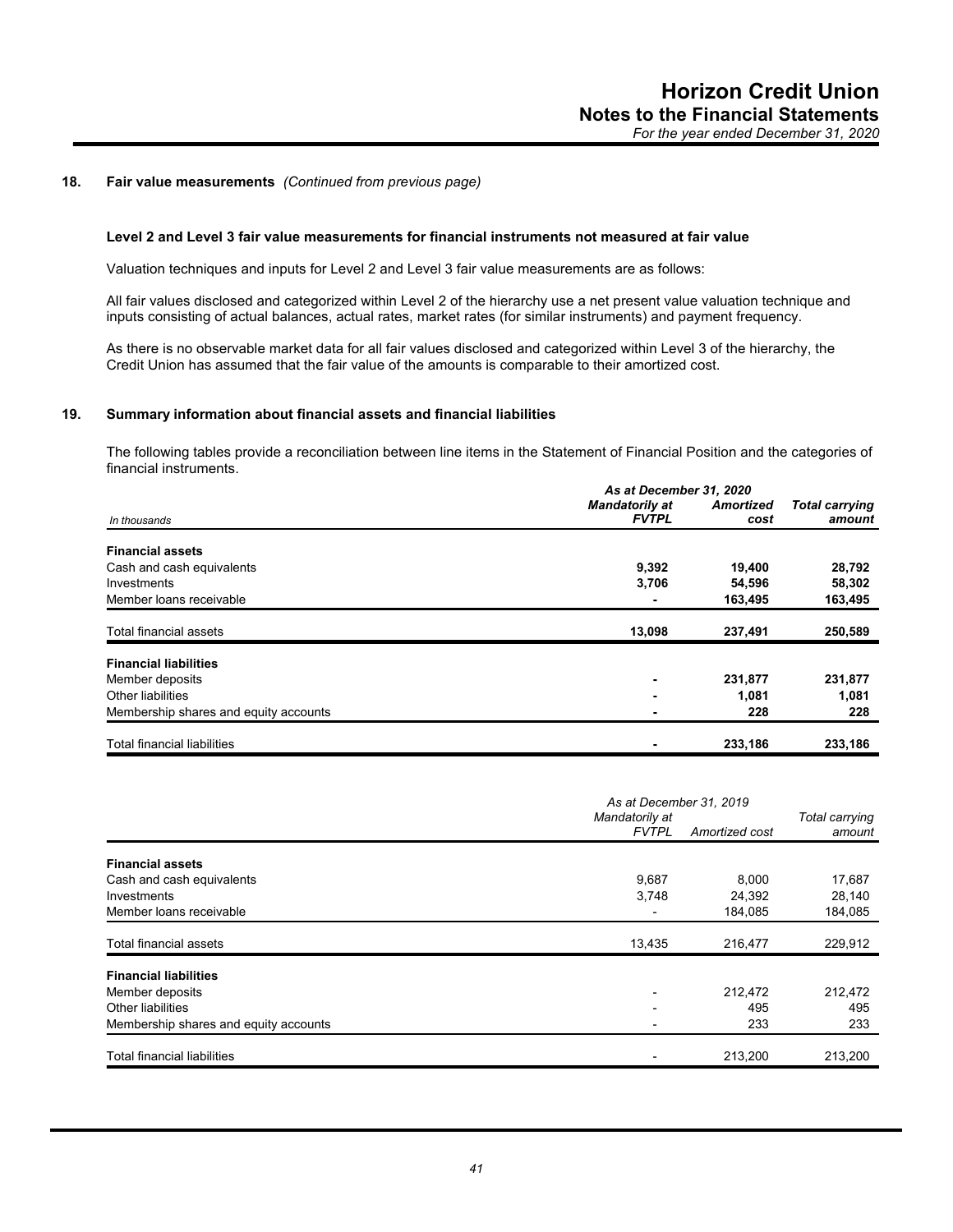## **20. Commitments**

In 2016, the Credit Union entered into a seven year commitment with Celero for the provision of retail banking services. The annual operating fee is calculated based on the average number of outstanding accounts throughout the year. The annual operating fees to December 31, 2020 were \$187,677 (2019 - \$191,741) and recorded as an expense. The annual estimated operating fee to December 31, 2021 is \$181,594.

In 2011, the Credit Union entered into a ten year agreement with the City of Melville for the naming rights of the Horizon Credit Union Centre. The annual sponsorship is \$20,000 and the agreement was set to expire in 2020. Due to COVID-19, the City of Melville has extended this sponsorship to cover 2021 at no additional cost to the Credit Union.

In 2018, the Credit Union entered into an agreement to purchase units in the APEX III Investment Fund. The Credit Union makes advances to the Fund when requested which decreases the remaining commitment. Redemption of units does not increase the total remaining commitment to the Fund. At the end of December 2020, the Credit Union has advanced \$131,795 (2019 - \$56,175) of their total commitment of \$500,000 to the APEX III fund.

#### **21. Other legal and regulatory risk**

Legal and regulatory risk is the risk that the Credit Union has not complied with requirements set out in terms of compliance such as standards of sound business practice, anti-money laundering legislation or their code of conduct/conflict of interest requirements. In seeking to manage these risks, the Credit Union has established policies and procedures and monitors to ensure ongoing compliance.

#### **22. Canada Emergency Wage Subsidy ("CEWS")**

In response to the negative economic impact of COVID-19, the Government of Canada announced the Canada Emergency Wage Subsidy ("CEWS") program in April 2020. CEWS provides a wage subsidy on eligible remuneration, subject to limits per employee, to eligible employers based on certain criteria, including demonstration of revenue declines as a result of COVID-19. This subsidy is retroactive to March 15, 2020. The qualification and application of the CEWS is assessed over multiple four-week application periods. During the year, the Credit Union applied for and received \$131,271 as part of this subsidy.

## **23. Canada Emergency Business Account Program**

Under the Canada Emergency Business Account ("CEBA") Program, with funding provided by the Government of Canada and Export Development Canada ("EDC") as the Government of Canada's agent, the Credit Union provides loans to its business banking members. In June 2020, eligibility for the CEBA loan program was expanded to include businesses that did not meet the payroll requirements of the initial program but had other eligible non-deferrable expenses. Under the CEBA Program, eligible businesses receive a \$60,000 interest-free loan until December 31, 2022. If \$40,000 is repaid on or before December 31, 2022, the remaining amount of the loan is eligible for forgiveness. If the loan is not repaid by December 31, 2022, it will be extended for an additional 3-year term bearing an interest rate of 5% per annum. The funding provided to the Credit Union by the Government of Canada in respect of the CEBA Program represents an obligation to pass-through collections on the CEBA loans and is otherwise non-recourse to the Credit Union. Accordingly, the Credit Union is required to remit all collections of principal and interest on the CEBA loans to the Government of Canada but is not required to repay amounts that its members fail to pay or that have been forgiven. The Credit Union receives an administration fee to recover the costs to administer the program for the Government of Canada. Loans issued under the program are not recognized on the Credit Union's Statement of Financial Position, as the Credit Union transfers substantially all risks and rewards in respect of the loans to the Government of Canada. As of December 31, 2020, the

Credit Union had funded approximately \$3.2 million in loans under the program.